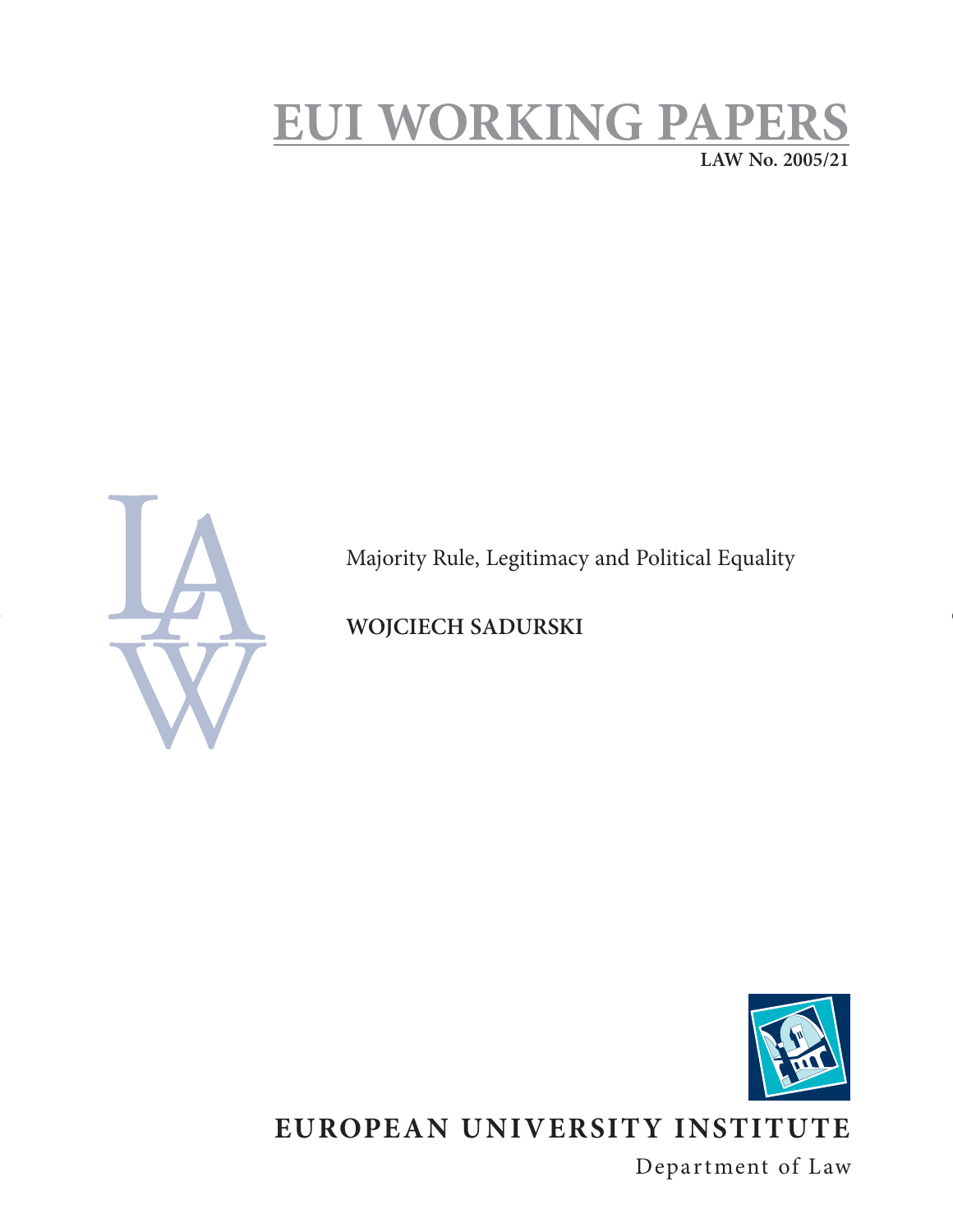# **EUROPEAN UNIVERSITY INSTITUTE DEPARTMENT OF LAW**

*Majority Rule, Legitimacy and Political Equality* 

**WOJCIECH SADURSKI**

EUI Working Paper **LAW** No. 2005/21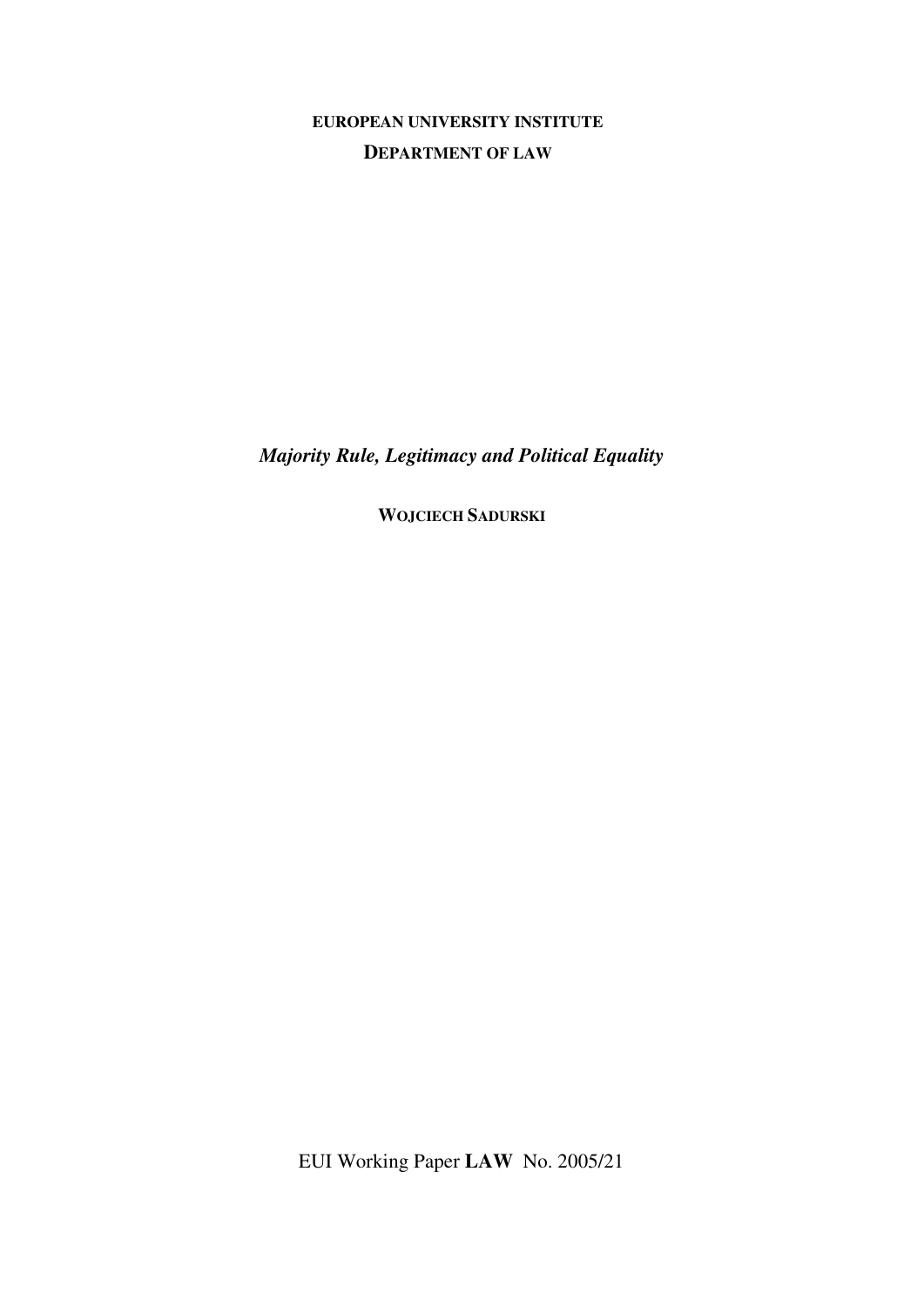This text may be downloaded freely only for personal academic purposes. Any reproductions, whether in hard copies or electronically, require the consent of the author. If cited or quoted, reference should be made to the full name of the author(s), editor(s), the title, the working paper, or other series, the year and the publisher.

ISSN 1725-6739

© 2005 Wojciech Sadurski

Printed in Italy European University Institute Badia Fiesolana I – 50016 San Domenico di Fiesole (FI) Italy

http://www.iue.it/ http://cadmus.iue.it/dspace/index.jsp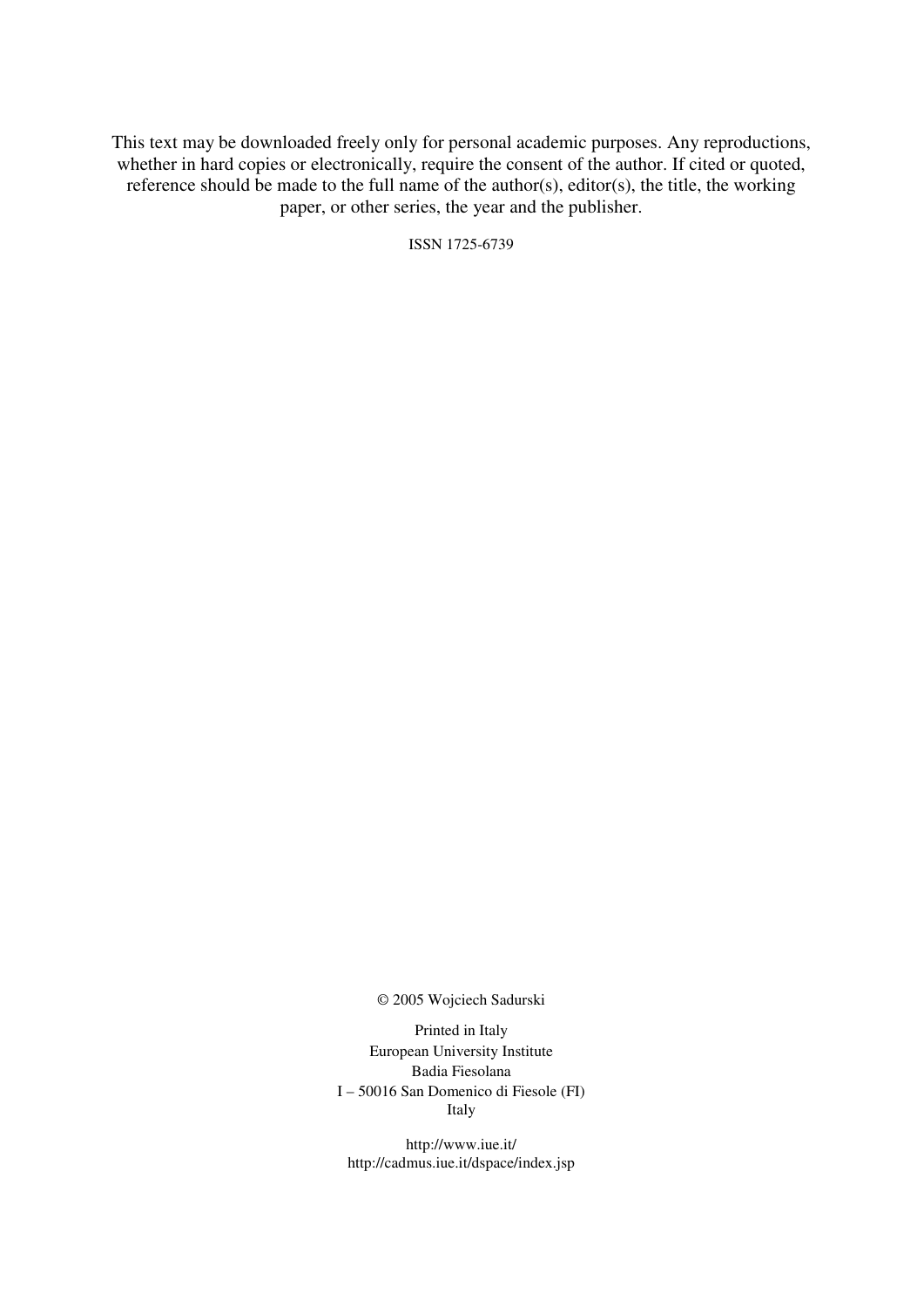## **Abstract**

This paper claims that the intuitive and widespread legitimating power of majority rule (MR) arises from the link between majority rule and the principle of equality of political opportunity. The egalitarian character of MR is established by exploring "puzzles" in democratic theory, such as the insensitivity of democratic voting procedures to unequal intensity of citizens' preferences, the inalienability of voting rights, and the relationship between the principle of unanimity (sometimes thought better to respect citizens' equality) and MR. Special attention is directed to the relationship between political equality, and equality in the outcomes of political decisions: the claim is made that the language of equal political opportunity captures well the idea of equal political influence, in the circumstance of disagreement about what is required to achieve equal treatment through the outcomes of political decisions.

### **Keywords**

equality; political equality; equality of opportunity; voting; democratic theory; political legitimacy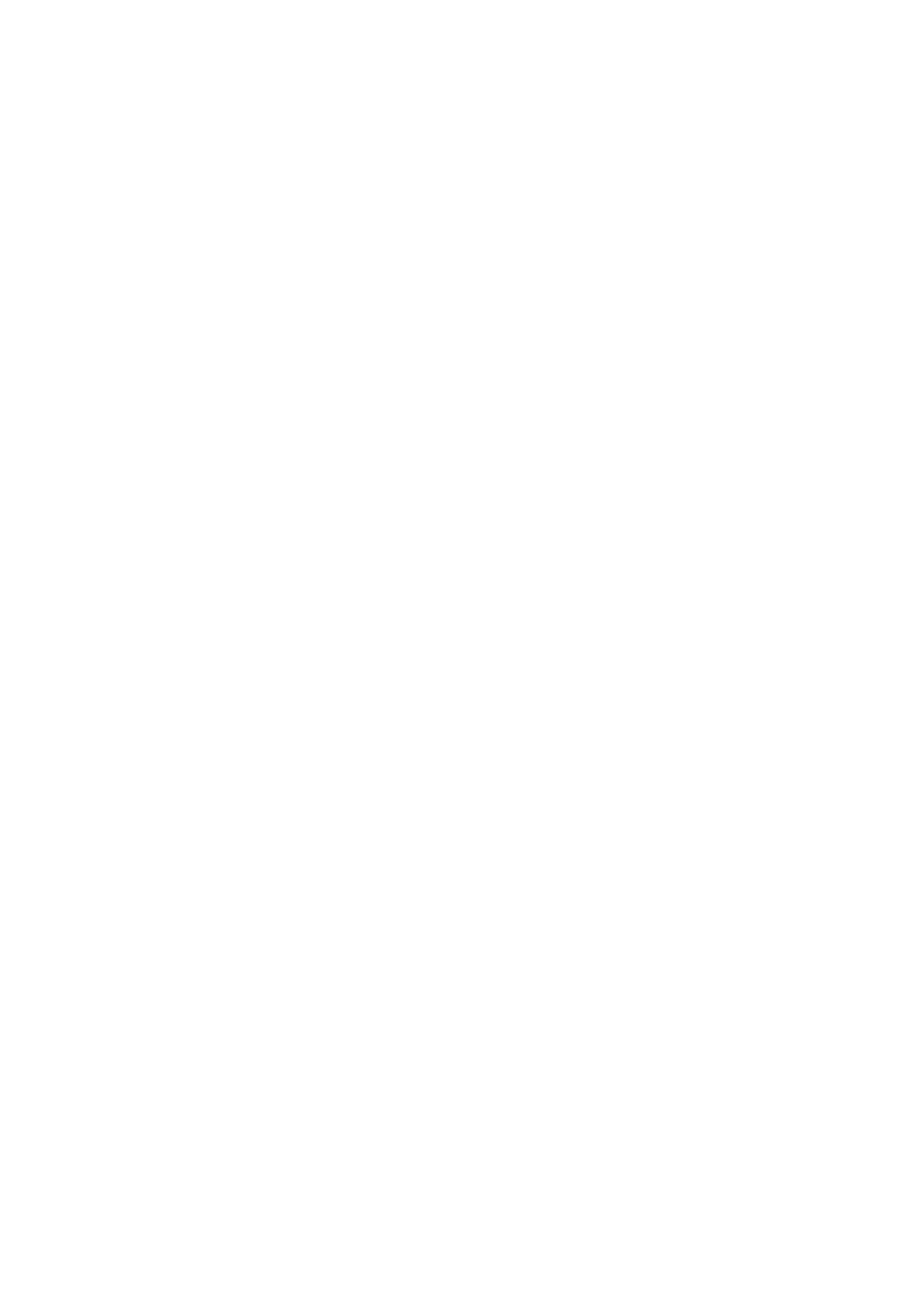# **Majority Rule, Legitimacy and Political Equality**

#### **Wojciech Sadurski\***

 The legitimating force of the majority rule (MR) is so pervasive that we often do not notice it and rarely do we question it: we usually just take it for granted. All sorts of collective decisions are taken by majority, even if not always by a simple majority: the election of a new pope by the conclave of cardinals, the laws passed by parliaments, the verdicts laid down by courts, the regulations adopted by clubs and associations, as well as the decisions between friends as to which film to see together. There are, of course, some important exceptions to this pervasive authority of the principle of majority: there are contexts in which unanimity is required (as in many jury systems or in some voluntary organizations practicing blackballing in the admission of new members) and, conversely, there are contexts in which only one person, or a few persons, are in a privileged position to make the decisions for the group: consider some of the decisions in a family, in the army or in a church structure. (In fact, to characterize the unanimous vote and the decision by a single person as being the opposite may be contested as mistaken: unanimity requirement amounts to a power of decision, albeit only a negative decision, endowed upon one member. But is a power of veto tantamount to a power to decide? I will return to this issue below). It is, however, precisely because these are exceptions that we take the majority decision as a norm about the legitimacy-conferring decision rule. To confirm this intuition, one can reflect upon the fact that very often, and in varying contexts, the reason for accepting a particular decision as that of the whole group (and feel bound by it, if we are members of that group), is "Because the majority has so decided" – and this is taken as satisfactory, and conclusive. This does not neglect a popular idiom in which such a discussion-stopper is challenged: "But the majority is not necessarily right". We all know this, and in those circumstances in which the rightness of the decision relies significantly upon the ascertainment of some empirical facts, this challenge may be effective. By way of example, let us consider the issue of establishing the criminal guilt of a particular celebrity: holding a national poll on his guilt or innocence with a verdict by majority seems like a particularly bad decision procedure in this case. This does not mean, however, that the rule of majority has no place in this example, but rather that the constituency of the decision-makers has been identified in an inappropriate way. Once we have decided, in a more reasonable manner, the proper range of decisionmakers, whether a jury or a panel of professional judges, we may well establish that, in the situation of inevitable uncertainty about the truth of the facts, we need to settle for a decision by the majority. (Or we may not: we may require unanimity or a qualified majority. But a majority decision is not to be regarded as absurd in such cases). In any event, my point is not that MR applies or should apply to all collective decisions (which would be nonsensical) but rather that it is intuitively taken as a norm about the sources of *legitimacy* of collective

<sup>\*</sup> Professor in the European University Institute, Department of Law, and in the University of Sydney, Faculty of Law.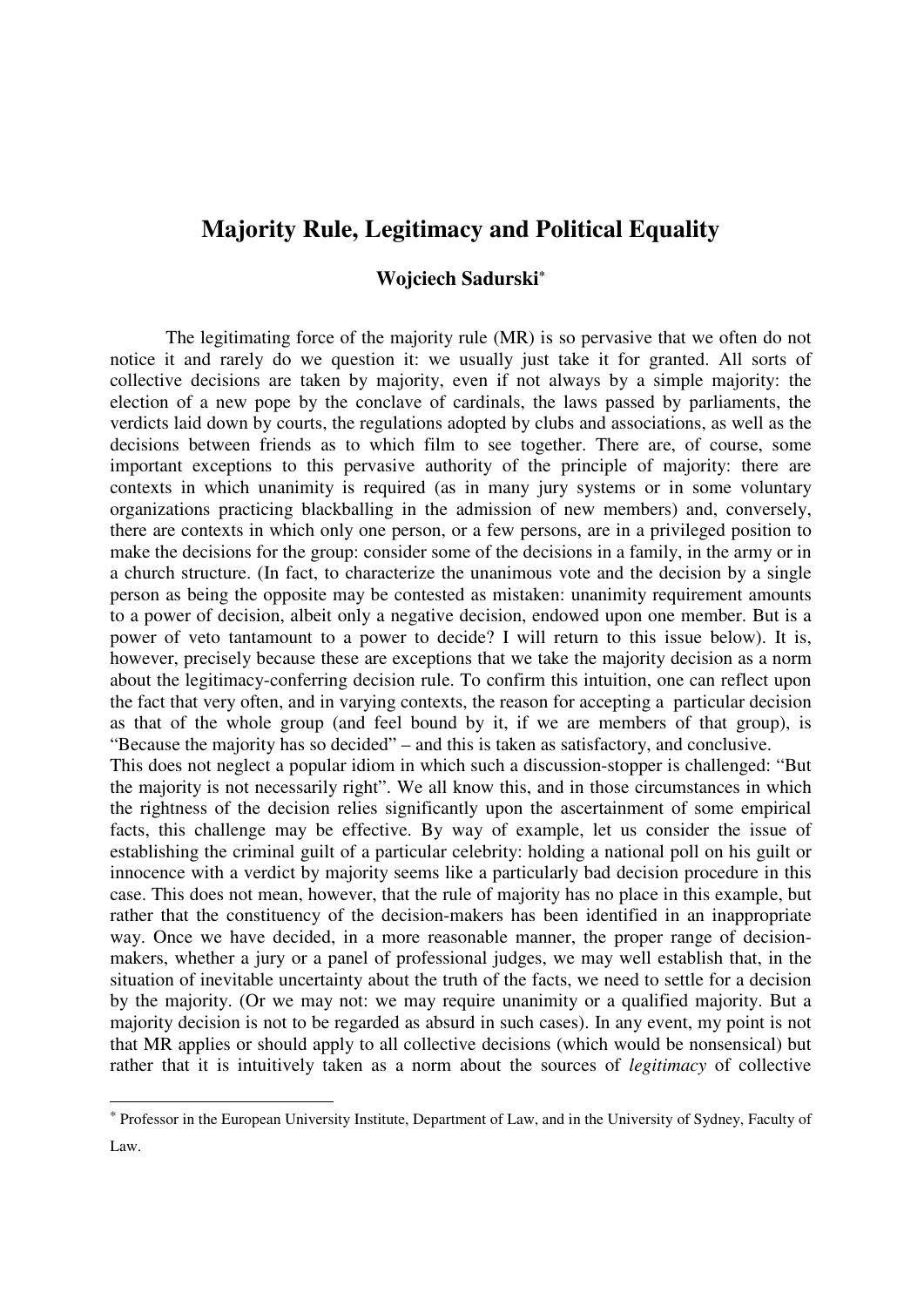decisions in a wide range of contexts. It is a source of their legitimacy, although not necessarily of their truth (insofar as some collective decisions rely on statements of facts which can be true or false) or of many other attributes that we may consider valuable about a collective decision, such as its practicality, coherence, feasibility, elegance, etc. This MR/legitimacy link may depend on a notion of "legitimacy" which we adopt, and one must be careful not to allow for a tautology in which legitimacy is already defined in terms of a decision by majority. To avoid being embroiled in a complicated analysis of what legitimacy of a collective decision means<sup>1</sup> I will rely here on the simplest, and hopefully the most uncontroversial even if necessarily question-begging, definition that collective decisions are legitimate when all members of the group have good reasons to consider these as *their* decisions – that is, as the decisions of the whole group of which they are members, even if they may happen to disagree with the substance of this decision and indeed, even if they had registered their opposition to it at any earlier stage leading to making this decision. I will simply take it as an axiom which does not require any further proof, and claims that in our conventional thinking, we accept intuitively MR as a legitimacy-conferring procedure in a great number of contexts, groups and types of decisions.

But why should we do so? MR is not self-justifying, and we should find out what can possibly account for this legitimating force of MR in numerous and diverse circumstances. Such an exploration may be motivated by a critical aspiration: one may try to show that MR, considered *in abstracto*, has no sufficient justifying assets to endow it with a universally legitimating power. This will not be my approach here: the pervasive force of intuitive support for MR is much too powerful to make it vulnerable to a philosophical challenge, and in any event I have no stake in launching or supporting such a challenge. Rather, I wish to discern some good justifying rationales behind the MR which can be seen as endowing MR with a legitimating power. The argument will be that MR is thoroughly egalitarian in its rationale, and that it is this aspect of equality which is intrinsic to MR which can account for the legitimating power of the MR. What sort of equality we are speaking about will need to be clarified a later stage; for the time being what is important to emphasize is that the burden of this article will be to show and defend the relationship between MR and equality of citizens.

If this link can be properly established, then the implication will be that, given the intuitive legitimating force of MR (treated here as an axiom) the true legitimating work is done by the principle of equality of people as citizens. This implication resonates quite well with a conventional, liberal-egalitarian conviction that "equal concern is a precondition of political legitimacy".2 On the face of it, this conviction may seem to apply only to the social *outcomes*  of the decisions rather than the involvement in the process. However, the principle of equal concern for the interests of all is usually (and plausibly) combined with the anti-paternalistic understanding that "everyone is assumed to be the best judge of his or her own good or interests";3 hence the requirement of equal right to participate in the political process if the aim of equal consideration of the interests of all is to be attained. This insight applies, in my view, to a broader range of institutions and circumstances than just the relationship between the state and its citizens. In any event, I will not try to justify why the principle of equality has, and should have, a legitimating force. Thus the project of this article can be schematically defined as follows: the belief in a legitimating power of the MR will be taken for granted as

<sup>1</sup> On the concept of legitimacy more generally, see Wojciech Sadurski, "Law's Legitimacy and 'Democracy-Plus'", *Oxford Journal of Legal Studies*, forthcoming 2006.

<sup>2</sup> Ronald Dworkin, *Sovereign Virtue: The Theory and Practice of Equality* (Harvard University Press: Cambridge, Mass., 2000) at 2.

<sup>3</sup> Robert A. Dahl, 'Procedural Democracy', in Peter Laslett & James Fishkin, eds., *Philosophy, Politics and Society*, Fifth Series (Basil Blackwell: Oxford): 97-133 at 126.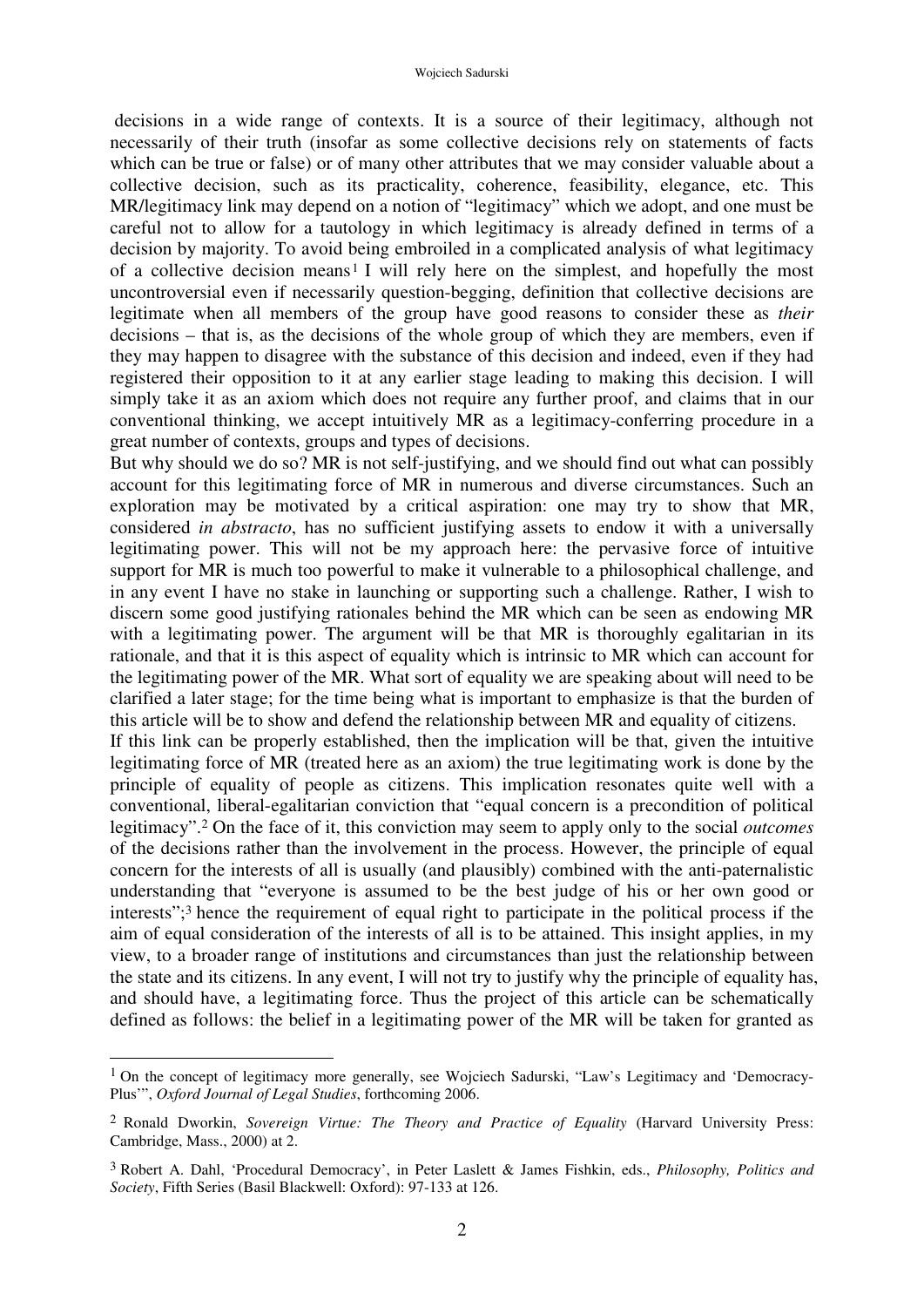an empirical fact of our widespread moral convictions; the burden of the argument will be the relationship between the MR and the principle of equality; and the implication will be that it is this equalitarian ingredient which truly accounts for the legitimating force of the MR.

#### **1. Majority Rule and Legitimacy: a Shortcut Link?**

Before addressing the merits of the main argument of this article, a preliminary observation is in order. A general strategy of the argument here is, not only that majority rule is based on substantive equality principles (which serves to substantiate a more general observation that even merely "procedural" democracy has substantive moral moorings), but also that there is a normative connection between majority rule and legitimacy of law, and that an important work of mediating between majority rule and legitimacy is done by egalitarian values (the specific nature of which still remains to be ascertained). But one may observe that there are other, perhaps simpler, ways of displaying a link between MR and legitimacy of the law without any need for reconstructing the latent egalitarianism of MR and then showing that this egalitarianism goes some of the way towards legitimating the law. One such way is by the following function that MR typically serves: it stabilizes the commitment of people to the system as a whole by making it feasible that even those who are in an outvoted minority on a given law will be able to remove this law in future. The closer the law-making system comes to a simple majority rule, the easier such a possibility becomes; by contrast, any departures from a single majority rule (qualified majority requirements) cause for more entrenched preferences of the current majority, and consequently lead to the unlikelihood of today's minority accepting the legitimacy of the system and from abstaining from undoing the majority's rulings by violent means. This is a feature of MR which Ian Shapiro describes as the "institutionaliz[ation of] the perpetual possibility of upsetting the status quo",4 and which he then identifies as one of those findings in the public choice literature which are "less threatening to democracy's legitimacy than is often assumed."<sup>5</sup>

There is no doubt that this incentive for people to stay loyal to the system is an important merit of the majority rule: it makes the task of undoing the results of today's decision less overwhelming tomorrow than many other decision-making rules. But is it really a satisfactory strategy of supporting legitimacy of the law-making system as a whole? There are some doubts about it. For one thing, the link between this feature of MR and legitimacy of lawmaking hinges upon certain additional conditions which may or may not be fulfilled, and therefore the link is very contingent. Without entering into too much detail (which would take us to the empirical political science) the link exists when the majority/minority division is fluid, when various minorities of today have a reasonable chance of entering into majorityconstituting coalitions, and when the cleavages of preference cut across various social classes. If these conditions are not met, (i.e. when there are groups constituting "permanent minorities"), and when there is a single dominant cleavage in society, minority rule is of no use for today's "losers" and the incentive for them to accept the legitimacy of the system does not occur, or must be found in the other features of the system than in the MR. Second, there is something fundamentally suspicious, perhaps even perverse, about a proposition that the legitimacy-generating feature of a given law is that it can be easily undone. It is equivalent to saying that a particular official is legitimate on the basis that she can be reasonable easily removed from the office. Let us pursue this analogy for a moment. The easy removal of an official *may* be an indirect indicium of her legitimacy in the sense that it signals that she was

<sup>4</sup> Ian Shapiro, *The State of Democratic Theory* (Princeton University Press: Princeton, 2003) at 14

<sup>5</sup> Id. at 16.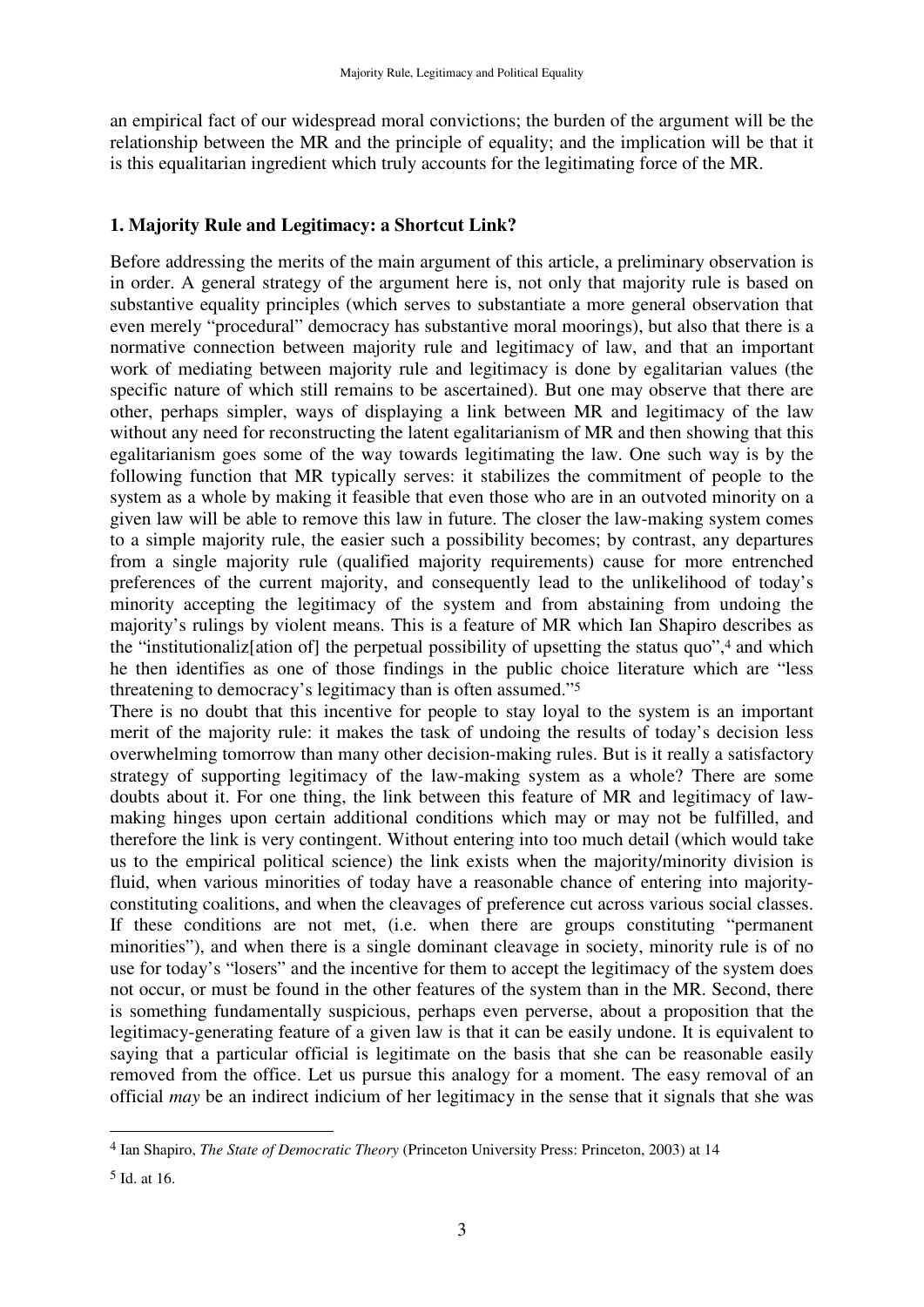appointed (or elected) into the office by the use of legitimacy-endowing processes, such as the election or appointment by a body authorized to make such decisions. But it just shows that it is not the fact of easy removal per se which endows the official with legitimacy bur rather the fact that she had been elected in the first place. Similarly, it cannot be the fact of an easy change of the laws which may endow the law with legitimacy. We need some *positive* features of the law in question, or of the law-making process which led to its enactment, rather than the consolation for those who dislike the law that it can be easily upset if we want to identify the sources of its legitimacy. Third, the feature of MR just noted, if it is taken to be a factor of the legitimacy of law (which is the only perspective that presently interests us) relies upon a distinction between legitimacy of a particular rule (or legal act) and the legitimacy of the system as a whole. For it is implicit to this feature that the sources of legitimacy can be found in the aspects of the law-making regardless of dissatisfaction with a particular outcome of the process. Elsewhere, I have rejected the strategy of building the legitimacy on such a distinction between an isolated instance and a system as a whole; such a distinction (as I had suggested) does not carry the weight needed for the conclusion just discussed.<sup>6</sup>

But one must not protest too much: there *is* an element of legitimacy-building in the feature of MR depicted by Ian Shapiro and by other political theorists, and described as institutionalization of the possibility of upsetting the status quo. The link between this feature of MR and legitimacy is, however, not to be found in the political stability which it enhances nor in the loyalty of the opposition it promotes (even though it certainly does that, under some empirical conditions mentioned above), but rather in the fact that it creates a certain type of *equality* between those who have won (the majority) and those who were outvoted (the minority) on a given proposal. What sort of equality is it? A metaphor will help explain this. Consider two athletes: one has just won the competition whereas the other, judged by his recent record and his capacities, is well within the reach of winning in the next game. This likelihood of winning in future renders them both "equal" to each other in the meaningful sense of the word, and in the sense in which two athletes of highly different capacities are not "equal". It is not just a trivial proposition about varying degrees of difference: it is rather that the differences kept within certain limits do not amount to inequality. All members of a given class are "equal" by virtue of the likelihood of victory, and the marginal distinctions of capacities do not count for the purpose of recognizing the fact of equality. (We can claim, without any absurdity, that Juventus, Inter and AC Milan are "equally good" football teams even though at any time when we make this statement they will almost certainly occupy different positions in the current ranking). This is what John Rawls dubbed as the relationship of equality by virtue of having a "range property" which he described (in the context of a discussion of resting equality upon natural capacities of individuals) by the following example: "the property of being in the interior of the unit circle is a range property of points in the plane. All points inside this circle have this property although their coordinates vary within a certain range. And they *equally* have this property, since no point interior to a circle is more or less interior to it than any other interior point".7 There are many contexts in which equality is a matter of all equal persons meeting a particular threshold, such as when meeting a particular legal requirement (say of age for voting eligibility) is all that matters for equal qualifications for a particular benefit, and the marginal differences in the degree of satisfying

<sup>6</sup> See Sadurski, supra note 1.

<sup>7</sup> John Rawls, *Theory of Justice* (Harvard University Press: Cambridge Mass., 1971) at 508, emphasis added. Rawls's concept of "range property" has been taken up by Waldron in his interpretation of Lockean idea of equal rationality of human beings, see Jeremy Waldron, *God, Locke, and Equality* (Cambridge University Press: Cambridge 2002) at 76-81.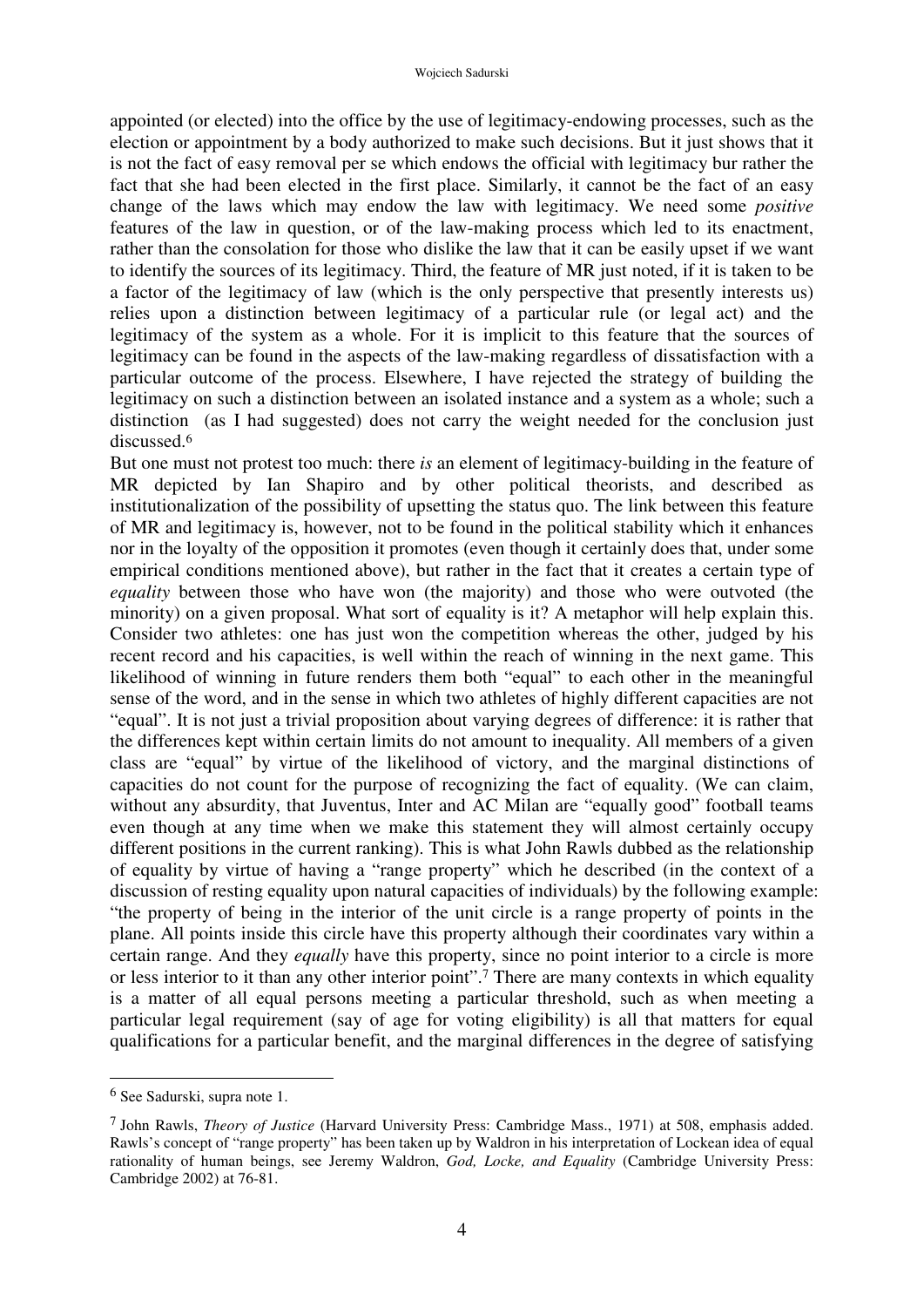a particular condition are irrelevant. But this type of equality may also apply to some moral and political arguments which do not have a rough-and-ready threshold condition (as in legal classifications) and where the moral or political condition is, theoretically at least, lending itself to judgments of degree but where we refuse to accord any relevance to such degrees. Precisely that type of equality occurs also, I believe, when there is a reasonable likelihood of becoming a winner in the political voting game next time round, and this likelihood is higher in the MR-based process than when a more qualified majority is required. Admittedly, this is a vague and rather unsatisfactory description – but the only reason why I include it here is in order to show that what may seem to be a legitimacy-enhancing factor of MR in fact boils down to its egalitarian characteristics.

#### **2. Majority Rule and Intensity of Preferences**

-

One of the central puzzles raised in democratic theory about majority rule is that it seems to presuppose equal intensity of felt interests (or of preferences), which is deeply implausible: "A man who is passionately opposed to a given measure and a man who is slightly favourable but does not care greatly about it are given equal weight in the [majoritarian] process of making final decisions".8 This is often seen to be a perversion of equality, and therefore either a basis for making proposals for departures from MR or at least as a proof that MR procedure is not really equality-based. It is only this last argument that is of interest to the present discussion. To begin with, one needs to observe that a point at which MR is employed does not exhaust the entire political decision-making process in a democracy, and that the adoption of the MR may actually presuppose (rather than being a departure from) the existence of elements of the process which are sensitive to differing intensities of political preferences. As Henry B. Mayo observed, "Intensity of feeling – often an acute political phenomenon – has abundant opportunity to make itself felt in the many political processes which are open" and which, we may add, are connected in various ways with the process of voting.<sup>9</sup> MR applies only to the final stage of decision-making process which follows, and is responsive to, an earlier stage consisting, as it normally does, of the deliberation of various proposals. No doubt differing intensities of views affect the way in which a deliberation develops: those who feel stronger about a matter will probably participate in the debate more actively and more forcefully, and those who are indifferent or apathetic about the issue will not care to take part or will make only very meek expositions of their views. If the voting stage is affected (as it should be in the ideal model of democracy) by what was going on in the deliberation stage, then the final vote will be sensitive, though indirectly, to intensities of preferences.

The second aspect in which MR coexists with intensity-sensitive mechanisms is as follows. To say that when "we vote" each vote counts equally, without regard to the motives for voting and thus to the intensity of preferences behind the vote, is correct but only as a shorthand for something much more complex which in fact does recognize unequal intensities of preferences. We rarely "vote" for and against a specific proposal: as citizens, we do so only in these rare moments when there is a referendum on a single issue. In such circumstances, for a number of reasons (ignorance as to how others will vote, high transaction costs involved in collaboration on making strategic alliances, secrecy of the ballot making it impossible to verify the performance of the commitments undertaken previously) we are unable to engage in processes where unequal intensities can be recognized. (It is only at the margins that these

<sup>8</sup> James M. Buchanan & Gordon Tullock, *The Calculus of Consent* (University of Michigan Press: Ann Arbor, 1965) at 132.

<sup>9</sup> Henry B. Mayo, *An Introduction to Democratic Theory* (Oxford University Press: New York, 1960) at 178.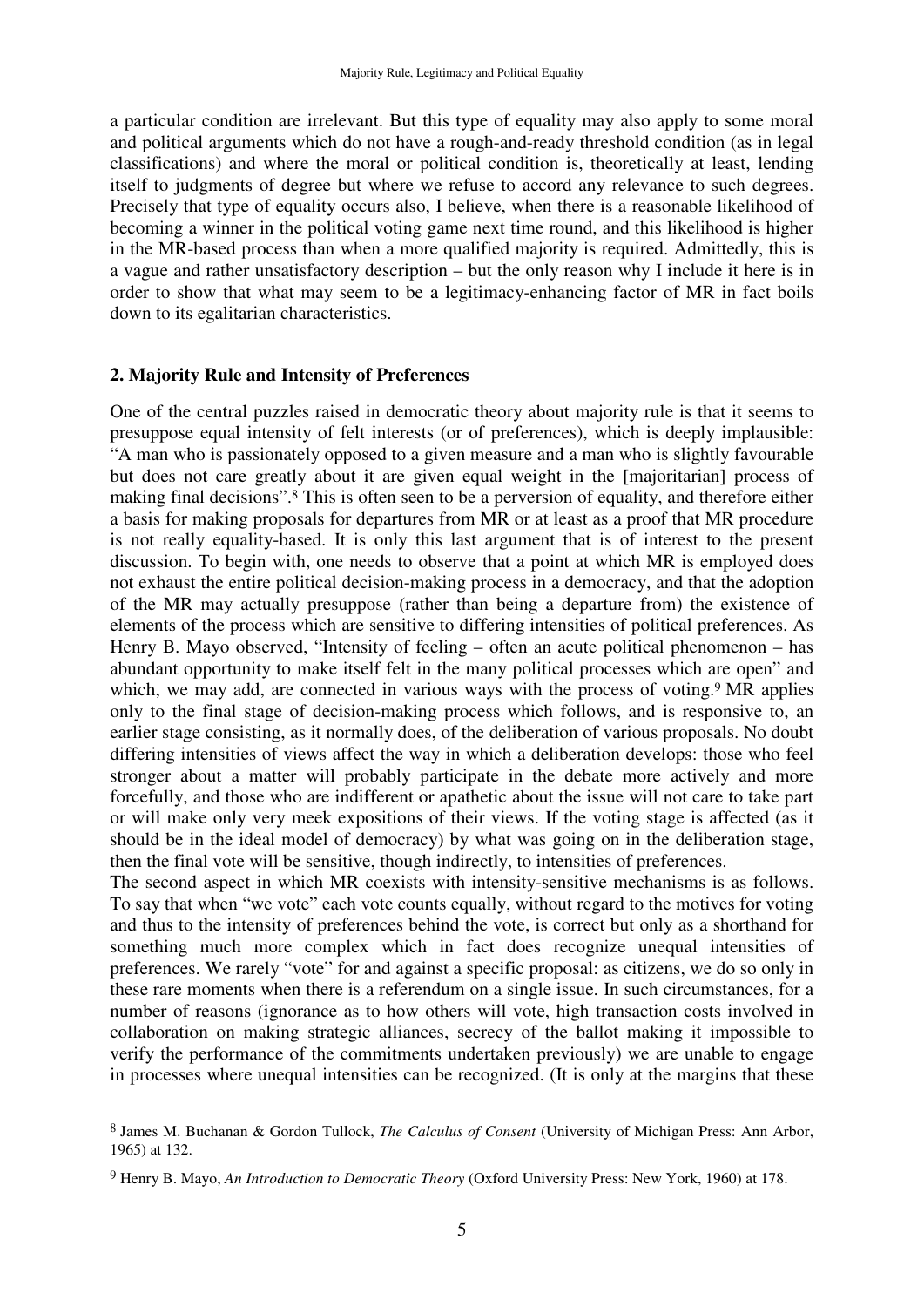unequal intensities can be registered: those who do not care at all about a given issue, or whose preference is of extremely weak intensity, can, and do, abstain from participating in the referendum thereby reducing the perverse effect of unequally counting intense preferences equally). But more often than not, we as citizens "vote" for our representatives on the basis of the broad package represented by a party (or individual) platform, and the actual votes on the specific proposals is done by the representatives. The mechanisms of representative democracy allow, of course (and indeed, in an ideal model, encourage) the processes of negotiations and bargaining in which preferences of unequal intensity will be compared, and the resultant "exchanges of votes" will occur. As James Buchanan and Gordon Tullock observe in their classic study, "[S]uch exchanges significantly affect the results of political process. It seems probable that this fact provides one of the major reasons for the widespread use of representative democracy".10 Now one does not have to represent this process in a cynical way as a "horse-trading" or "logrolling" in a way analogized to market exchange in which the goods gravitate to those who can extract better value from them, measured by the willingness and capacity to pay. One can view the process as a virtuous mechanism of finding the optimal solutions through mutual compromises in the environment of trust, to which representative mechanisms (again, in their optimal embodiment) are uniquely tailored. It is clear that these mechanisms (which derive their existence from MR because representation is based on the majority vote in the elections) are intensity-sensitive, and so MR is not totally blind to unequal intensities of preferences. In fact, this dimension of intensity can also be present at the stage of the popular vote in the elections, albeit in an indirect way, by being reflected in the voters' preferences where some aspects of the "packages" presented to them by the parties (or the individual candidates) will overshadow other aspects. Buchanan and Tullock have dubbed this effect an "implicit logrolling" which may be orchestrated by the political entrepreneurs who "keep firmly in mind the fact that the single voter may be so interested in the outcome of a particular issue that he will vote for the one party that supports this issue, although he may be opposed to the party stand on all other issues".<sup>11</sup>

Thus unequal intensities of preferences are not fully invisible in the MR-based process. It is, however, true that when it comes to the most paradigmatic use of the MR-procedure, a single vote on a particular proposal, taken in isolation from other votes and processes, does not register inequality of intensities. This may not be so bad from the point of view of egalitarian values served (as it is argued here) by MR. One problem about trying to factor different intensities of preferences into a design of the political process would be that it would be necessarily reflective of intensities of *expressions* of preferences which may be a function of many factors which are irrelevant for the intensity of preferences themselves but have to do with purely subjective characteristics such as differences in temperament, emotionalism, etc. As Peter Jones has observed, "Some people seem to feel more strongly than others about almost everything. Some become excited without good reason; others fail to become excited when they have good reason. Taking account of intensity of preference may therefore favour over-sensitive busybodies to the disadvantage of long-suffering stoics".12 Now one could respond that this is a notorious fact about all attempts to register in politics the features corresponding to the state of mind: all that we see are the external expressions of those states of mind, and this cannot be an argument against trying to make politics responsive to the avowed preferences: we must hope that there is a degree of correlation between the expressions of preferences and the preferences themselves. But in the case of trying to reflect

<sup>10</sup> Buchanan & Tullock, supra note 8 at 134.

<sup>11</sup> Id. at 135, footnote omitted.

<sup>12</sup> Peter Jones, "Political Equality and Majority Rule", in David Miller & Larry Siedentop, eds., *The Nature of Political Theory* (Oxford University Press: Oxford 1983): 155-82 at 162.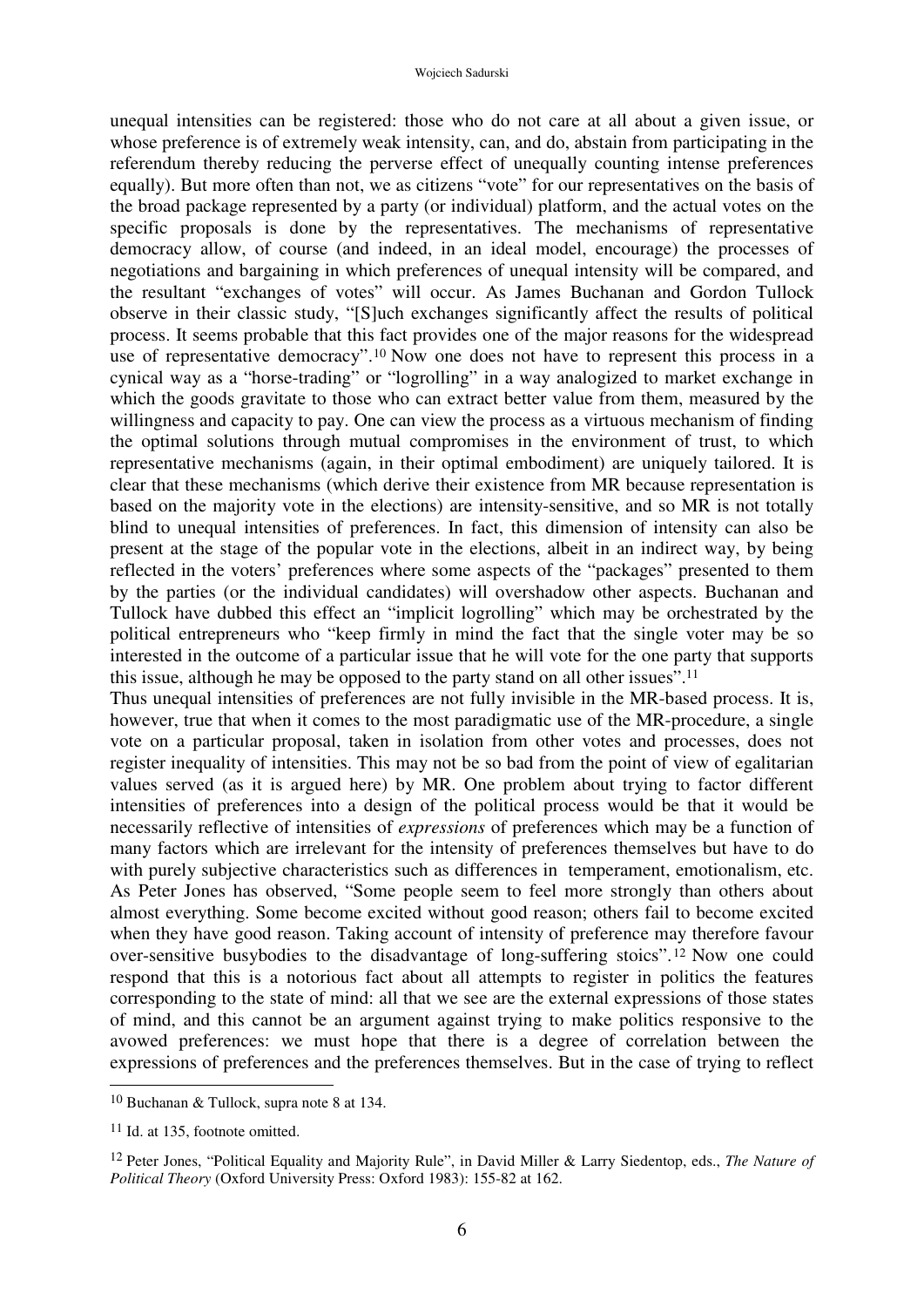the intensity in the aggregation of preferences the problem noted by Jones is of different character. When *A* expresses preference *P-1* and *B* preference *P-2*, the danger of the false inference from the expressions of preferences to the preferences themselves is minimal: we may doubt whether the preferences have been formed in a rational way but it is hard to doubt that these *are* really the preferences of *A* and *B* at the moment, unless we consider the facts which render these expressions insincere. But when *A* expresses a preference *P-1* in an enthusiastic and emphatic way, and *B*'s preference for *P-2* strikes us as bland and weak, these differences may very well (and very plausibly) be due to the differences in the excitability and temperament between *A* and *B*. And if it is the case (which our common sense suggests that often it *is* the case) then to try to factor in this difference of intensities into the social outcome would in fact offend against, rather than respect, equality between *A* and *B*.

This serves to focus the argument about intensity on the only issue which is of interest here: not whether, in general, it is a regrettable fact that MR tends to disregard the differing intensities of preferences of voters, but more specifically, whether this feature of MR shows that our intuitive endorsement of MR cannot claim support from any egalitarian values. Whatever the defects of MR can be as far as the intensity of preferences is concerned, the question for us is only if these defects deprive MR of its egalitarian credentials. So far my argument has been that they do not: either because MR presupposes (or at least coexist with) the processes which are sensitive to differing intensities, or because redesigning MR in a way which would make it alert to different intensities would be harmful rather than beneficial for the very equality which we claim to discover as underlying MR. Without denying the force of these strategies, they cannot be decisive for the argument that intensity-insensitive MR gives effect to the political equality of persons. The decisive strategy must neither be extraneous to MR (as the former strategy is) nor negative (as the latter is): it must be both intrinsic to, and positively about, the MR and its relationship to equality of persons. Such a strategy must be based on a recognition that there may be a difference in the intensity-of-preferences problem when we look at the process of political decision-making at its input and at its output ends. When we look at the decision-making from the point of view of outputs, to disregard the unequal intensities indeed upsets the equality between persons. For when we consider citizens as fundamentally stake-holders in the decisions, an equal recognition of preferences of those who have high stakes and low stakes in the decision violates the principle of equal treatment. Consider the strong feelings about the construction of a new factory by those who will have to live next to it and weak feelings of those who will be unaffected by the negative externalities of the new production: to place one and the other on equal level and merely to count the votes is not egalitarian. But viewed from the point of view of the input, the relationship between intensity-insensitive MR and the principle of equality is different. Or at least, it is different if we recognize (as we should) that people's political opinions express not merely their interests but also their judgments about values. While interests have the dimension of intensity which should be counted in the calculus of social decision, the judgments about values do not.13 The force with which we hold a particular value is not indicative of its worth. The intensity of judgment is not a symptom of its quality. Consequently, all that counts for the political process which attempts to reflect individual judgments of members of the group is the fact that each of us espouses a particular judgment and not how strongly we espouse our respective values. The fact that I believe in the need to permit doctor-assisted suicide and you are against it is fundamentally the only relevant fact for the political process leading to a collective decision on this issue: how strongly we hold on to our beliefs is not relevant, at least if the process wants to respect our politically equal status. By contrast, if the political

 $13$  For this reason, Rawls rejected the idea that "the intensity of desire is a relevant consideration in enacting legislation", supra note 7 at 230.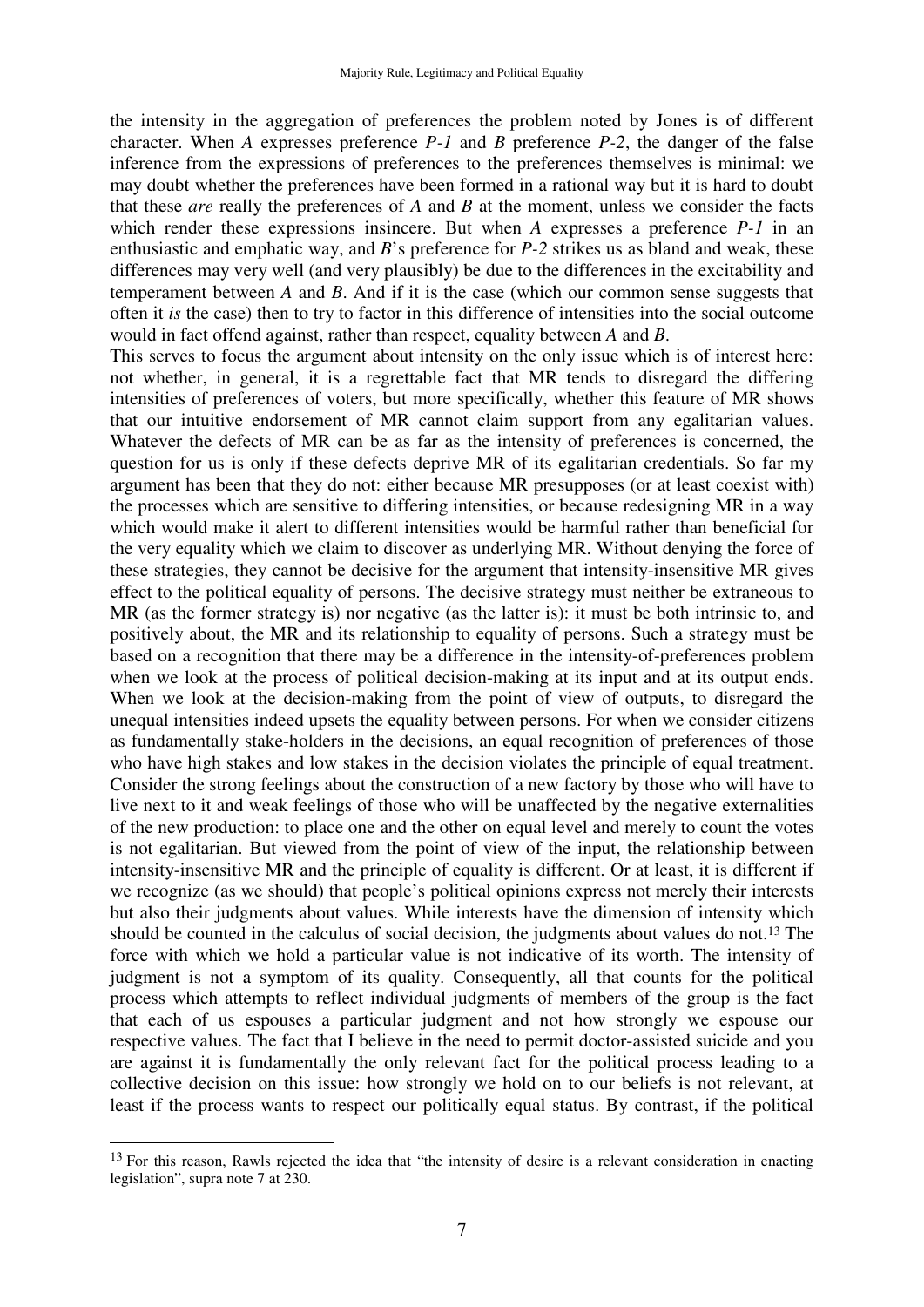process tried to attach more importance to one of us only because one of us has stronger feelings about the issue, it would have treated us in an objectionably unequal way because it would penalize another person for the factors which are irrelevant to the exercise of a citizen's role of influencing the collective decision. Now there *may* be an equality-respecting reason for differentiating the importance to your and my opinion about the subject on the basis that your stakes are higher than mine in the social outcome (I am a suffering patient wanting to die; you are a young and healthy person), but this is precisely where the input and output perspectives on the issue diverge. In so far as the input perspective matters, and as long as the point of the political process is not merely to take account of expressed interests but also of expressed judgments, insensitivity of MR to differing strengths of preferences is a requirement rather than a negation of political equality of citizens.

In the end, and somewhat ironically, this argument supports a certain thought expressed by Buchanan and Tullock on this subject. It is ironic because these two scholars have, of course, harshly criticized an intensity-insensitive design of the political decision-making system. But at the outset of their discussion of the subject, they offered (almost *en passant*) the following analysis which I will quote at length because it captures well the nature of the argument that I have in mind:

As with certain other aspects of political theory, there seems to have been a failure here [i.e., in the literature on the voting rules] to distinguish between positive analysis and normative theory. Implicit in much of the discussion of majority rule has been the idea that individual votes *should* be treated as reflecting equal intensities of preference, quite independently of whether or not the norms agree with the facts in the case. This idea, in turn, probably stems from the more fundamental norm of democratic organization – that of political equality. Political equality may be fully accepted as essential to any form of democratic process, but this does not imply that individual votes on particular issues should be considered *as if* they reflect equal intensities of preferences over all participants.<sup>14</sup>

I think that Buchanan and Tullock have it exactly right here although they would probably not applaud the use I am making of their statement. Indeed, exactly as they insist, insensitivity of the process to intensities is mandated by political equality. It is based on an "as if" proposition: if we want to respect political equality of citizens-voters, we must treat their preferences *as if* they were of equal intensity. But of course, they are not, and Buchanan and Tullock are at pains to debunk this myth, in their "positive analysis" as opposed to a "normative theory". What we are interested in here, however, is a "normative theory": the theory about how the voters *should* be treated if we wish to respect their political equality. And if the nexus between the intensiveness-insensitivity of the conventional account of MR and the principle of political equality is established so firmly by the detractors of the former, then we can be satisfied that this insensitivity is a meaningful symptom of the egalitarian credentials of MR, as we intuitively endorse it.

#### **3. Vote Trading and Equality**

-

The line of thought proposed here to explain the intensity-insensitivity written into MR can also account, *mutatis mutandis*, for our intuitive and widespread hostility towards commodification of votes, i.e. vote selling. This is a pervasive feature of our democratic practice everywhere: while abstention from exercise of a right to vote is almost everywhere<sup>15</sup>

<sup>14</sup> Buchanan & Tullock, supra note 8 at 126, emphases in original.

<sup>&</sup>lt;sup>15</sup> I put to one side those few cases where an exercise of a right to vote is considered to be a matter of legal obligation, as in Australia, which can be considered to be aberration rather than a norm. These cases may raise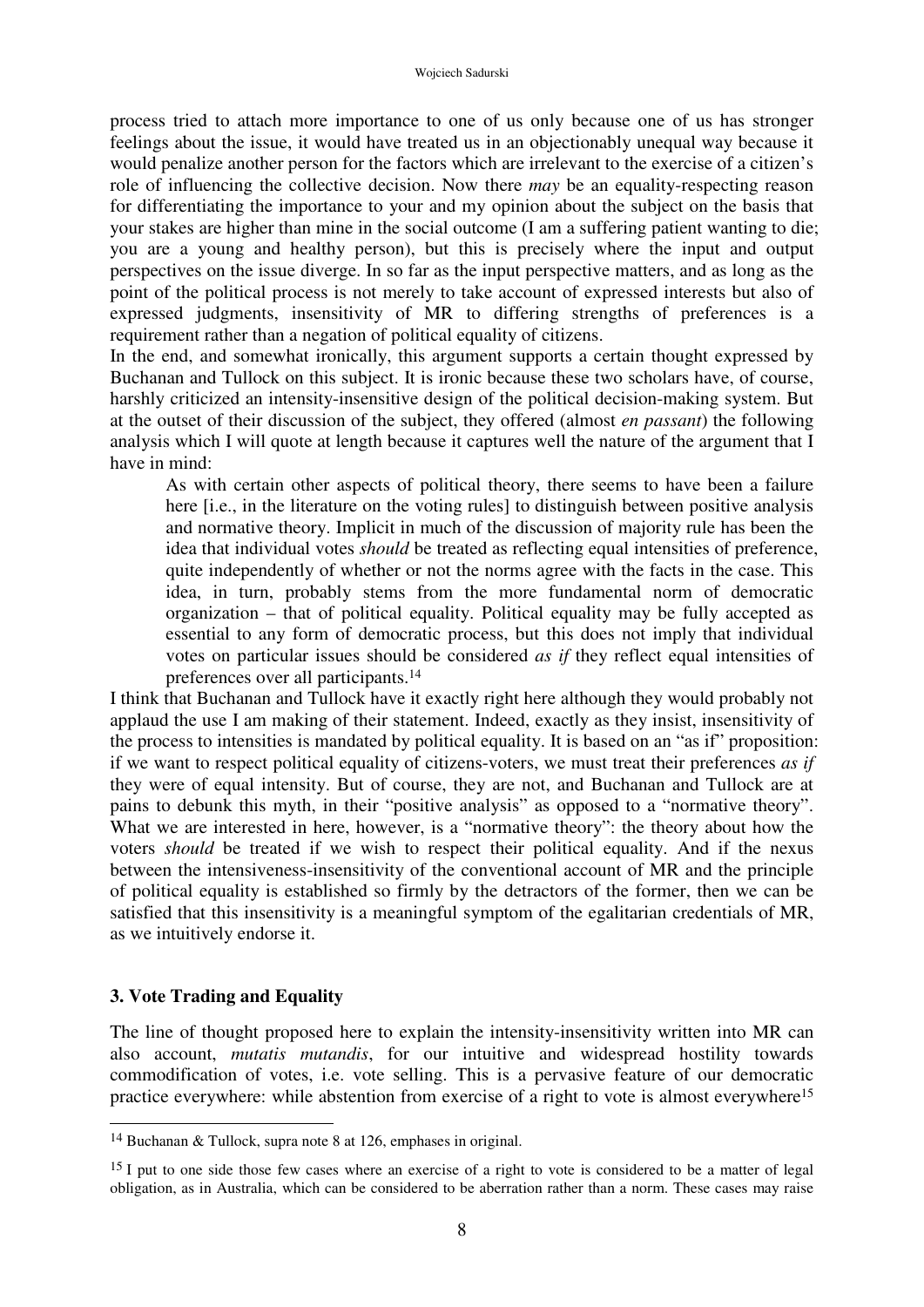considered as a right consequent upon a right to vote under a MR regime (and does not raise any difficult problems from the point of view of an egalitarian defence of MR), the trading of votes for money or for other material goods is generally considered to be contrary to good democratic practices. The intuitive rationale for this hostility is worth exploring here. No doubt, much of our hostility is based on practical considerations: we understand that, in the world as we know it, the temptation upon the poorer people to trade whatever minimal value their vote may have for them (even if we understand the value of the vote for them in expressive terms, and not merely in terms of the marginal impact that an individual vote may have)<sup>16</sup> in exchange for the much needed money or food may be so strong that, if such practice is permitted, it would, when generalized, significantly distort the picture of societal preferences as revealed by the voting. But if we put aside, for the sake of argument, this practical consideration we may consider the more theoretical reasons for our widespread hostility to votes' buying and selling. After all, one may argue that under an equality rationale for MR, votes can be considered just the same type of commodity as any other scarce good: people derive value from these goods, and since they are allowed to trade with others in order to achieve the most optimal distribution (satisfying the Pareto optimality criterion) in a great number of any other goods, why not add the value derived from exercising a right to vote to the list of these goods, and allow free trading of votes to the highest satisfaction of everyone? This very way of posing the question suggests some of the lines of response. One strategy of responding to the objection would be along the lines of arguments about general limits of commodification of many other goods:17 after all, votes are not the only valuable goods which we remove from the range of tradable goods. In Walzer's words, "we can buy and sell universally only if we disregard real values; while if we attend to values, there are things that cannot be bought or sold".18 The boundaries of commodification are of course historically and culturally contingent but at least in some places, and in some times, a great many goods are not subject to trading: exemption from military service or from jury duty, human life, honours or aristocratic titles, children, marriage, offices, official decisions (buying of which is normally called bribery), bodily organs, salvation.<sup>19</sup> These cases of today's quasi-universal non-commodification do not usually raise important objections in terms of equality, just the contrary; it is in terms of equality that we often object to a proposal for commodification of certain goods (think about purchasing the exemption from military service in a time of war) even if one might be tempted to think that equality (or social justice) might be improved if we allowed the worse-off to sell some goods thought normally non-commodifiable.20 Perhaps, at a general level, all we can say is that equality cannot be an argument against or in favour of market exchanges, and that, at this general level of argument, we must resort to other, non-

<sup>18</sup> Michael Walzer, *Spheres of Justice* (Basil Blackwell: Oxford, 1983) at 97.

interesting theoretical issues from the point of view of the equality-rationale for MR but I will not be pursuing this question here.

<sup>16</sup> For an exposition of the expressive theory of voting, see Geoffrey Brennan & Loren E. Lomasky, "Large Numbers, Small Costs: The Uneasy Foundation of Democratic Rule", in Geoffrey Brennan & Loren E. Lomasky, eds, *Politics and Process: New Essays in Democratic Thought* (Cambridge University Press 1989): 42-59.

<sup>17</sup> See, generally, Margaret Jane Radin, "Market-Inalienability", *Harvard Law Review* 100 (1987): 1849.

<sup>&</sup>lt;sup>19</sup> As this very non-exhaustive list indicates, in some places and in some times, at least some forms of these "blocked exchanges" were unblocked, and the goods listed were turned into commodities which could be purchased. For a nice discussion of "what money cannot buy" see id. at 97-99.

<sup>20</sup> For a discussion of this temptation, see Margaret Jane Radin, "Justice and the Market Domain", in John W. Chapman and J. Roland Pennock, eds., *Markets and Justice: Nomos* XXXI (New York University Press 1989): 165-197 at 187-88.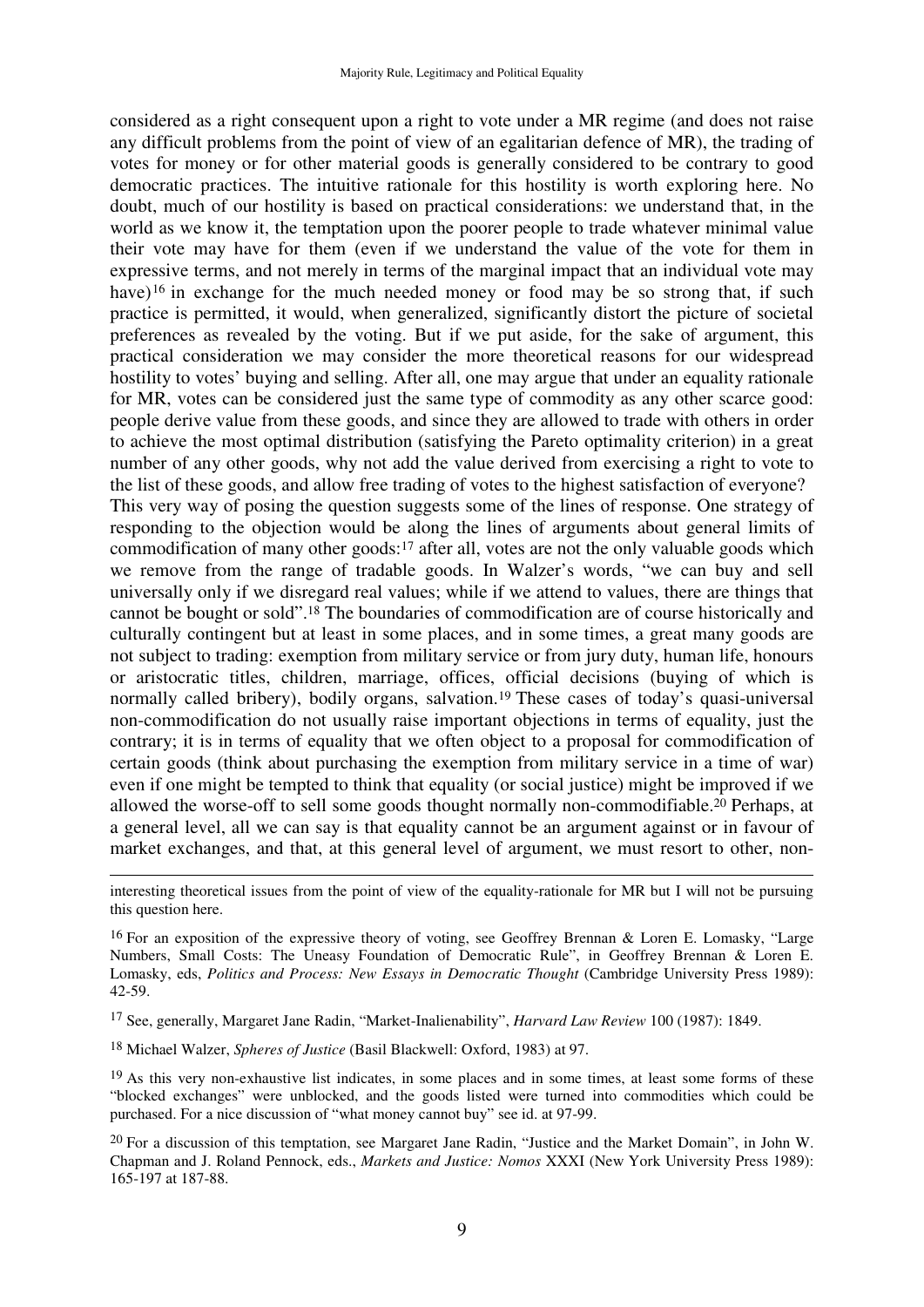equality-related arguments about the dangers resulting from commodification of the goods generally thought non-commodifiable, such as the degradation and erosion of the worth of values associated ideally with these goods, the depletion of opportunities for altruism, and slippery-slope arguments claiming that, once admitted into the market sphere, some goods will gravitate from the non-market sphere and leave the space of non-market empty even for those who do not choose the market regime.21 Presumably, some of the reasons against the commodification in general are applicable to a prohibition on vote trading.

But before I look at these reasons, it is important to realize that the prohibition on votes trading is not absolute: we normally oppose trading votes for material goods but not votes for votes. "Vote exchange" happens routinely at the political level, and is considered to be a legitimate part of the political process: my representatives in the parliament agree today to support a proposition A (even though I do not like it all that much) in exchange for a support of your proposition B tomorrow which is of much higher importance to me than opposing proposition A.22 As I have suggested earlier, this is an indirect form of factoring the intensity differences into the MR regime characteristic for a representative system and, far from being objectionable, it adds (in a generally non-objectionable way) the intensity dimension into MR in that it promotes deliberation of the process (because it requires the representatives of different constituencies to talk to each other and to weigh and balance competing arguments), etc.

But if we allow the (indirect) trading of votes for votes, why not take a step further and allow trading votes for other goods, e.g. money? (Remember that the only perspective on this question which we are interested in here is from the point of view of the equality-rationale of the MR; all other reasons for the rejection of vote trading are outside of our interest here). There is one bad answer which should be discarded at the outset: the answer which appeals to the special value of the vote in expressive terms. According to this answer, it would be acceptable, under an equality rationale, to trade votes for money if the value of votes to the voters corresponded to the marginal impact that a vote has on promoting the collective decisions favoured by a voter. But since (the argument goes) this theory is deeply implausible, and we must find a different interpretation of the value of the vote, for instance in terms of its expressive value, under these alternative interpretations the expressive value of the vote is so incommensurable with the value of money that we cannot imagine any promotion of equality as a result of permissible trading of votes for money. This, I believe, is not a good argument, and not just merely because the critique of the utilitarian theory of voting from the standpoint of an expressive theory is not necessarily convincing, <sup>23</sup> but also because the incommensurability argument goes only so far. If we can legitimately measure a great number of emotional, aesthetic and sentimental gratifications in monetary terms (as we do), then what is special about the expressive value of the act of voting (compared to many other tradable expressive values) which renders it inappropriate to alienate for monetary values, which in turn can bring us other expressive or emotional gratifications which we may happen to value more? Now this way of putting the question shows that the answer by appeal to the expressive value of voting in itself does not provide us with a satisfactory rationale for noncommodification of votes but merely refers back to a more fundamental answer about the special nature of voting which in turn cannot be given in terms of the expressive value that the voting has for the voters.

<sup>21</sup> See id. at 168.

<sup>22</sup> See Buchanan & Tullock, supra note 8 at 131-35.

<sup>&</sup>lt;sup>23</sup> For a mild critique of the expressive theory of voting, see Dennis C. Mueller, "Democracy: the Public Choice Approach", in Brennan & Lomasky, supra note 16: 78-96 at 82-87.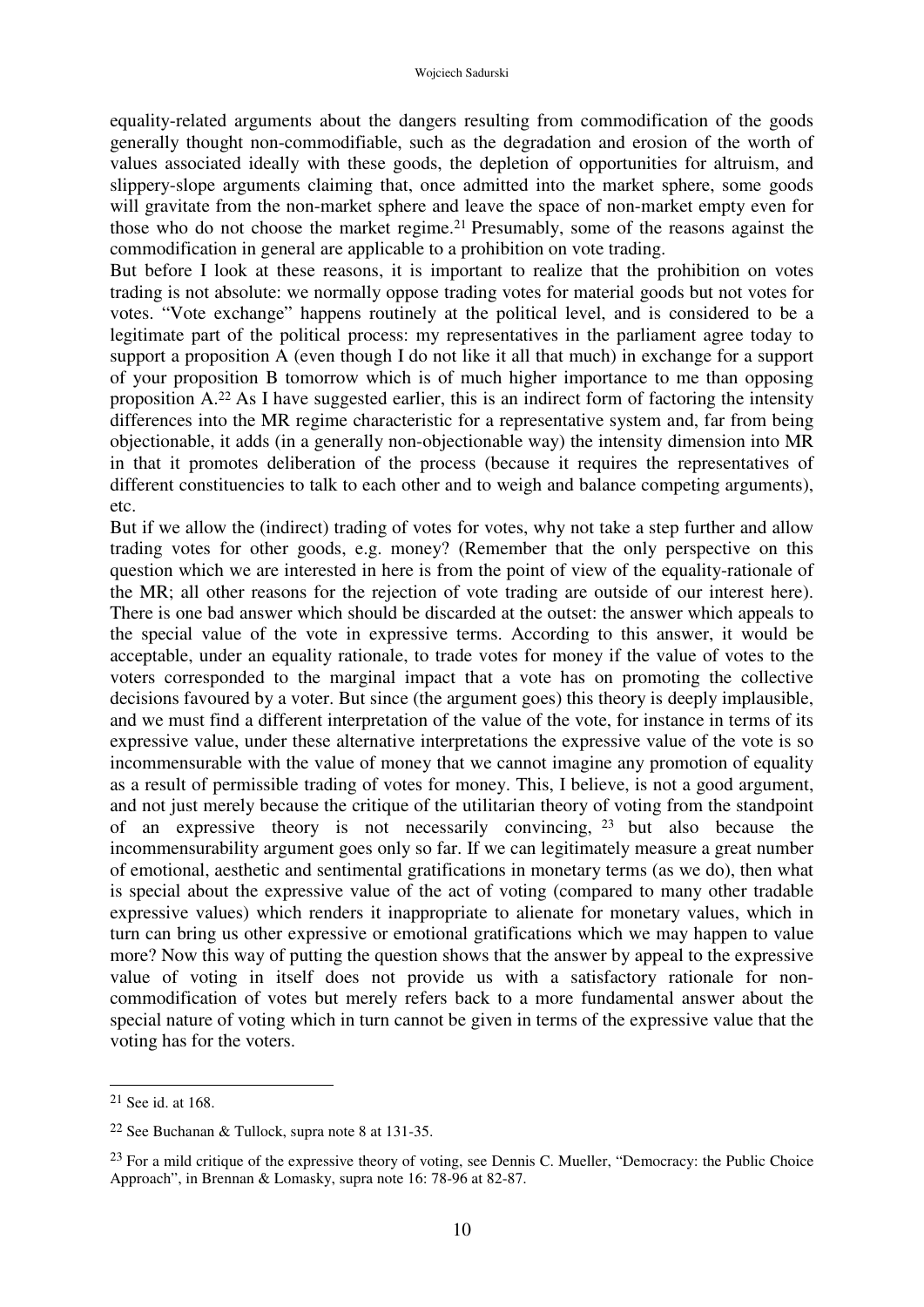The right answer can be given, I believe, in terms similar to those I have employed earlier for the argument about disregarding the differences in intensity of preferences in the MR procedure of collective decision making. If voting is seen as promoting the utility of the voters (in serving their interests) then vote-trading would be acceptable under the equality rationale (subject only to an additional proviso, about which below). But if, and insofar as, voting is about the judgments about a good society then the selling of votes is inconsistent with the principle of equality of voters. This is because the sort of equality which is furthered by MR is the equality of impact on the collective decisions about a society: it is not about equality in specific satisfaction of desires or meeting of the preferences. This sort of equality, equality of voters as equal autonomous persons who can equally affect the shape of their society, cannot be improved by trading of votes for money because equal impact of the voters, after votes trading, will be eroded, even if other aspects of equality will be promoted. If A trades her vote with B for money then A and B will reach a more optimal distribution of votes/money in terms of satisfaction of their interests (A makes a better use of extra money than of a vote, B prefers an extra vote that the money she paid for it) but they are no longer equally influential judges about the ideas of justice to prevail in their society. *This* equality, if it had existed before, had been lost for the duration of the surrender of a vote by A.

But there is another equality-based argument against alienability of votes, an argument which would hold even insofar as we consider votes as devices for furthering their individual interests by the voters. Even if as a result of vote-trading between A and B a sort of equality is established between them, the inequality between A and C (who does not trade *her* vote for money with anyone) is brought about.<sup>24</sup> Inalienability of votes serves not only to prevent the situation in which some people's views do not count at all, but also the situation in which some people's votes count for *more* than others (with no role by those others in this new and unequal dispensation). This cannot be tolerated under the egalitarian rationale for the MR, and so this egalitarian rationale accounts well for our intuitive hostility to votes-for-money trading.

#### **4. Majority Rule, Unanimity and Equal Respect**

-

The precise nature of the background values which underlie democracy as institutionalized through the forms of MR is, of course, a matter that notoriously divides various theorists of democracy. To say that it is a form of equality may be seen as not particularly illuminating because the 'one person-one vote' rule is (one may claim) egalitarian only in a formal and admittedly objectionable sense: for one, it ignores the unequal resources that various voters have at their disposal to persuade others in a particular way. Consequently, the rigorous application of the 'one person one vote' rule may lead to drastically unequal results that offend against the principle of equal concern, substantively understood: the result of a majority decision (with a one person one vote principle respected) may, for example, lead to unequal treatment of members of a minority.25 This last argument has been made forcefully by Charles Beitz (author of arguably the most important work on political equality in the recent years) in the context of a broader argument that majority rule cannot be properly defended on the basis of the more fundamental principle of the equal moral status of persons. This is not to say, Beitz claims, that MR is indefensible: just to the contrary, it is, under

<sup>24</sup> See, similarly, Harry Brighouse, "Egalitarianism and Equal Availability of Political Influence", *Journal of Political Philosophy* 2 (1996): 118-41 at 122.

<sup>25</sup> For this argument, see Charles Beitz, *Political Equality* (Princeton University Press: Princeton 1989) at 64. The distinction between equality as expressed in an equal vote and equality revealed in the substance of the decision corresponds to Dworkin's distinction of a 'detached' and 'dependent' interpretations of democracy (focused, respectively, on the input and the output of political decisions), see Dworkin, supra note 2 at 185-90.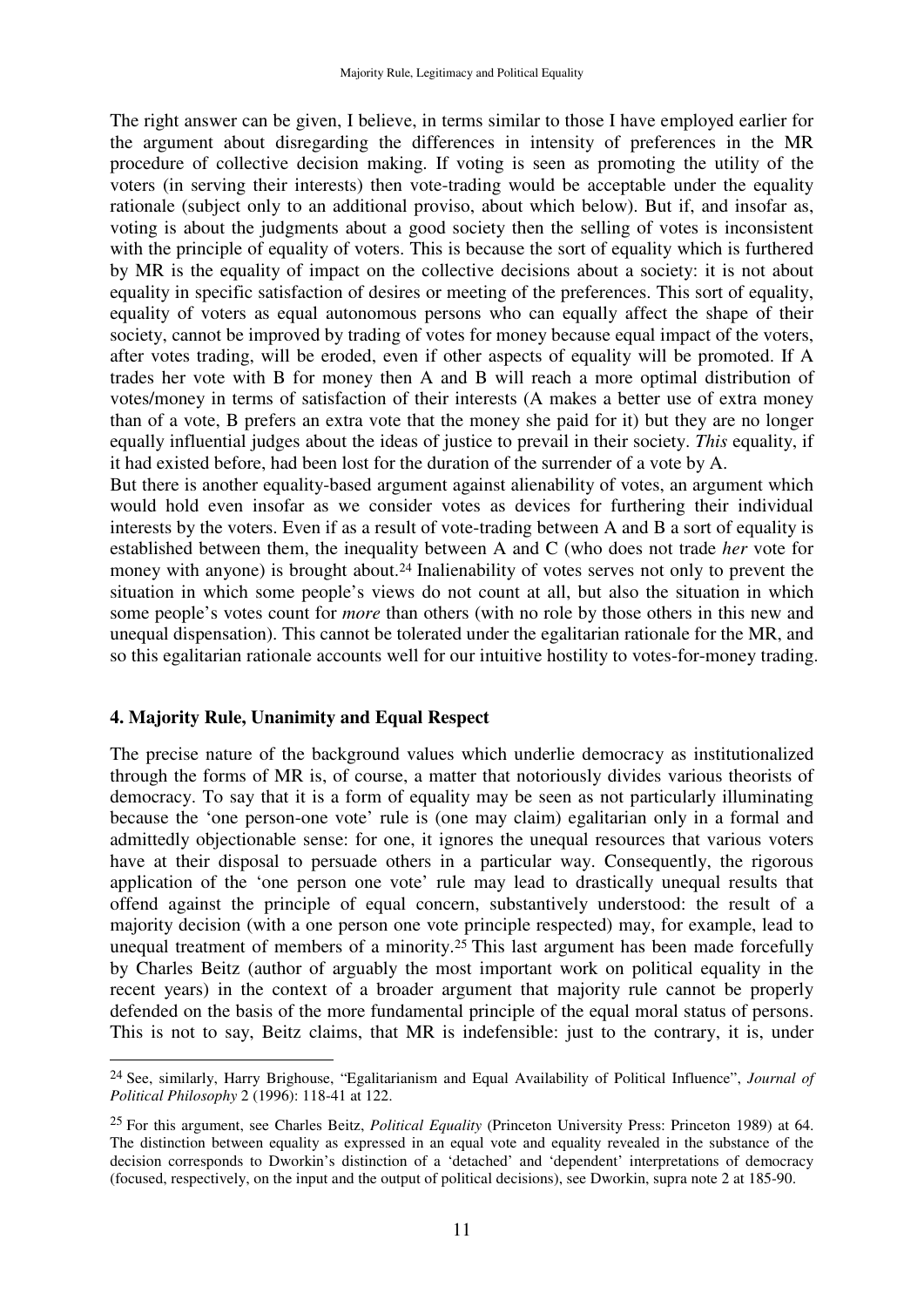normal circumstances, the best decision-making procedure, but its rationale must be found elsewhere, for instance, as Beitz believes, in the claim that it is "the social decision procedure most likely to produce outcomes to which no one will have good reasons to object" which is another way of saying that "it is more likely than any other to produce substantively correct decisions" 26

Beitz erects his argument against the equalitarian credentials of the MR on the opposition between two theoretical points of reference: a May/Ackerman notion of neutrality in collective decision making, on the one hand, and Rousseauist view about majority and unanimous voting, on the other. The former posits the idea of neutrality (leading to the majority decision) on the notion of equal respect for people, and is (according to Beitz) mistaken. The latter is considered correct by Beitz because it derives the normal majoritarian decision-making from sources other than equality while the locus of equal respect is in unanimity voting which, in Rousseau, is reserved only for the most extraordinary, constitutive choices. The first theoretical point of reference is a theorem formulated in a classical article by Kenneth May who had showed that only the procedure of simple majority can satisfy four, reasonably thin conditions: of decisiveness, equality, neutrality and positive responsiveness.<sup>27</sup> In his *Social Justice in the Liberal State,* Bruce Ackerman used May's theorem (with a slightly changed vocabulary) in the service of his own theory, integrating a defence of a MR into his broader theory of social justice, consistently with the overall constraint of neutrality.<sup>28</sup> The details of Ackerman's argument (as well as May's) are beyond the topic of this paper. What matters for our current argument is that, according to Beitz, the May/Ackerman account relies upon the conditions which "reflect an implausibly narrow understanding of the more basic principle [of equal respect for persons], from which substantive concerns regarding the content of political outcomes and the context of public deliberation have been excluded…".<sup>29</sup> Granted this is the case. Indeed, in Ackerman's neutral discussion the criteria of neutrality are outcome-independent. But the problem is that, as Jeremy Waldron has remarked, in the situation of disagreement we are simply unable to identify the criteria of the "content of political outcomes" which support the ideal of equal respect for persons. What counts as treating people with equal respect is often the very heart of the controversy among the contestants who are arguing about a particular law or policy. If the outcome were to be determinative of whether the political process respects the equality or not between people then we will be unable to come up with the workable criteria of political equality: they will simply be at the mercy of substantive conceptions of the good espoused by different contestants.

Does the Rousseauist conception, invoked in this context by Beitz, indeed provide us with the right basis for the majoritarian procedure in a way which abstracts from the ideal of equal respect? Can Rousseau, in other words, be used as the support for the disconnection between the MR and the principle of equal respect for persons? I do not think so. Beitz's account of Rousseau relies on a rather radical distinction between the majoritarian and the unanimous procedure in Rousseau: while the latter could be identified with equal respect for people, it cannot be the decision procedure applied in routine situations. "[O]n Rousseau's view equal respect for persons is modeled by the unanimity requirement of the initial contract situation and is reflected in the standard for assessing political outcomes accepted there…", says

<sup>26</sup> Beitz, supra note 25 at 66.

<sup>27</sup> Kenneth O. May, "A Set of Independent Necessary and Sufficient Conditions for Simple Majority Decision", *Econometrica* 20 (1952): 680-84.

<sup>28</sup> Bruce A. Ackerman, *Social Justice in the Liberal State* (Yale University Press: New Haven 1980) at 274-93.

<sup>29</sup> Beitz, supra note 25 at 64.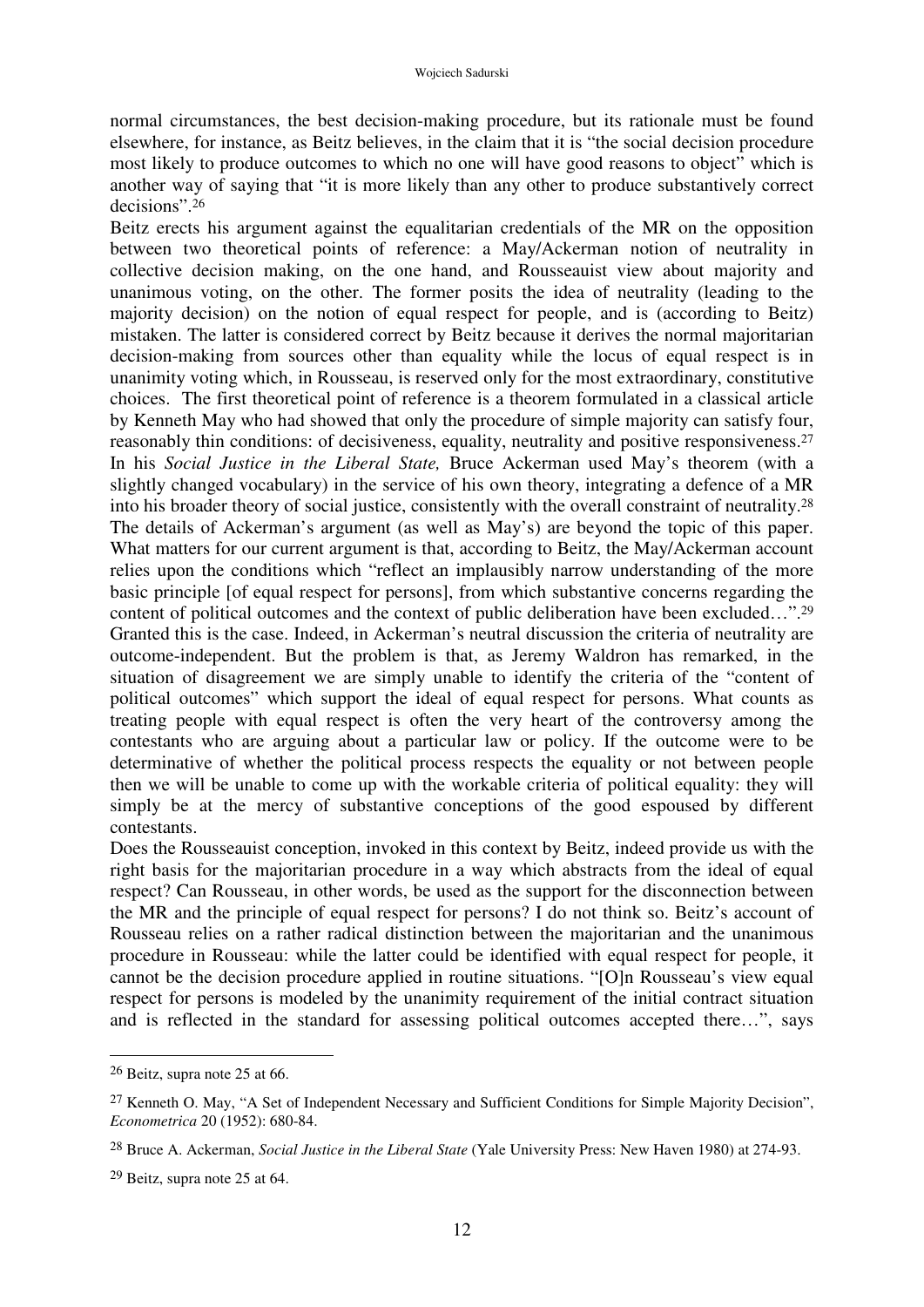Beitz.<sup>30</sup> For my part, I do not read Rousseau as containing such a radical distinction between the unanimity-decision circumstances (where the principle of equal respect seems to be properly observed) and the circumstances allowing for the operation of majority rule (where, Beitz claims, the principle of equal respect cannot be found). Rather, I find in Rousseau a fundamental *continuity* between the unanimity and majority rule because both are oriented towards a detection of the general will, though in different contexts. Unanimity is reserved for constitutive decisions because the stakes are too high to allow any objectors to stay in the polity: when setting up a polity, we all must agree to its constitutive principles, and those who do not agree, simply stay outside: "There is one law only which by its nature requires unanimous consent. That is the social pact…. If, then, at the time of the social pact, there are some who oppose it, their opposition does not invalidate the contract, it only keeps them from being included in it; they are foreigners among the Citizens".<sup>31</sup> But the routine law-making decisions cannot stick to the unanimity because under such a requirement no decisions would be taken most of the time: it is a regrettable fact, for Rousseau, which he accepts only grudgingly and with a sense of loss, as an inevitable second-best.32 But the constitutive-stage unanimity rule still importantly prefigures the majority rule in the less important occasions: majority rule is for Rousseau, so to speak, the closest we can get to the unanimity in non-ideal situations. The governing principle is the same: that the whole point of the collective decision is to identify the "general will", or the common good. Now how well the majority mimics the unanimity-modeled general will is for Rousseau an empirical question, and it may well be that both epistemic defects and moral vices will contaminate the majority in a way preventing it from detecting the general will. Rousseau is explicit about it: having described the proper motives for an individual voter (which is to pronounce about the consistency of the proposal with the general will) he adds a crucial proviso: "This presupposes … that *all the characteristics of the general will are still in the majority*: once they no longer are, then regardless of which side one takes there no longer is any freedom".<sup>33</sup>

So if the constitutive-stage unanimity decisions do give effect (as Beitz believes) to the principle of equal respect to all persons, so do the majority decisions, albeit in a less perfect way. Now it is important to emphasize that I offer this interpretation of Rousseau not as an exercise in the exegesis of a classical thinker but as a contribution to the debate on the relationship between majority rule and the equality principle. Rousseau is instructive in this context precisely because of Beitz's established link between the pursuit of the general will and the egalitarian principle of respect for all is compelling. Still, one needs not accept Rousseauist theory of majority rule as a pale shadow of the unanimity principle (which is the way I read Rousseau)<sup>34</sup> to see the former as expressing a significant egalitarian insight. Indeed,

<sup>30</sup> Id. at 63; similarly at 54.

<sup>31</sup> Rousseau, "Of the Social Contract", IV.II in Rousseau, *The Social Contract and Other Later Political Writings*, ed. and transl. Victor Gourevitch (Cambridge University Press 1997) at 123.

<sup>32</sup> In *Considerations on the Government of Poland* Rousseau distinguishes between the unanimity which is required for "the formation of the body politic and for the fundamental laws that bear on its existence", on the one hand, and on the other hand, those less important issues for which either a simple majority rule or a qualified majority set at "any number of proportions … depending on the importance of the matters [under consideration], *Considerations on the Government of Poland and on Its Projected Reformation,* in *The Social Contract and Other Later Political Writings* , pp. 217-18.

<sup>33</sup> Rousseau, "Of the Social Contract" IV.II, supra note 31 at 124, emphasis added.

<sup>34</sup> I do not claim my reading of Rousseau to be the only correct one, all I claim is that it is *a* plausible one. One should take heed of Henry Mayo's observation, made precisely with regard to the relationship between majority principle and the general will in Rousseau: "Of Rousseau it is possible to prove quite contradictory propositions by selected quotations; one sees it done all the time", Mayo, supra note 9 at 181.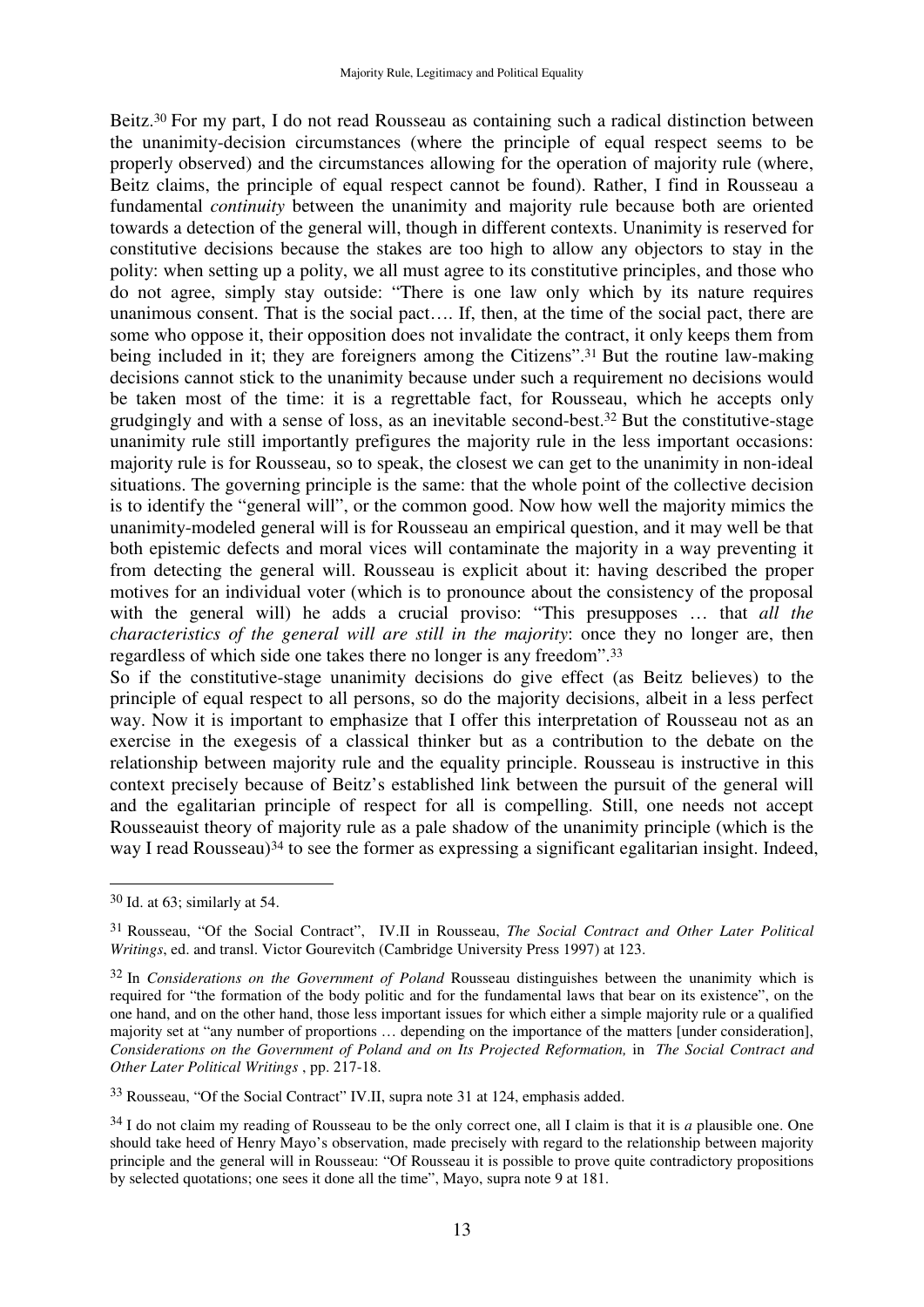at this point we may perhaps challenge the underlying insight in Beitz's use of Rousseau, namely, the idea that the unanimity requirement expresses equal respect for persons. Perhaps it does, but only in a rather limited and questionable way: unanimity requirement creates a guarantee that no-one will be coerced to comply with the views that she does not share. There is, admittedly, an important equality ingredient revealed in the word "no-one": everyone is *equally* protected against a duty to comply with unwanted directives. This may be seen as a good prudential rule: everyone is equally protected against the costs of having to comply with unwanted rules. It may be prudential all right, but is it egalitarian? It is quite obvious that a unanimity regime creates a very important *in*equality: those who support a particular directive count for much less than those who oppose it if the unanimity is required for the adoption of the directive. In fact, any decision-making procedure other than a simple majority rule creates an immediate inequality between proponents and opponents of a proposed directive, and the further we go in departing from a simple majority rule, the more unequal their positions become. In the limiting case, unanimity is a power of veto given to a single opponent whose opinion becomes more weighty than the opinions of all proponents of a directive put together. This is an obvious defect, from the point of view of equality, of any special majority rule, and all the more so, of the unanimity rule.

The prudential defense of the unanimity rule is also questionable. Both decisions and nondecisions have costs for an individual, so to say that unanimity is a good prudential policy presupposes that the costs of having bad collective decisions (from the person's point of view) prevail over the costs of not having good collective decisions. But such a calculus is questionbegging: there is nothing prudentially rational in preventing me, and the other individuals who form a majority, from enacting good common rules simply on the basis that if the rules happen to be bad, I will not need to work towards forming a majority against these rules. A privileging of the unanimity rule (or a special majority rule) involves a bias towards the status quo: departures from status quo require stronger support than keeping it. But this is irrational and if there is one great lesson of both the public choice theory and of the economic analysis of law it is that the omissions are also costly, not just in terms of the commissions, which means that in assessing the risks of action we need also to compare them against the risks of inaction. Unanimity rule violates this precept because it seems to be based on the unstated presumption that the costs of inaction are nil (or at least, are necessarily lower than the costs of positive action). As Ian Shapiro rightly observes: "We may feel in certain circumstances that failures to act collectively, rather than collective action itself, should shoulder the burden of proof".<sup>35</sup>

The force of the principle of unanimity (and of the opposition to the use of majority rule qua an egalitarian rule) is exploited by an appeal to a hypothesis such as this: "imagine you, me, and a third person in the same room. Two of us decide that you should give your life to serve us. Is our decision legitimate, do you have an obligation to obey simply because we were a majority within the room? … On the face if it, you can claim that our decision 'enslaves' you and denies you 'equal status' with us".36 But this example, provided by Robert A. Burt, shows that the decisions taken by majority may lead to drastically inegalitarian results. This is clear, and banal: majority can exploit, oppress, and even enslave a minority. But this does not show that the majority rule itself does not presuppose *some* egalitarian moral principles. And, *a contrario*, it does not show that unanimity does support a notion of equality superior, or more refined, to that of the one presupposed by the majority rule. Burt's example is instructive,

<sup>35</sup> Shapiro, supra note 4, at 19, footnote omitted. See, similarly, James S. Fishkin, "In quest of the social contract", in Brennan & Lomasky, supra note 16: 183-193 at 185 and James S. Fishkin, *The Dialogue of Justice*  (Yale University Press: New Haven 1992) at 56-57.

<sup>36</sup> Robert A. Burt, *The Constitution in Conflict* (Harvard University Press: Cambridge Mass., 1992) at 27-28.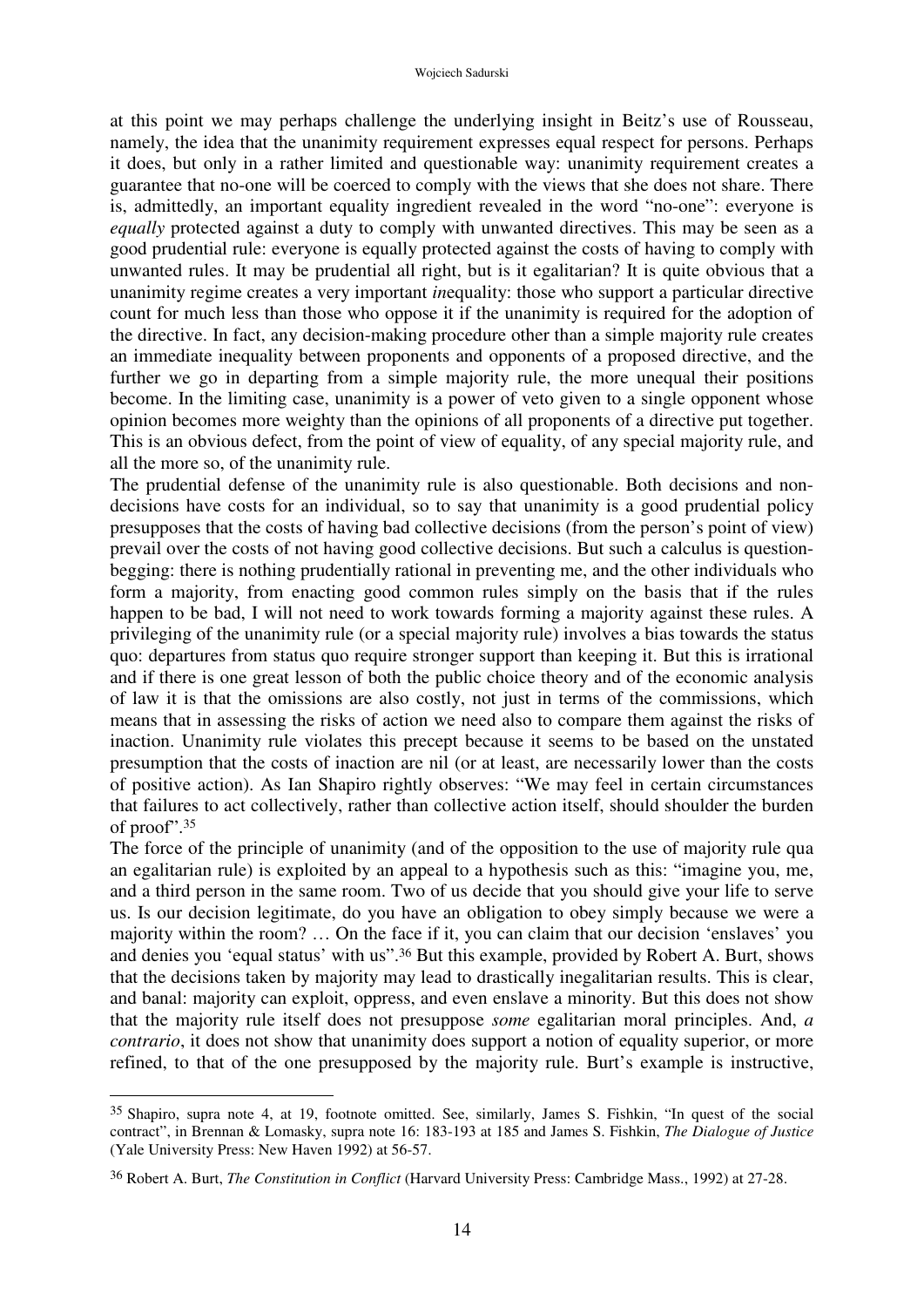though, because he explicitly uses the language of "legitimacy" and of the "obligation to obey". Note that the (intuitively persuasive) lack of such legitimacy (and of obligation to obey) of the exploitative decision taken by Burt's characters is not (or at least, not necessarily) the result of a violation of some fundamentally egalitarian norm about the political process but rather of the moral heinousness of the outcome. We can explain our revulsion at the outcome imagined by Burt without resorting to the language of (in)equality but rather talk about moral vice of an instrumental treatment of some persons to the benefit of others – and this shows that equality is an unreliable asset in defending unanimity against majority rule.

Then why would anyone think, as Beitz clearly does, that the unanimity rule expresses the principle of equal respect? There are two possible defenses of the unanimity-equality nexus, offhand. One is based on a radical distinction between the foundational and the postfoundational level of politics with unanimity defended strongly at the foundational, or constitutional, level of polity. This is a strategy of Buchanan and Tullock in *Calculus of Consent*, and of course it has since been the dominant approach of the public choice movement in that there is a clear and radical dichotomy between the constitutional and nonconstitutional level, or the levels of setting and of applying the rules of the game. Indeed, this dichotomy is seen as central to the very idea of constitutionalism.<sup>37</sup> This is fair enough, and for analytical purposes we can adopt a "foundational" conception of constitutionalism, and an associated fiction that there are moments in the life of the society where everything is being designed from scratch – much as this friction as unrealistic. But why would this distinction lead to the privileging of unanimity at the level of foundations of the legal system? In *Calculus of Consent* this is never properly explicated but rather is taken for granted: the advantages of the unanimity rule are presented in a way which does not rely on the centrality of the foundational versus non-foundational politics. The crucial virtue of the unanimity rule in Buchanan & Tullock's book is that it "will insure that all external effects will be eliminated by collectivization",38 i.e., that it is the only rule which guarantees an individual will not suffer any negative externalities from a collective action – because she will be able to veto it *ex ante*! This is not an equality-based rationale (because it establishes a single dissenter in a much more powerful role than each of the remaining actors), and as a prudential guarantee it is subject to the argument just made, i.e. that it unreasonably distinguishes between risks of action and of inaction. (Not to mention that it puts to one side the rising transaction costs of reaching any decision as we move from the simple majority towards the unanimity regime).<sup>39</sup> But the case launched by Buchanan and Tullock for unanimity rule stands or falls with equal weight whether applied to the foundational (constitutional) or day-to-day politics. This is implicit in the explanation provided by them for the (grudging) approval of majority rule "as one among many practical expedients made necessary by the costs of securing widespread agreement on political issues when individual and group interests diverge"; <sup>40</sup> majority rule is adopted for purely contingent, practical reasons relating to transaction costs rather than its inherent virtues. Whatever advantages it may have, therefore, occur as pale derivatives of the unanimity rule; hence, it is difficult to see any crucial role for the dichotomy of the constitutional and non-constitutional activities in this picture.

<sup>37</sup> See Geoffrey Brennan and Alan Hamlin, "Constitutional Political Economy: The Political Philosophy of *Homo Economicus*?", *Journal of Political Philosophy* 3 (1995): 280-303 at 287-88.

<sup>38</sup> Buchanan & Tullock, supra note 8 at 89.

 $39$  Of course, the transaction costs are further brought into the picture by Buchanan & Tullock, see e.g. id. at 90-91; I am referring just to the formula cited in the sentence accompanied the previous footnote.

<sup>40</sup> Id. at 96.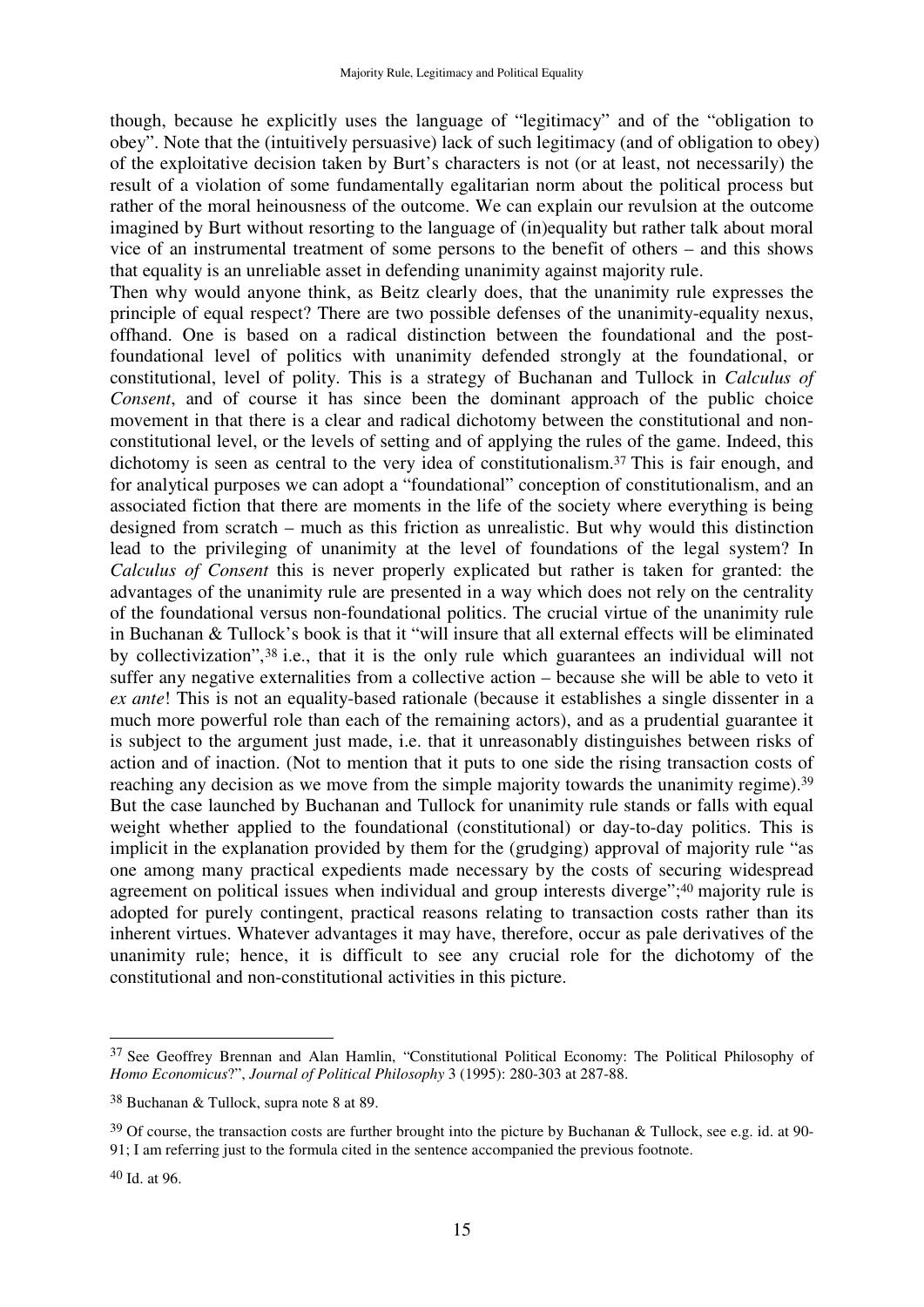Some quarter of a century after co-authoring the book with Tullock, Buchanan made this distinction more explicit in the context of yet again praising the unanimity rule and criticizing the popularity of the majority rule. He distinguishes between three spheres of politics: enforcement of the actual law, collective action within the law that exists, and the changing of the law, and further argues that within the first and the third spheres the majority rule should have no application. In particular, in the third (foundational) sphere, the only rule permitted by his contractarian premises is that of unanimity.41 To be sure, he later makes a concession to the real world in which the "abstract contractarian logic need not be pushed to its extreme, which would require that constitutional changes be reached only through unanimous agreement",42 nevertheless the theoretical rationale for the unanimity rule at the constitutive level remains a puzzle. Buchanan's contractarianism is not of a Rawlsian variety, i.e. the individuals are not behind the veil of ignorance while negotiating the terms of the constitutional dispensation; hence, the contract cannot be viewed as a modeling device of our own moral argument about the impartiality-constrained ideal conception of justice.43 In this more recent article of Buchanan, unanimity rule at the constitutional stage is defended with the appeal to analogy with the market exchange, where an exchange of apples and oranges will take place only if it is seen as "value enhancing for both parties", and we are told that "a change in the constitution (in the rules) is not different in this fundamental respect [i.e., in the mutual value-enhancing condition] from a simple exchange between two traders".44 But if that is so (as opposed to, as one would expect, the constitutional change being analogized to the negotiation between the traders about the rules to govern their trade), the specificity of the foundational stage is all but lost, and the above-mentioned equality-based and prudential objections to the rule of unanimity remain valid.

#### **5. Majority Rule and the "aggregation of wills"**

One legal theorist who insisted strongly on *not* trying to rest MR upon the principle of equality was Hans Kelsen. For Kelsen, in his 1929 essay "On the Essence and Value of Democracy", the problem was how to reconcile MR with the principle of political autonomy of individuals: a project strikingly similar to that of Rousseau whose solution to the problem was, as we saw, in the political freedom understood as the congruence of collective decisions with the general will, and in the MR as a second-best device tailored to detect the general will. But Kelsen's solution was entirely different: political freedom (in the state which must take collective decisions binding on all, including on those who disagree with them) is measured for Kelsen by the ease with which the outvoted minority can alter the laws they do not like. This, Kelsen says, applies equality to the member of the majority who has changed his mind since the decision was taken: "The legal irrelevance of such a change of will reveals only too clearly the *alien will*, or – speaking non-metaphorically the *objective validity of the social order* to which he is subject. He must find a majority for his change of will if he, the

<sup>41</sup> James M. Buchanan, "Contractarian presuppositions and democratic governance", in Brennan & Lomasky, eds, 1989: 174-182 at 179.

<sup>42</sup> Id. at 181.

<sup>43</sup> For his self-characterization by comparison to Rawlsian theory, and in particular for the rejection of the "veil of ignorance" in the original contract, see James M. Buchanan, *The Limits of Liberty* (The University of Chicago Press: Chicago 1975) 174-75.

<sup>44</sup> Buchanan, supra note 41 at 179.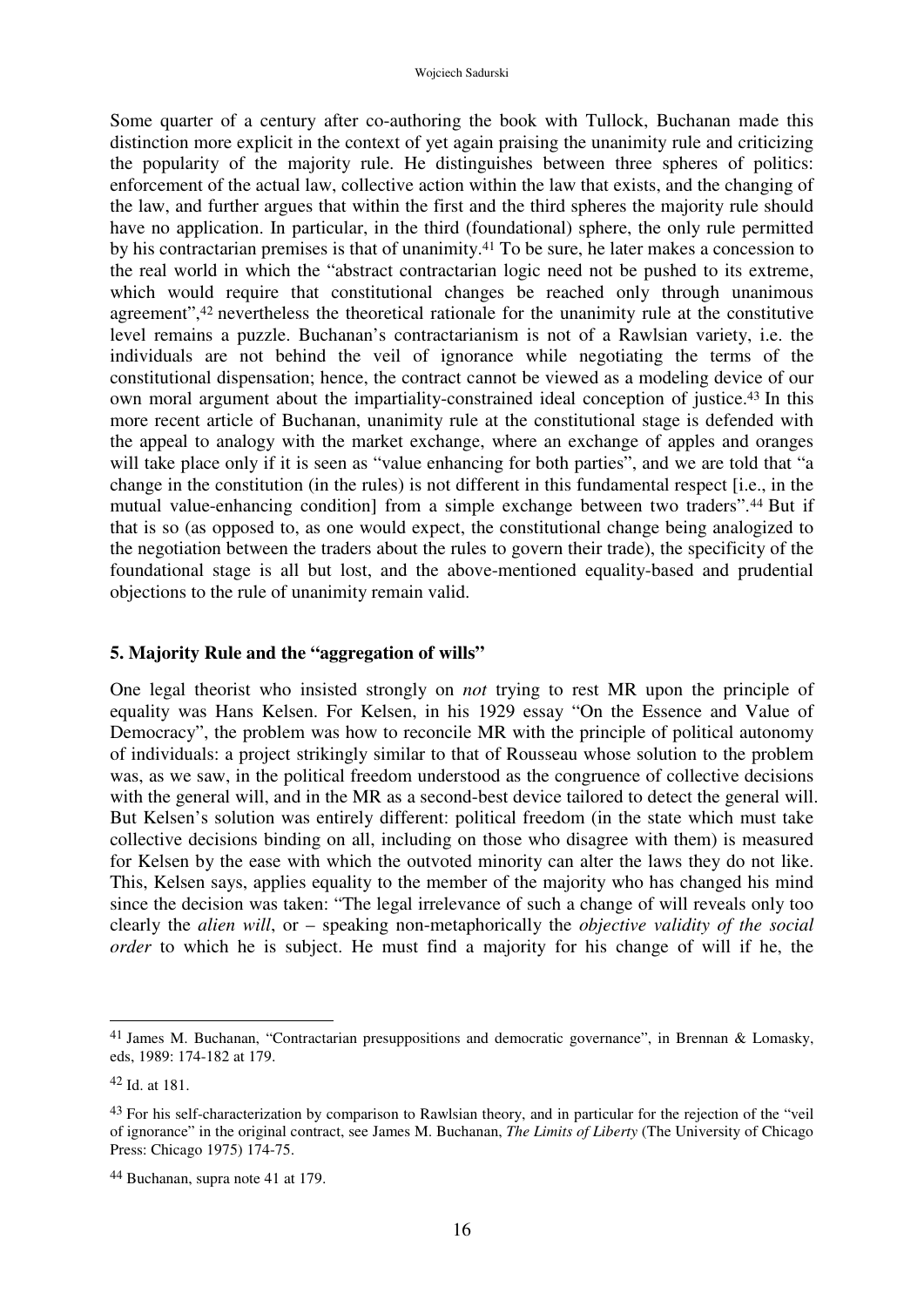individual, is once again to be free".45 This is best done under the simple majority rule: the higher the majority necessary to change the law, the more difficult such a change is, and the higher political unfreedom of Kelsen's individual. Here, Kelsen says, we face a paradox: "That which earlier, at the founding of the state order, served to protect individual freedom, in accordance with the idea of freedom, becomes its shackle if it is no longer possible to escape the order".46 "That" – refers, of course, to the unanimity requirement. It was a freedomprotective guarantee at the "founding" stage and becomes a hindrance of political freedom at the stage of the operation of the system.

Kelsen's solution shares its weakness with the analogous political conception of legitimacy of majority rule, mentioned above, in Part 1 of this article. While it is an important virtue of a democratic law-making system that it leaves open the avenues for the revisions of enacted laws, it would be ironic to see the sources of political autonomy (as it was ironic to see the sources of legitimacy of laws) in the ease of the repeal of disliked laws. I find it an unattractive conception of political freedom to be told that, while the laws which govern my behavior are repulsive (ex hypothesi), I can nevertheless work towards repealing them, and the repeal is easier than in any other alternative system of law-making. This sounds to me like an excessively thin, negative, and defensive account of what political autonomy is grounded in. But, for our present purposes, what is important is the use Kelsen makes of this idea in negating the link between MR and the principle of equality. Having established the conception of political autonomy as founded upon the (comparative) ease of repeal of unwanted legislation, he goes on: "From this idea the *majority principle* is to be derived. Not, however – as it tends to happen – from the idea of equality. That everyone's human will is equal is indeed a precondition of the majority principle. But this being equal is only figurative; it cannot mean that human will or personalities can actually be measured or added together. It would be impossible to justify the majority principle by saying that more votes have a greater total weight than fewer votes".<sup>47</sup> Note that Kelsen links together two separate ideas: a proposition that MR is equality-based and a proposition that we can somehow aggregate different individual wills, and that the total aggregate of a greater number of wills has a higher "weight" than the aggregate of a smaller number. It is on the basis of the implausibility (in Kelsen's eyes) of the latter that the former is rejected. He makes this link explicit as he continues: "If one attempts to derive the majority principle only from the idea of equality, it does indeed have that purely mechanical, even senseless, character with which the autocratic side reproaches it. It would only be the roughly formalized expression of the experience that the many are stronger than the few…".<sup>48</sup>

I think that Kelsen is right in rejecting the "mechanical" idea of a larger number of expressed wills as representing a "greater total weight", but consider that he is wrong in believing such a view to be intrinsic to the egalitarian justification of MR. His rejection of the "mechanical" view is made easier by the fact that he operates with vague metaphors which may stand for different things. If we consider a "greater weight" of the aggregate of a larger number of wills as similar, in a purely mathematical way, to the putting together of a number of boxes of equal size, each of which represent one person's "will", then such an image is indeed implausible and "senseless": revealed preferences are not like physical objects which can be

<sup>45</sup> Hans Kelsen, "On the Essence and Value of Democracy", in Arthur J. Jacobson & Bernhard Schlink, eds, *Weimar: A Jurisprudence of Crisis* (University of California Press: Berkeley 2000): 84-109 at 87, emphasis in original (trans. By Belinda Cooper).

<sup>46</sup> Id. at 87.

<sup>47</sup> Id. at 87, emphasis in original.

<sup>48</sup> Id. at 87.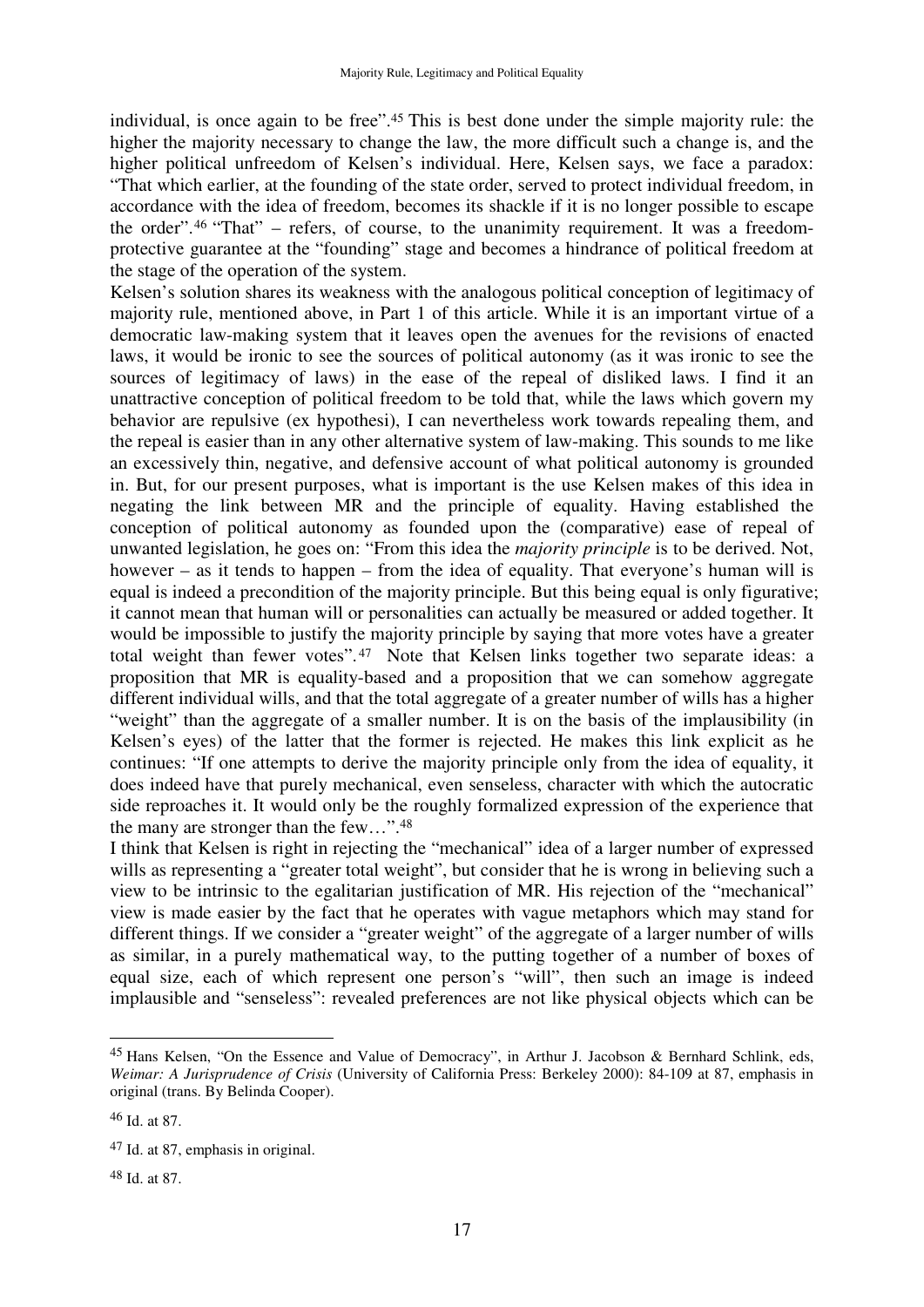put on a weight. But we do not need to espouse such a mechanical image in order to rest MR on prima-facie equal moral competence of each individual whose life is affected by collective decisions. (It is prima facie only because it may be weakened by special disqualifying facts – as in the cases of criminals denied a right to vote, or enhanced by special circumstances, such as when an individual has a special stake in the decision, disproportionately higher than other members of the group. But what we are interested in here is why we should adopt equality as a default position, or as a normal state of affairs the departures from which call for special justifications). We can disconnect the egalitarian defense of MR from a "mechanical" account of aggregation of votes ridiculed by Kelsen, by agreeing with with Waldron that the majority rule is egalitarian in an undisputed sense that, when employed in the process of decisionmaking it "attempts to give each individual's view the greatest weight possible … compatible with an equal weight for the views of each of the others".<sup>49</sup> There is no "mechanical" image of putting together the wills in order to achieve the highest possible "weight" behind Waldron's formula. It does not presuppose, to abandon the mechanical imagery, that a view aggregating a larger number is somehow superior to the view aggregating a smaller number of opinions. There is no aggregation of views or opinions at all necessary to make meaningful the egalitarian account of MR. Rather, it relies on an argument which is distributive as opposed to aggregative, or individualized as opposed to the collective: it says that *if* we are to use each person's preference in a prima-facie equal way to that of all others then we cannot use any other procedure for collective decisions than MR.

This can be represented in the form of a principle of "minimal decisiveness". If there is, *arguendo*, an evenly split vote then under a majority rule, a single person's vote is decisive: if you know (or suspect) that your group is split in half regarding a particular outcome, then your vote determines the social outcome, as does, individually and taken one by one, every other person's vote who voted as you. In Ackerman's account: "If, say, there are 99 people in the Assembly, then majority rule gives me a decisive voice when the rest of you are split 49- 49; and the same is true of your decision as well".50 Now the force of this argument is limited because the perfect split, which is necessary to make a single vote count, is hardly imaginable in political circumstances, but it indicates a way of reasoning about how majority rule can adopt a distributive, as opposed to aggregative, strategy of legitimation. In Ackerman's depiction, the force of this argument seems to rely upon a hypothetical proposition: we may persuade the citizens to the simple majority rule by telling them that this is the only rule which, in a situation of a perfect tie, *would* make a single vote of any citizen decisive for the collective outcome; in the words of Ackerman, majority rule positively responds "to the considered judgments of any citizen when this will serve to break a tie".<sup>51</sup> But then, any other publicly announced rule for collective decision-making may make a single citizen's vote decisive for the outcome:52 under a unanimity rule, if I know (for the sake of argument) that everyone else is in favour of a proposal, my single dissent will be decisive, as will the case in any qualified majority rule, so long as I know that just one vote is needed for the satisfaction of the majority requirement. So this "minimal decisiveness" is not an argument for the MR as

<sup>49</sup> Jeremy Waldron, *The Dignity of Legislation* (Cambridge University Press 1999) at 148; for a general argument linking the principle of equal consideration of interests with an equal vote, see Thomas Christiano, *The Rule of the Many: Fundamental Issues in Democratic Theory* (Westview Press: Boulder 1996) at 53-71, and, more recently, Thomas Christiano, 'The Authority of Democracy', *Journal of Political Philosophy* 12 (2004): 266-90.

<sup>50</sup> Ackerman, supra note 28 at 282-3.

<sup>51</sup> Id. at 283.

<sup>52</sup> As is, incidentally, acknowledged by Ackerman himself, see id. at 283.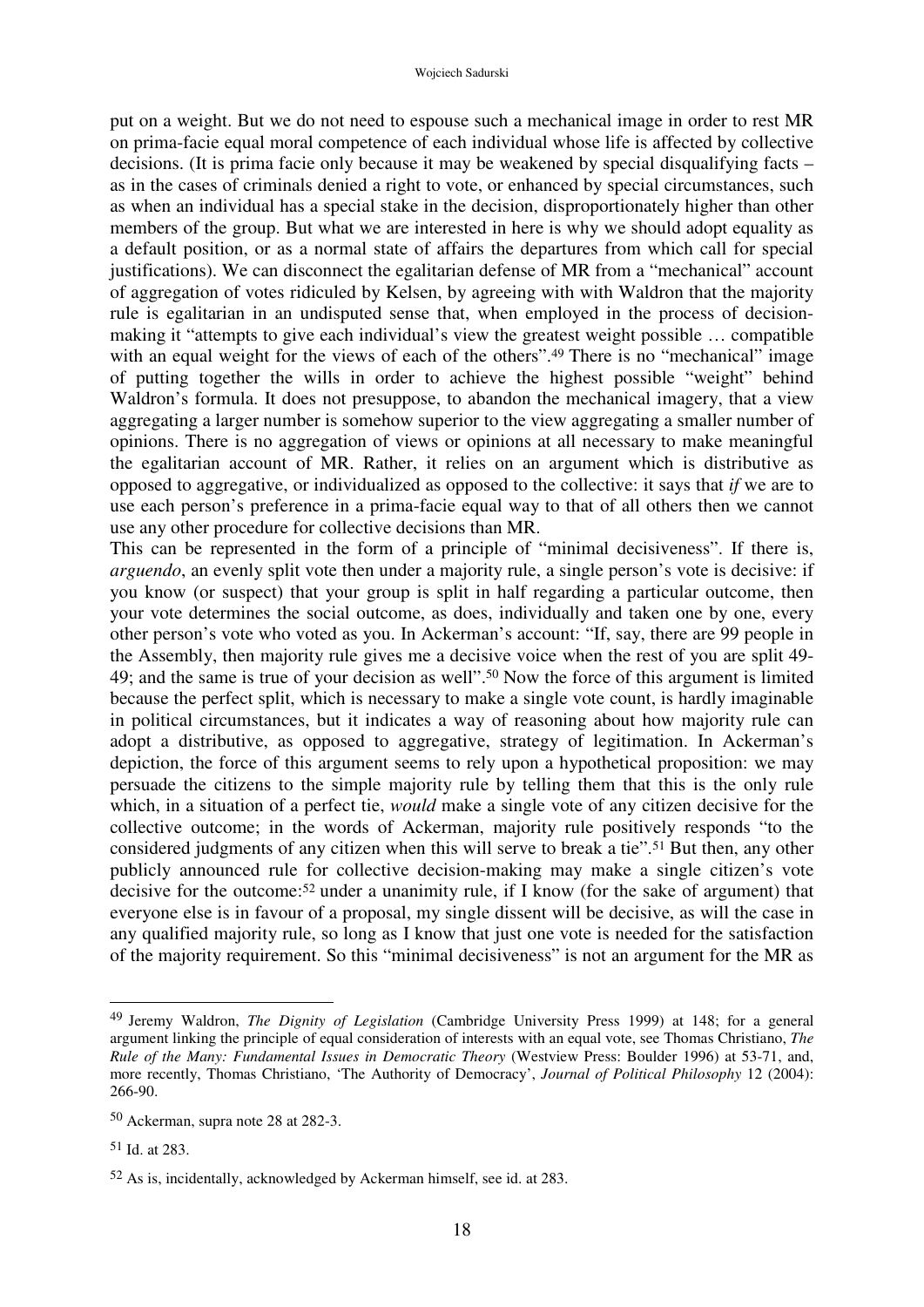such but rather shows *a pattern of arguing* about different voting rules which do not appeal to crude aggregative imagery of wills assembled into a larger whole.

Such a pattern, I would suggest, is not too superficial or convoluted to serve as a model for thinking about the individual motivations of the voter in a large polity. The well-known puzzle about an apparent irrationality of the individual voter wanting to go to the polls, even though the impact that she can make on the result favourable to her is incomparably smaller than the costs of voting, has led various public choice theorists to propose a theory which would reconcile this cost-benefit comparison with the belief in the basic rationality of a great number of voters in any elections in democracies: their real motivations are, we are told, not to contribute to the result which they favour but rather because they derive satisfaction from the act of expressing support for certain candidates or causes. Advocates of the expressive conception tell us that, if someone votes for X it is not because one prefers X to other alternatives but rather because one prefers *to vote* for X.53 But quite apart from whether this solution really restores our belief in the rationality of voters (is it rational to "like to vote" for X without necessarily liking X?), the point is that there is little resemblance between this theory and widespread intuitive knowledge about the psychology of voters (based also on introspection) which suggests that they do believe that they make a difference by voting in a particular way because they accept, rightly or wrongly, an argument of the "What if everyone…" form. Now the way in which a critique of this expressive theory of voting connects with our non-aggregative approach to the image of the majority rule is this: every voter, taken separately, properly models himself as a person whose vote does make, individually, a difference, not unlike in the minimal decisiveness conception. Consider the following scenario imagined by Denis Mueller: "[O]ne might imagine a process in which each year one citizen is selected at random and allowed to make the decisions for the community (perhaps to save decision-making costs)".54 This highly stylized example serves Mueller to argue that the motives that such a single decision-maker use could be ethical (about the good of the community) rather than selfish "because he knows that next year someone else will be making the community's decisions and he wants that person to feel compelled by the same moral imperative as he is to make decisions on everyone's behalf."<sup>55</sup> But my purpose of using this example is different than Mueller's: I argue that it is realistic, psychologically speaking, to model our voting behaviour on the motives of this single decision-maker, and that in the voting booths we can identify ourselves with the conduct of this person, not just in terms of motives for a decision but also in our perception of our impact. And such a modelling is not based on aggregative terms, where a single voter is viewed as a replaceable parcel of a larger whole, but rather as an individual who behaves as though her choice can make an equal difference. For any other decision procedure: unanimity requirement, or special majority rule, gives some individuals a much higher influence on the collective decisions than to others. This is not to say that there cannot be other, nonegalitarian arguments for MR (as we have seen before, there are some, and very plausible). And this is not to say that MR cannot be employed for non-egalitarian ends: this indeed is the whole point of the present discussion, that a species of equality which is behind the MR may conflict with other equalities which may be negated by the individual cases of employment of MR. But all that is being argued here is that MR is based, among other arguments, on a meaningful form of political equality, and Kelsen's critique of egalitarian arguments for MR as allegedly linked to the "mechanical" image of aggregating individual wills is unpersuasive.

<sup>53</sup> This is a paraphrase of Brennan & Lomasky, supra note 16 at 51.

<sup>54</sup> Mueller, supra note 23 at 85.

<sup>55</sup> Id. at 86.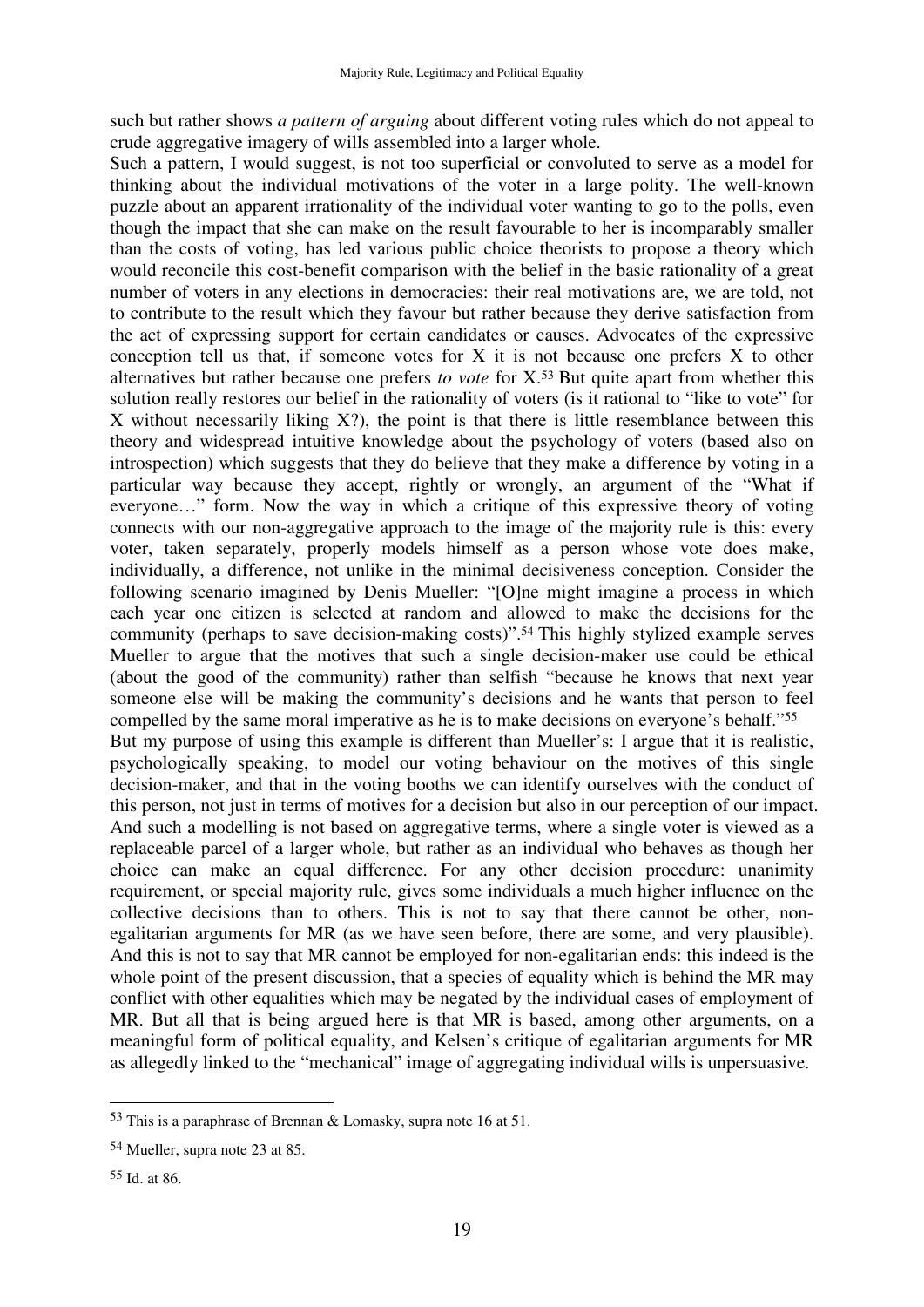Kelsen's representation of an aggregation of wills in a "mechanical" way can be analogized to a "physical" interpretation of Locke's defence of majority rule, in Locke's proposition that "it is necessary the Body should move that way whither the greater force carries it, *which is the consent of the majority*: or else it is impossible it should act or continue one Body, *one Community*, which the consent of every individual that united into it, agreed that it should…".<sup>56</sup> There is a temptation to understand this argument for majority-rule in a purely physicalist way, corresponding to Kelsen's depiction of "mechanical" aggregation of human wills. But this temptation should be resisted, as Waldron has persuasively shown in his discussion of this passage from Locke. The society that goes along with the choice by majority is not viewed, by Locke (or by Waldron for that matter), as "the body [which] as a whole moves either north or south in accordance with the tendency of the greater number of its elements, as a result of their cumulative motion".57 It is not the "force" or the "weight" that makes majority prevail but rather the normative significance of individual consent which endows the authority upon the majority preference, says Waldron, taking inspiration from John Dunn's suggestion that one possible interpretation of Locke's proposition is "to see the concept of force as moralized by the notion of consent…".58 As Waldron puts it: "Consent does not carry physical weight or even pure political force; rather, it carries moral force with regard to the purposes for which consent is required".59 It is a normative theory with no physicalist (or mechanical) connotations: it can be stated as the idea that consent is ultimately the irreducible, fundamental element which can endow the collective decisions with authority. And since the fact of consent is not subject to degrees, the only way to "aggregate" individual consents into a collective preference is by counting each person as one, as a result of which the majority rule is the only procedure consistent with both (1) equal value of each individual consent, and (2) the maximum strength given to each consent. Respecting only the first condition does not necessarily lead to majority rule because we may have equal value respected by not taking into account anyone's views (or by tossing a coin to take a decision when people disagree) but the combined respect for these both conditions may be put into effect only by the MR procedure. When we, therefore, accept without objections the operation of the majority rule, we implicitly, at least, accept the rule of an equal respect for everyone's view about the subject put to the collective decision.

#### **6. Equality of Political Opportunity and Unequal Outcomes**

Can the egalitarian credentials of the majority rule be challenged by appealing to (possibly) unequal outcomes produced by the uses made of majority rule? The question is somewhat misleading because it collapses various types of possible "outcomes" into one category even though different types of outcomes may have different status from the point of view of their significance to political equality itself. Ronald Dworkin's distinction between what he calls a "detached" and a "dependent" conception of democracy, understood as the system of political equality, is useful here. For Dworkin, a detached conception is the one where we can certify a system as democratic on the basis of the characteristics of the process alone. In contrast, a dependent conception "supposes that the best form of democracy is whatever form is most likely to produce the substantive decisions and results that treat all members of the

<sup>56</sup> John Locke, *Two Treatises of Government*, Book II, quoted in Jeremy Waldron, *God, Locke and Equality* (Cambridge University Press, 2002) at 129, emphases in original .

<sup>57</sup> Waldron, supra note 7 at 129.

<sup>58</sup> John Dunn, *Political Thought of John Locke* (Cambridge University Press: Cambridge 1969) at 129.

<sup>59</sup> Waldron, supra note 7 at 130. See also Waldron, supra note 49 at 143-4.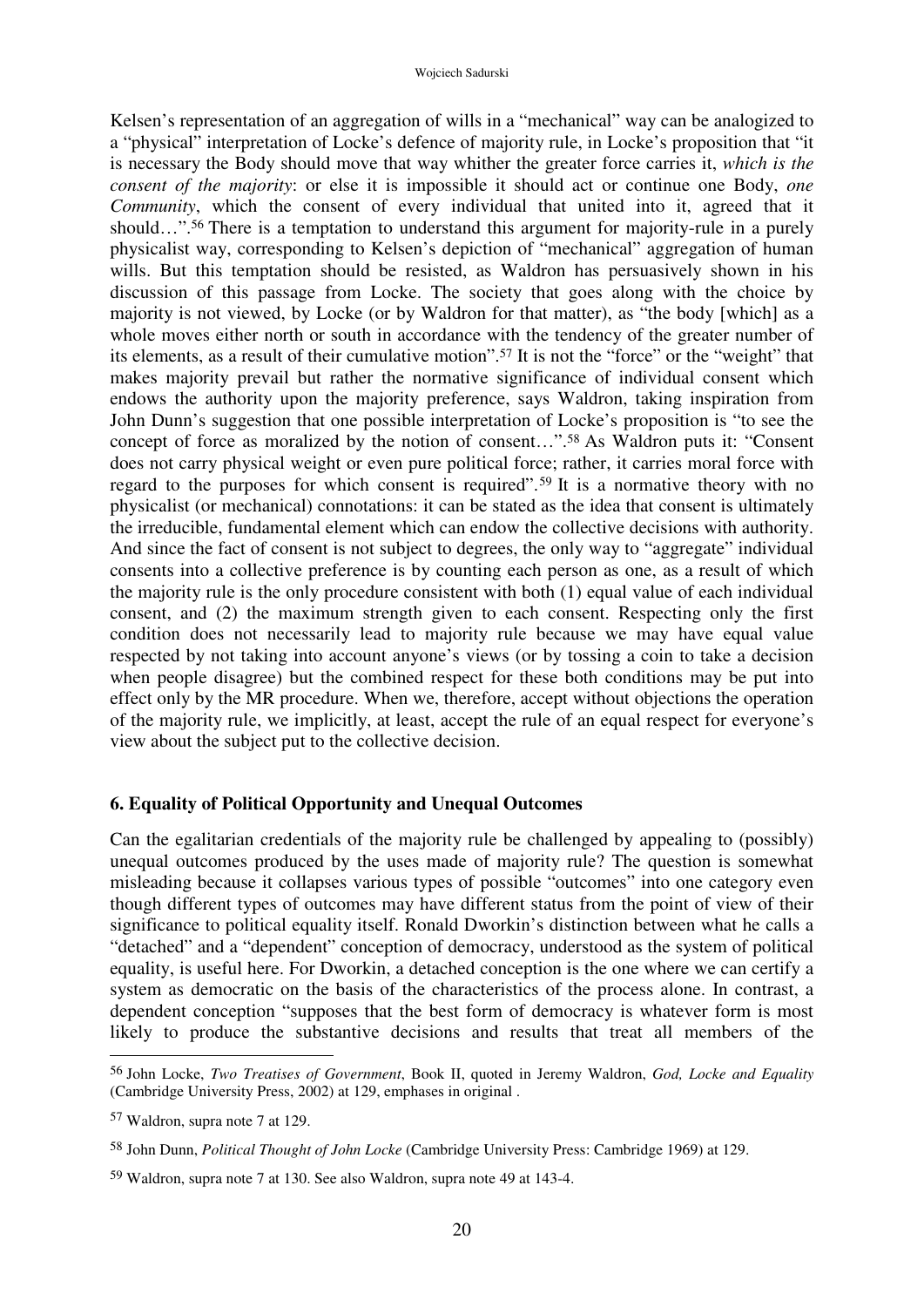community with equal concern".60 In this latter version one may observe democracy is in fact derivative of justice, or substantive equality: our controversies regarding what system treats people with equal concern, in whatever fields of distribution, may be decisive for our views about whether the system is democratic. But on such an undifferentiated view, the specificity of political power (and therefore political equality) disappears, and our attention to politics as one particular field of equality is unwarranted. A "dependent conception", without any further qualifications, offends in my view against our linguistic usages in which we frequently do draw the line between justice (or equality) in the political area and justice in the field of distribution of material resources.

We may, of course, become convinced that economic justice is more important than political democracy: that democracy in the field of equal political impact is worthless in the circumstances of drastic economic injustice. This is, for example, the position espoused by Philippe van Parijs for whom democracy is not "an independently important ideal" but merely an "institutional instrument, from which it is legitimate to deviate *if* the pursuit of the ideal [of justice] requires it".61 But it is a *normative* position, which is certainly respectable but which needs a properly normative defence: for van Parijs, for example, one of the arguments leading to such a conclusion is the observation that the adherence to the democratic rules leads to the closed-borders regime, anti-immigration rules, and in consequence, growing economic and other inequalities on the world scale.62 This normative argument obviously cannot be adopted by a conceptual fiat in virtue of which we agree to call political justice only a system which leads to a just economic distribution. In fact, such a fiat would make it impossible to claim that political democracy may coexist with economic injustice: something that seems to be not only non-absurd but a rather commonplace observation. In our everyday language we distinguish between the calls for greater democratisation in the political field (in terms of more equal and more full empowerment of people in collectively deciding about their destiny) and the calls for greater social justice, and even though both these calls (and others) must be included in a broader, more comprehensive social ideal, they are clearly distinguishable from each other, and our moral language should preserve rather than blur this distinctiveness.<sup>63</sup> Further, we may of course claim that political democracy in the situation of strong economic injustice cannot be a *real* political democracy because those suffering economic deprivation and exploitation are rendered so vulnerable and dependent that they are simply unable to exercise free political choice and that, on the other hand, those who are very rich will find the ways of converting their economic clout into a political influence. This is quite obvious, and for these reasons the distribution of economic resources cannot be insulated under any realistic analysis from political procedures which assign influence in collective decisionmaking. We know that those who have a disproportionately high control of economic resources can affect political outcomes in all sort of ways, including the influence on the process of public deliberation (through media, advertising etc) or by threats of withholding their investments unless their preferences concerning the outcomes are satisfied. But this very plausible observation relies upon a set of empirical propositions and, again, cannot be adopted simply by virtue of adopting a "dependent" conception of democracy as a conceptual choice.

<sup>60</sup> Dworkin, supra note 2 at 186.

<sup>61</sup> Philippe van Parijs, "Justice and Democracy: Are they Incompatible?", *Journal of Political Philosophy* 4 (1996): 101-117 at 110, emphasis in the original, footnote omitted.

<sup>62</sup> Id. at 108-9

<sup>63</sup> See similarly David Miller, *Principles of Social Justice* at 15; Robert E. Goodin, "Democracy, Justice and Impartiality", in Keith Dowding, Robert E. Goodin & Carol Pateman, eds., *Justice and Democracy: Essays for Brian Barry* (Cambridge University Press: Cambridge 2004): 97-111 at 97-98.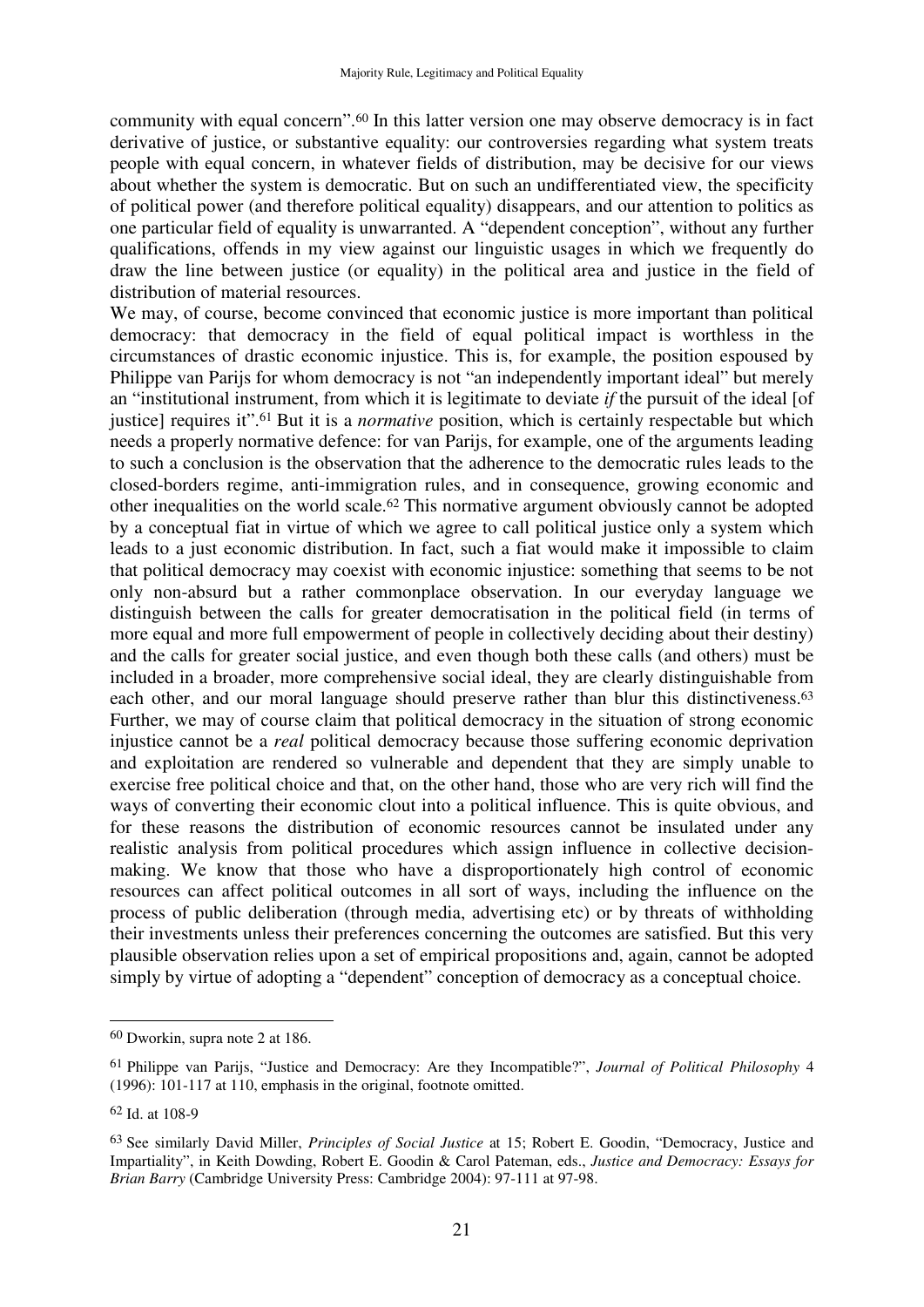We need to be clear about what is at stake in arguing for a "detachment" of political equality from the various laudable ideals of social justice. This is not just the matter of respecting our linguistic usages under which we frequently distinguish between the calls for a higher political democracy as well as the calls of a fairer distribution of other goods than political influence. After all, our linguistic usages may not be accepted by all, and may rest on a confusion which clouds rather than clarifies a proper articulation of normative issues at stake. The choice between a detached and a dependent conception is a *normative* one rather than resting upon a conceptual analysis of the word "democracy". The choice of a detached conception rests upon a judgment that equality in political power is a valuable, attractive ideal which is not parasitic upon a more-encompassing ideal of equality in a society, and that we properly should be concerned about how the power is distributed (that is, about *how* the collective decisions are made), irrespective of, or in addition to, our concern about *what* is the substance of these decisions and how they shape the distribution of other (other than political power) resources. This is, of course, a normative position: it rests upon a judgment that we have legitimate interests in participating in political life which is an important human good, separable from the good of having our other interests protected by the outcomes of political decisions. As such, there is nothing neutral about a choice between a "detached" and a "dependent" conception, whatever further contours of the conception may be. One can also launch a normative defence of a dependent conception by developing a purely instrumentalist defence of democracy (democracy as valuable only insofar as it leads to other valuable goods) and of individual interests, claiming that it would be mistaken to consider the good of equal political influence (or the good of influence in politics, as such) to be of value independently of the values which can be promoted through exercising the political influence. I, for one, would consider such an argument morally questionable but all that matters here is to identify what is at stake in the choice between a detached and a dependent conception of democracy. And one way of thinking about it is by considering trade-offs between political equality and other spheres of equality. If we had a fully dependent conception, we would have to accept that any reduction of political equality is made up by a higher increase of other (for instance, material) equality. But if we insist upon political equality as a specific domain of equality, separable from others, we do not need to accept such trade-offs as necessarily justified, and we may wish to protect democracy (understood, under a detached conception, as a distinctive ideal) from the sacrifices justified by increases of material equality.64 We might wish to defend this protection by saying, for example, that political equality and other types of equality are incommensurable for the reason that political equality is about a distribution of second-order resources: of resources which permit decisions about distribution of resources, and therefore should not be mutually tradable. (Politics need not *only* be a second-order resource: it may also be a first-order resource as a means leading directly to individual satisfaction and fulfilment regardless of the effects of one's political influence for the pursuit of other resources. But the degree to which politics *is* about second-order resources therefore leads it to become incommensurable with these other first-order resources). We need not, of course, go as far as to insist that no reduction in democracy is ever justifiable by the demands of social justice, but the very fact that we are prepared to, at least partly, entrench democracy against marginally higher improvements in social justice reveals an implicit normatively based choice of a detached conception.

But it is one thing to say that on normative grounds we may wish to preserve the sense of specificity of political equality by opting for a detached conception of democracy, and another to show that we can articulate the terms of political equality in such a way that they do *not* collapse into non-political goods which in turn does not render political equality seriously

1

<sup>64</sup> See, similarly, Christiano, *The Rule of the Many*, supra note 49 at 56-57.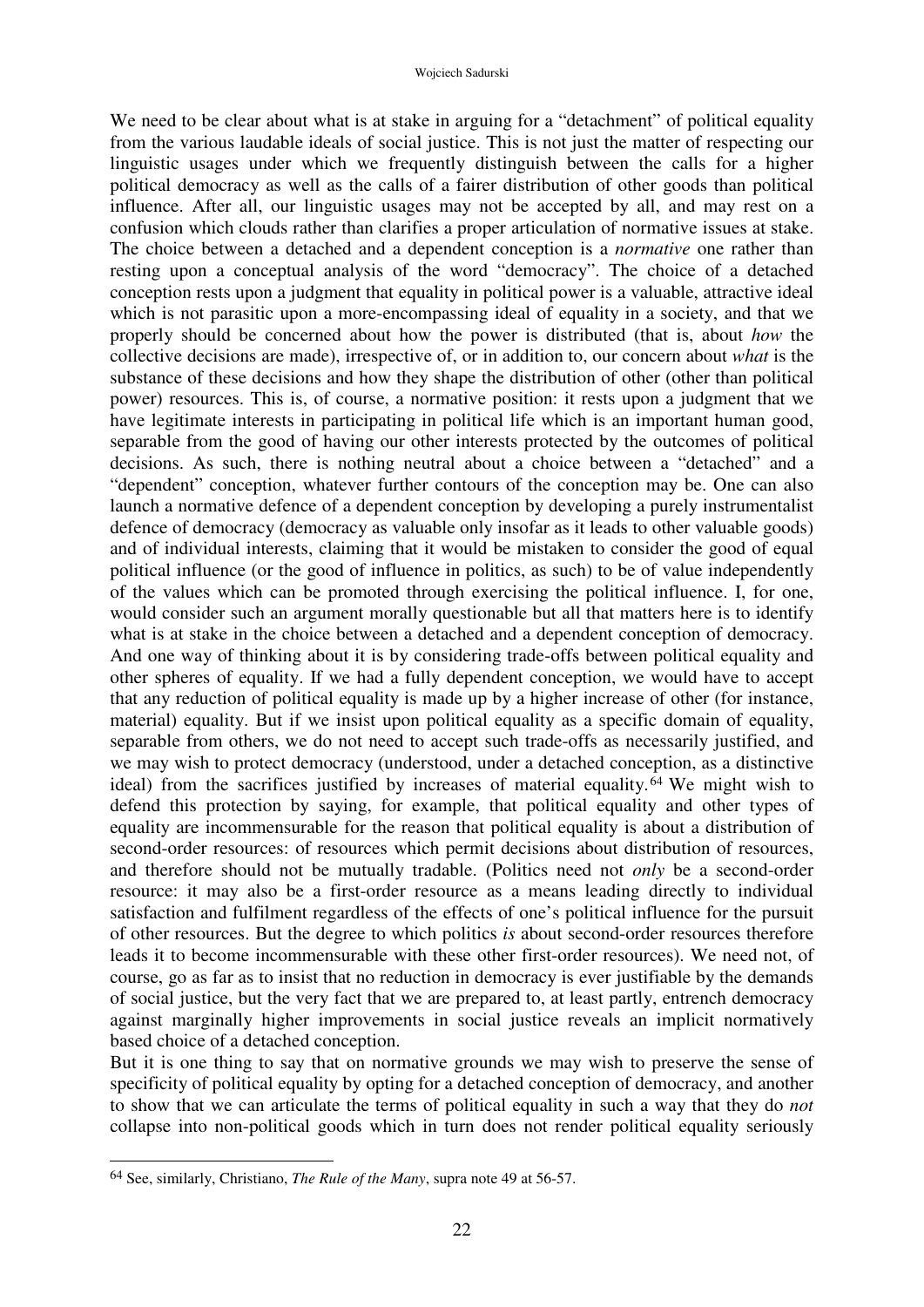unappealing. It is now worth returning to Dworkin since this is precisely the point he makes. Soon after making the distinction between a detached and a dependent conception he highlights an important caveat: "We must be careful not to confuse that distinction with a different one, between two types of outcomes or consequences of a political process": distributive and participatory ones.<sup>65</sup> The former are about consequences of political decisions regarding various resources: about acquisition and transfer of wealth, etc., therefore they correspond – by and large – to economic justice. The latter (participatory outcomes) are about symbols, agency and community. Symbolic consequences are about affirming an equal membership in the community of all those having a right to vote. Agency consequences build connections between an individual moral experience and politics: they rely not just on a vote but also on expressing our commitments in the public deliberation. Communal consequences are defined by Dworkin as those which permit individuals to "share[] in the pride or shame of collective decisions" and in "nourishing a cohesive and fraternal political community."66 Now these three types of "participatory" consequences sound to me suspiciously like the attributes of the process rather than that of the outcome: they are about what meaning we can attach to the fact of voting, and also how it connects with the pre-voting stage, that is, the stage of the public deliberation which precedes the vote. This process-related character of these consequences is perhaps most clear at the symbolic level which emphasizes that particular procedural forms have clear expressive consequences that are related to the message sent by a particular procedure about its participants; in Beitz's words, this is related to the "idea that fair institutions should express public recognition of the equal worth of persons, conceived as autonomous centres of deliberation and action". <sup>67</sup> Anything other than a one person-one equally weighted vote is demeaning to those who get a lesser vote, regardless of the substantive outcomes of the voting. But surely nothing hinges upon the characterization of these (or the other) aspects of the democratic decision making as belonging to the process itself as opposed to the outcome, and the significance of Dworkin's distinction between a detached and a dependent conception of political equality must, for us, be deeper than whether we can certify a procedure as egalitarian on the basis of the process only (as the detached conception would seem to dictate) or on the basis of consequences (as the dependent conception seems to warrant). A temptation to settle for such a simplistic distinction (where the detached/dependent distinction relies simply on the process/outcome distinction) should be resisted as uninteresting, if only because of the inevitable arbitrariness of characterizing particular phenomena as belonging to the category of process or of outcomes. This arbitrariness is illustrated by Dworkin's own examples about three "participatory consequences" cited above. But there is more to it than that.

A truly central role in Dworkin's argument about political equality is played by yet another distinction: between equality of impact and that of influence. The difference is that while the impact a person makes is defined as "the difference he can make, just on his own, by voting for or choosing one decision rather than another", the person's influence is defined as "the difference he can make not just on his own but also by leading or inducing others to believe or vote or choose as he does".68 I will not attempt to summarize in full the use that Dworkin makes of this distinction (which, in the strategy of his reasoning is quite complex) but will limit myself to identifying the broad framework relevant here. When applied to the considerations of political equality, impact is not a useful category claims Dworkin: in

<sup>65</sup> Dworkin, supra note 2 at 186.

<sup>66</sup> Id. at 187.

<sup>67</sup> Beitz, supra note 25 at 92.

<sup>68</sup> Dworkin, supra note 2 at 191.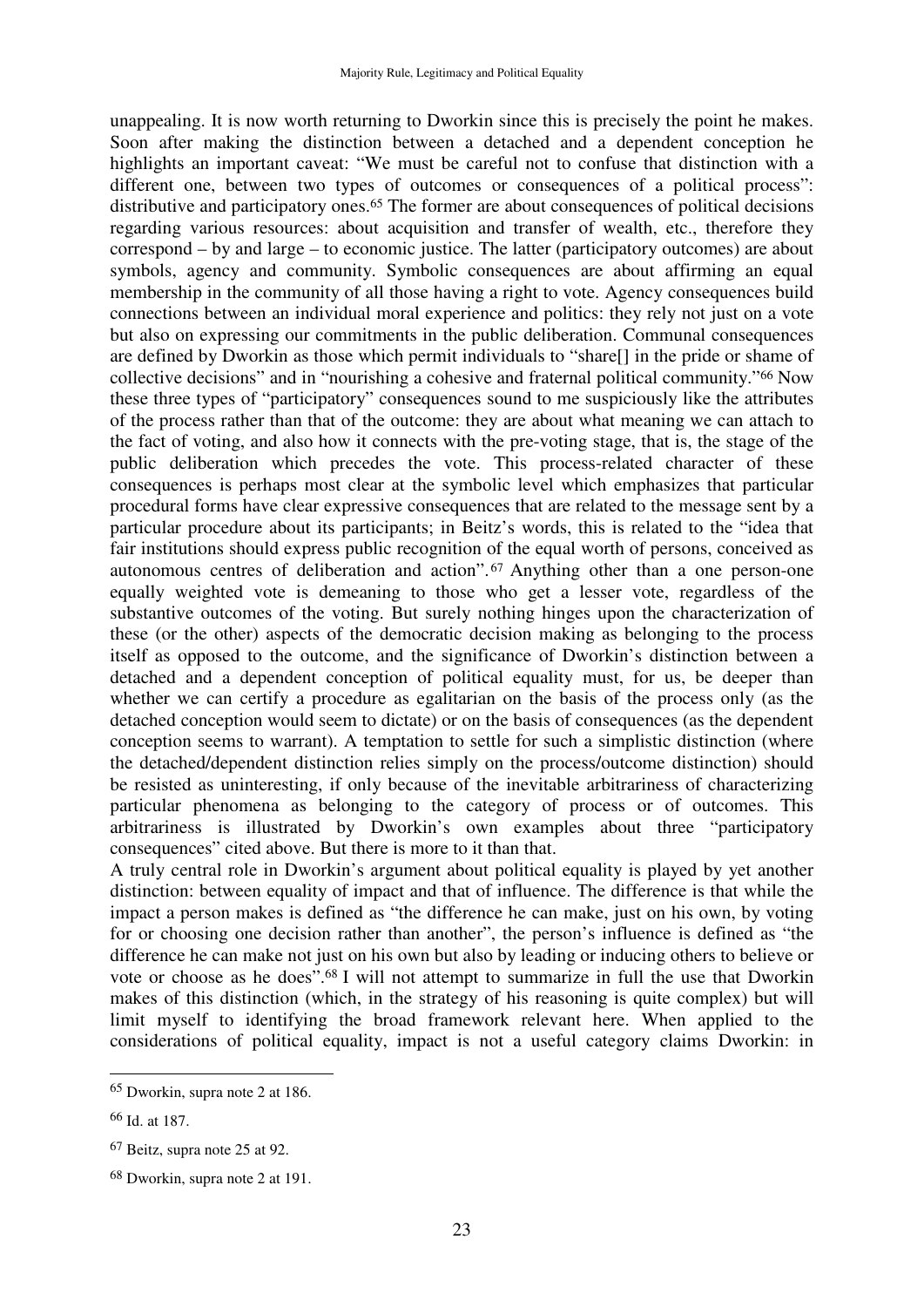vertical relations (as between the citizens and officials) equality of impact is just unthinkable, while in the horizontal dimension (as between different citizens) it is not ambitious enough because it cannot account, for instance, for the importance of freedom of speech, of political associations etc. in contributing to political equality. This would seem to leave "equality of influence" as the only attractive interpretation of political equality. Not so, warns Dworkin: to try to bring about equality of influence (in the sense just defined) would offend against a great number of important features of a liberal-democratic society: we would need to equalize not only those sources of influence which most of us consider to be illegitimate (such as unequal financial means) but also those which are perfectly legitimate sources of unequal influence, and which are based on the fact that "some people are more politically motivated or trained or charismatic than others".69 If we tried to equalize some of the sources of *these* inequalities (which in turn lead to unequal influence) it "would conflict with other egalitarian goals"70 and more generally, it would be "incompatible, even in principle, with other attractive aspects of an egalitarian society".71 We would, for example, either be compelled to reduce the influence in politics overall, or try to convince people not to attempt to influence others in ways which can be traced to their special experience or commitment or reputation, etc. Now in the broader strategy of Dworkin's argument this conclusion serves not as an argument for returning to equality of impact but rather as a demonstration that a "detached" conception of democracy cannot provide a sufficient scope for any convincing notion of political equality. The alternative is to opt for a "dependent" conception, which would rely upon distributive values (i.e. those about the distributive consequences of the decisions) as relevant to political equality, and which would preserve the ideal of "equality of impact" but only with respect to those collectively decided issues which are "choice sensitive", i.e. where a correctness of a solution "depends essentially on the character and distribution of preferences within the political community".<sup>72</sup>

But such a "dependent" conception raises the spectre of diluting the specificity of political equality compared to other aspects of equality and social justice. The remedy to this danger, namely the insistence upon the equality of impact in the choice-sensitive areas, is illusory for two reasons. First, it brings us back to an unsatisfactory reach of "equality of impact" if understood in a way contrasted to "equality of influence" (by not being able to account for various aspects of equality in the deliberation phase: equality of impact is simply met when all have one vote even in the circumstances of drastic inequalities of access to the means of political communication, etc). Second, it is confined to the "choice sensitive" area while the demarcation of this area from choice insensitive matters is fundamentally contingent and arbitrary, and as such, as a second-order determination, is choice-insensitive, as Dworkin himself concedes.<sup>73</sup> Under a certain expansive approach to the field of choice sensitive issues (and the approach *is* likely to be expansive whenever the rights figure prominently in our constitutional landscape because, as Dworkin hints at it, choice insensitive issues correlate with the issues of "principle" as contrasted to the issues of "policy" in Dworkin's own old distinction)<sup>74</sup> the sphere of relevance of "equality of impact" may be quite narrow and all we end up with to guide our judgment about political equality are the outcome-dependent

- <sup>71</sup> Id. at 198.
- <sup>72</sup> Id. at 204.
- <sup>73</sup> Id. at 204-5.

<sup>69</sup> Id. at 196.

<sup>70</sup> Id. at 196

<sup>74</sup> Id. at 205.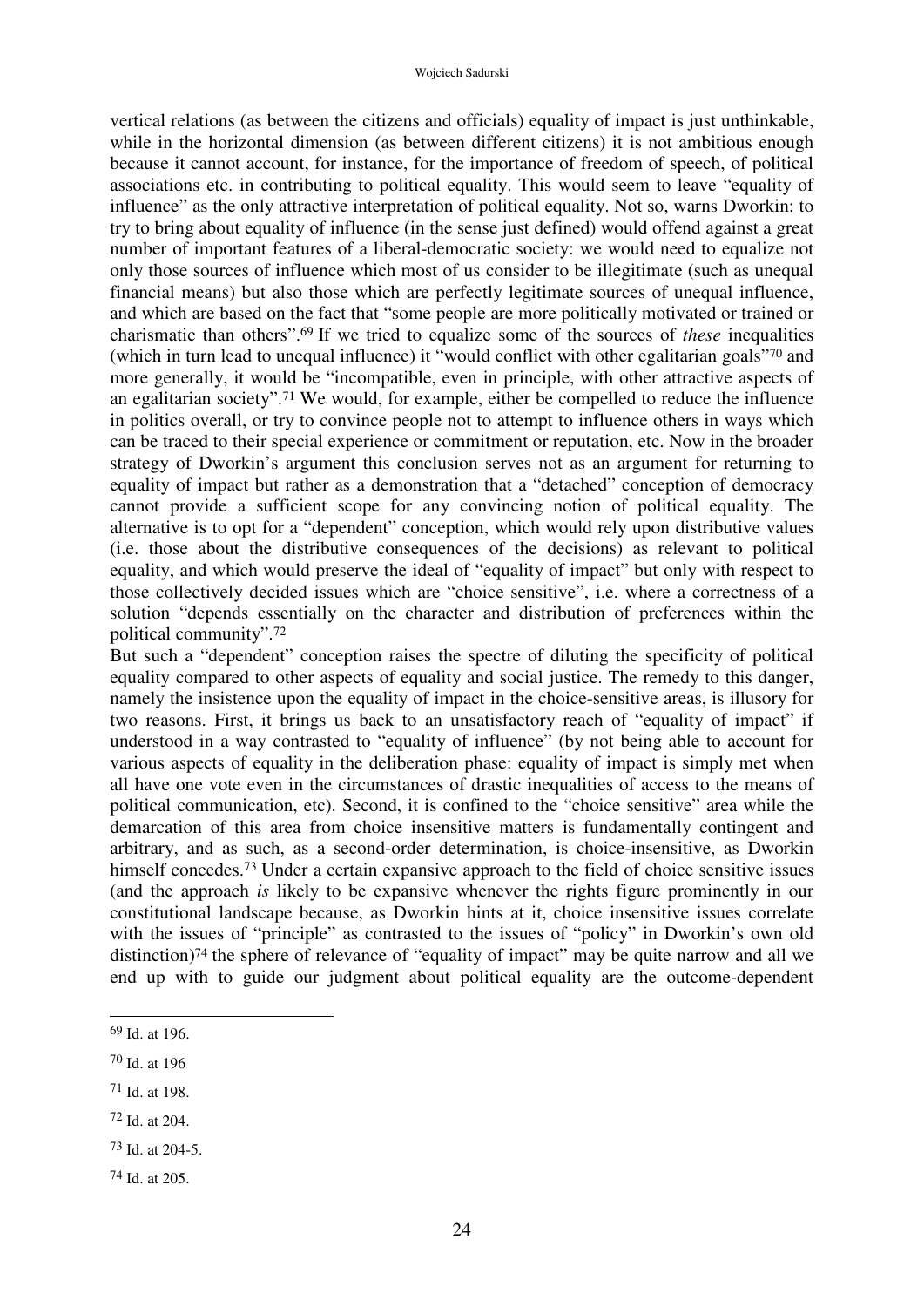distributive consequences. The consequence of dropping the ideal of equality of political influence is therefore that, in order to make a judgment of political equality, we need to appeal directly to the judgments of distributive justice more generally.

In the end, if we accept Dworkin's reasoning, we face a dilemma: either adopt the ideal of equality of influence (with the perverse consequences attributed by Dworkin to such an ideal, as noted above) or reduce the judgment of political equality to an undifferentiated judgment of social justice, insensitive to the specificity of claims for *political* equality. (We can extend the list of options into a trilemma by adding a purely formal "equality of impact", fully satisfied whenever each person has one vote, period). But are we really compelled to face such an unpalatable choice? I do not think so, and I believe that the way out can be offered by a reflection about the ideal of equality of political *opportunity* – an ideal which Dworkin fails to consider, and yet which seems to be particularly well suited to address the specific concerns raised by him. Let us recall the main reason why he urges us to reject the ideal of equality of influence: This is because it is unable to discriminate among different sources of political inequality, some of which may be legitimate and others not. If we were to equalize political influence across the board we might wish to reduce the impact upon a political discourse of those who are more influential because of their higher motivation, intelligence, experience, reputation earned through record of service for public causes, etc, and such an attempt would be perverse. If, however, we wish to equalize only those sources of political inequality which are themselves illegitimate, then we might as well drop the ideal of equality of influence and talk directly about these aspects of inequality which we consider illegitimate. This is how we can paraphrase Dworkin's argument without, I hope, doing injustice to the complexity of his argument.

But if such a gambit has an obvious cost (a loss of specificity of political equality talk, compared to other fields of equality and distributive justice), why not try to rescue the notion of equality of political influence all the while discarding its undesired and perverse consequences? The danger depicted by Dworkin is precisely the danger that in various other areas of equality is normally addressed by the notion of (genuine) equality of opportunity.75 In the conventional language of equality of opportunity it can be presented, in a somewhat stylized manner, as occupying a space half way between a purely formal equality of opportunity and the equality of effect, where the distinguishing criterion concerns the grounds of access to the means of satisfying the conditions regulating the distribution of a particular good. When only very few such grounds matter for our judgment of equality of opportunity (EO) being satisfied (and they are thin and easily satisfiable; for instance, a citizenship in a given state) then we will call (often disparagingly) such an ideal a purely "formal" equality of opportunity because it is blind towards the many grounds of unequal access which, we know, are significant. If, on the other hand, all possible grounds of unequal access count for a judgment of equality of opportunity, then such an ideal effectively collapses into equality of outcome, because any unequal outcome is taken to be a sufficient symptom that inequality of access was at play. A more meaningful ideal of genuine equality of opportunity must be thicker than a formal EO (because it must be sensitive to a large number of factors which make access of some of us more difficult to the conditions required in a distribution of desired goods) but at the same time stop short of collapsing into equality of outcome because it must acknowledge that some causes of unequal outcomes are (or at least, may be) legitimate. Hence, the way of finding a right point between a formal EO and an equality of outcome is, for genuine EO, to discriminate between the legitimate and illegitimate sources of unequal access to satisfaction of the conditions which figure as criteria for distribution of scarce and desired resources.

<sup>75</sup> See Andrei Marmor, "Authority, Equality and Democracy", University of Southern California Public Policy Research Paper No. 03-15, January 2003.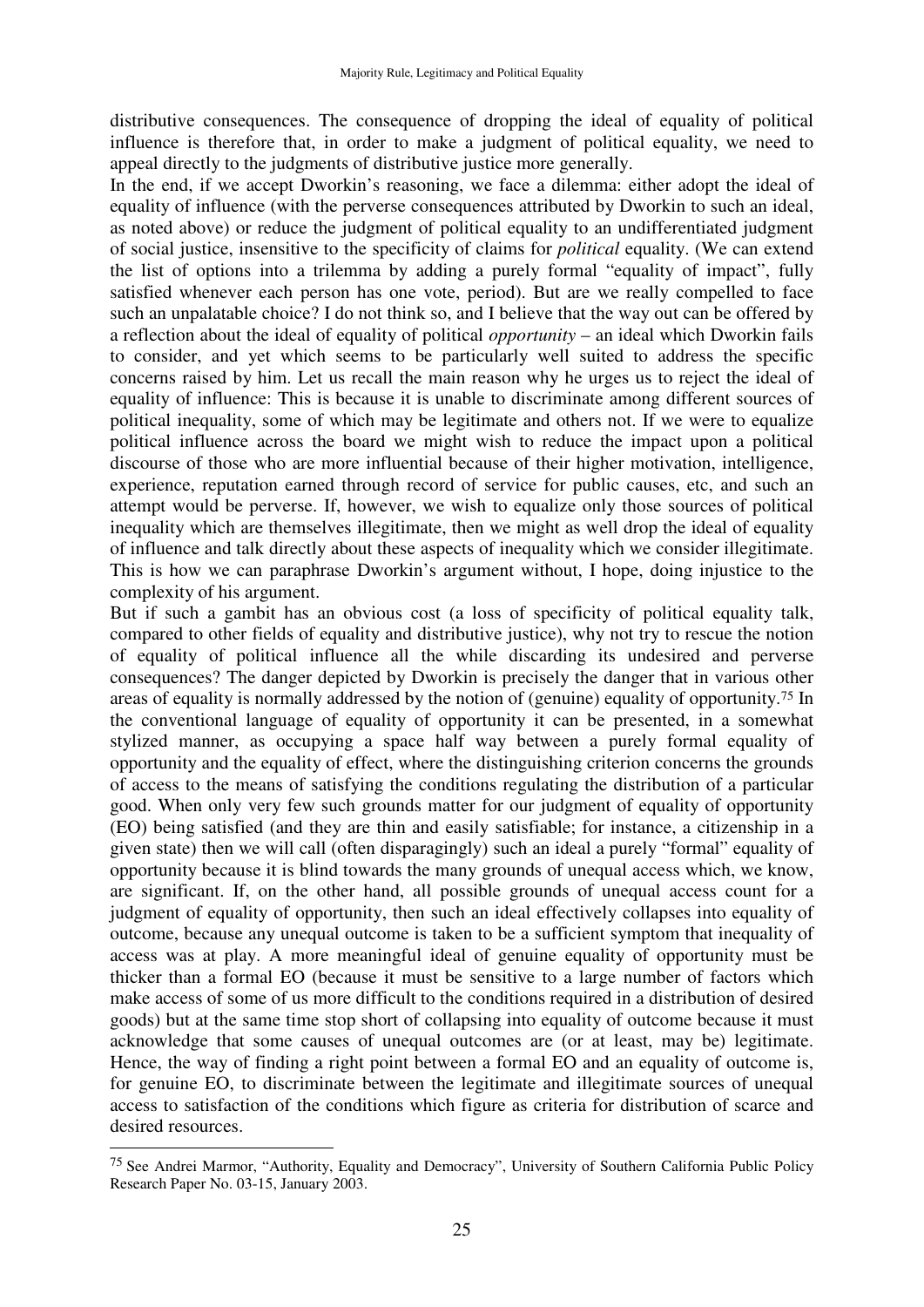It should be noted that this is precisely the concern that Dworkin raised as a reason for rejecting the principle of equality of political influence in that it is unable to distinguish between the legitimate and the illegitimate causes of unequal influence. To better reflect on how the language of genuine EO can further a solution to this concern, let us consider an example of an application of the language of EO: equality of opportunity of admission to a university. A "formal" and therefore unsatisfactory principle of EO is satisfied when there are no conditions of entry which simply cannot ever be fulfilled by some groups of candidates, for instance of race or place of birth, and therefore which would totally exclude some applicants. But that is not sufficient for satisfying ourselves that genuine EO has been met because the conditions which control access to the university may be such that they are much more difficult to satisfy for some candidates than for others. If some candidates attended much better secondary schools which better equip them with the required qualifications at the point of entry to the university whereas the others, through no fault of their own, had no access to the better secondary school, then we cannot recognize university access as satisfying the principle of EO. In contrast, if some of the prospective applicants have not reached necessary qualifications because they had chosen to devote more time to sport then they cannot complain about inequality of opportunity now: unequal degree in which they satisfy the conditions of entry is a result of causes which are themselves legitimate. So EO crucially depends on a distinction between those causes of unequal access to qualifications required at the point of selection which are themselves legitimate and those that are illegitimate.

But the matter is more complicated than that. Suppose we have a theory about the causes of unequal access to qualifications that are illegitimate and those that are not; for example, that the causes which can be traced back to a person's own, freely taken choices are legitimate, and those which can be traced back to the circumstances over which a person has no control are illegitimate. But "tracing back" is a long and tedious process in the cases of EO analysis, for any access at a particular point of time is conditioned by factors which have affected the access to goods at an earlier stage and which are relevant to the acquisition of qualifications required for today's selection, and this earlier access been already conditioned by an even earlier one, … etc. This is because, EO requires "not merely that there should be no exclusion from access on grounds other than those appropriate or rational for the good in question, but that the grounds considered appropriate for the good should themselves be such that people from all sections of society have an equal chance of satisfying them",76 and each "access" in one's life is affected by an earlier crucial access in one's life. In our university-access example, even if we are satisfied that the opportunities for secondary school access have been equalized, nevertheless if the access to equally good primary schools had not been equalized, the access to qualifications supplied by the secondary school will (partly) reproduce the inequalities of this earlier stage, which in turn had reproduced inequalities of access at an even earlier stage, etc. I have discussed this understanding of "equality of opportunity" elsewhere, and here I just want to make use of this "multi-tiered" understanding of EO without explicating it in any greater detail.77 Now this multi-tiered structure of EO *may seem* to disqualify this ideal altogether: either we stop the chain of argument at a certain stage (in which case our myopia about the earlier unequal access is totally arbitrary) or we trace it to the earliest causes, some of which may be based on unequal genetic endowment (which, after all, is also outside a person's control) in which case not only do we reduce the ideal ad absurdum but also collapse EO fully into equality of outcome. This is because the very notion of an "opportunity" to something (to a good  $X$ ) means that the only thing that stands between

<sup>76</sup> Bernard A.O. Williams, "The Idea of Equality" in Hugo A. Bedau, ed., *Justice and Equality* (Prentice-Hall: New Jersey 1971): 116-137 at 132.

<sup>77</sup> Wojciech Sadurski, *Giving Desert Its Due* (D. Reidel: Dordrecht 1985) at 198-204.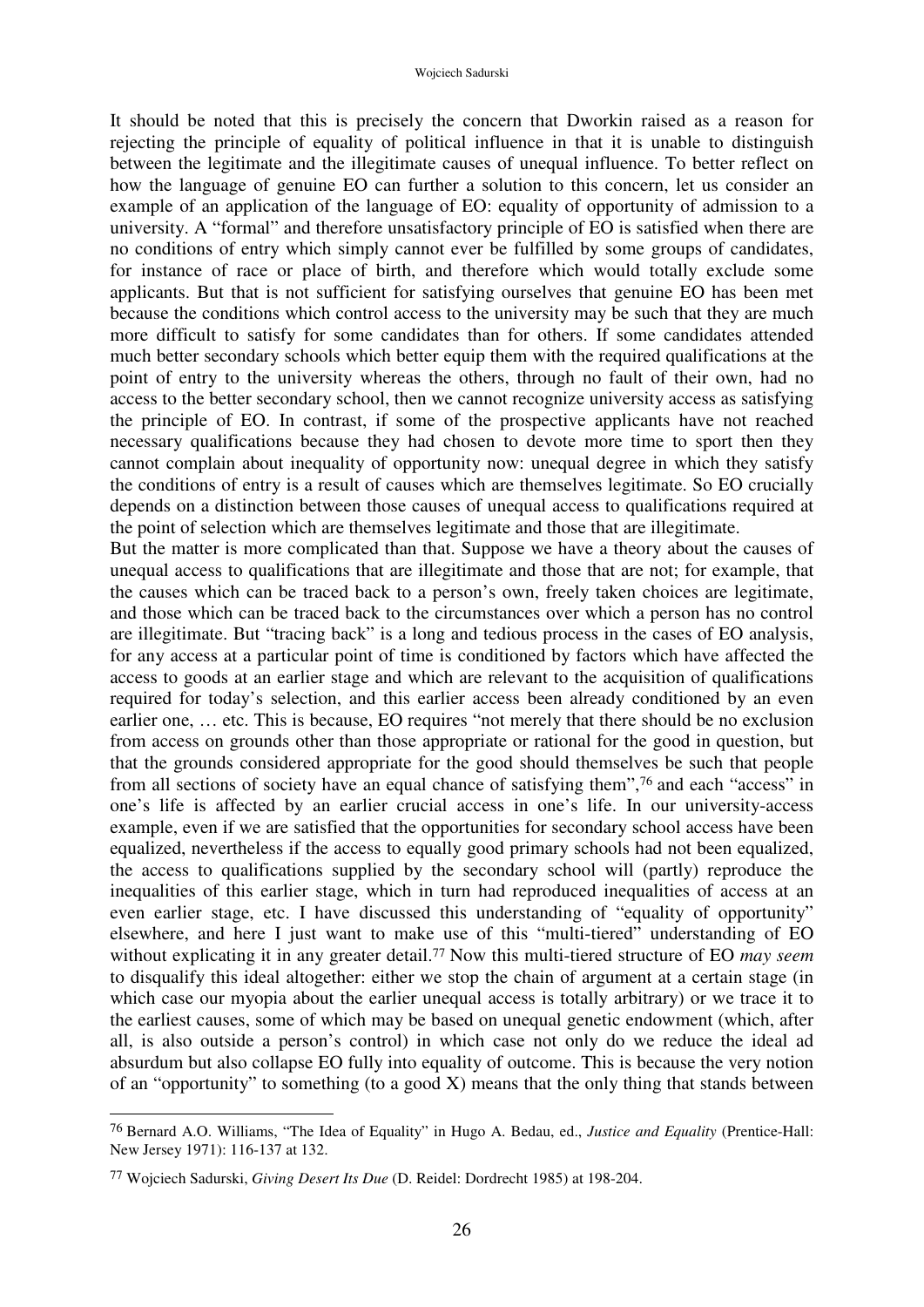me and X is my own choice, will, effort, etc. But this already presupposes a certain theory about my own choice, will, effort etc. being fully under my control, and not being predetermined in a way which is outside my control. Not only does this argument raise a spectre of infinite regress but, more damagingly for the equal-opportunity argument, it hinges the determination of equality of opportunity upon some fundamental metaphysical problems of free will and determinism, as to which philosophers deeply disagree and "ordinary people" usually do not have a clue.

But this is not devastating to the ideal of EO because there is a certain ambiguity in the notion of a source of unequal qualifications being "illegitimate", and our everyday language of EO relies upon this ambiguity in a way which rescues the ideal of EU against the charge of absurdity. At times, we use the notion of illegitimate sources in a thick moral way where a source of inequality is "legitimate" only if it can be fully and exclusively explained in terms of a free individual choice (as in our example of a free choice to devote more time to sport than to academic study, as a result of which a person has lower qualifications required at the point of entry to the university). But often a resort to such fully choice-dependent factors is not available, and in any event often raises the complicated issues of relationship between a free choice and choice-independent factors (perhaps a free choice to devote more time to sport was genetically conditioned?). When the point of such perplexity is reached we normally do not abandon the language of EO altogether but rather use a second meaning of "illegitimate" sources: they are such factors which (even though they do condition a person in a choiceindependent way) we do not *want* to be equalized because it would lead to deplorable and sometimes even perverse consequences. This is a "consequentialist" rather than thick moral sense of illegitimacy of sources of unequal qualifications which enters into the reasoning in order to prevent the EO discourse into absurdity. Consider our earlier argument: even if, under some arguments on free will and determinism, we would reach the conclusion that our willingness to undertake effort (say, to study rather than to play) is genetically predetermined, we do not want to equalize the genetic potentials (or, alternatively, to compensate for genetically differential propensities for learning and playing). Thus our equal-opportunity argument considers this particular factor as legitimate for the differentiation of outcomes, the operation of which does not negate the existence of equal opportunities. One can obviously protest at this point that in using the consequentialist argument we are putting a cart before a horse: we judge whether the opportunities were equally distributed from the predicted consequences of the steps aimed at equalizing them. Indeed, this is precisely what we are doing but this should not be seen as a defect but as an ordinary feature of our moral discourse, and our language of EO should be sensitive to these *both* senses of illegitimacy of factors of inequality.

Consider this proposition from Bernard Williams' classical article on equality: "one is not really offering equality of opportunity to Smith and Jones if one contents oneself with applying the same criteria to Smith and Jones at, say, the age of 11; what one is doing there is to apply the same criteria to Smith as affected by favourable conditions and to Jones as affected by unfavourable but *curable* conditions. Here there is a necessary pressure to equal up the conditions…".78 The emphasis should be on the words "curable" which should play here an operative role, and "curability" is a matter not only of a theoretical feasibility of remedies but also of a practical cost-benefit calculus. Some unequal conditions may be "curable" but only with such a great cost in terms of damage to other important values that, for all practical purposes, we consider them to be beyond the reach of any remedies. What is important for us here is that, if EO is viewed in this way, then it resonates with the argument of Dworkin leading him to the rejection of the ideal of equality of influence (in Dworkinian

1

<sup>78</sup> Williams, supra note 76 at 133, emphasis added.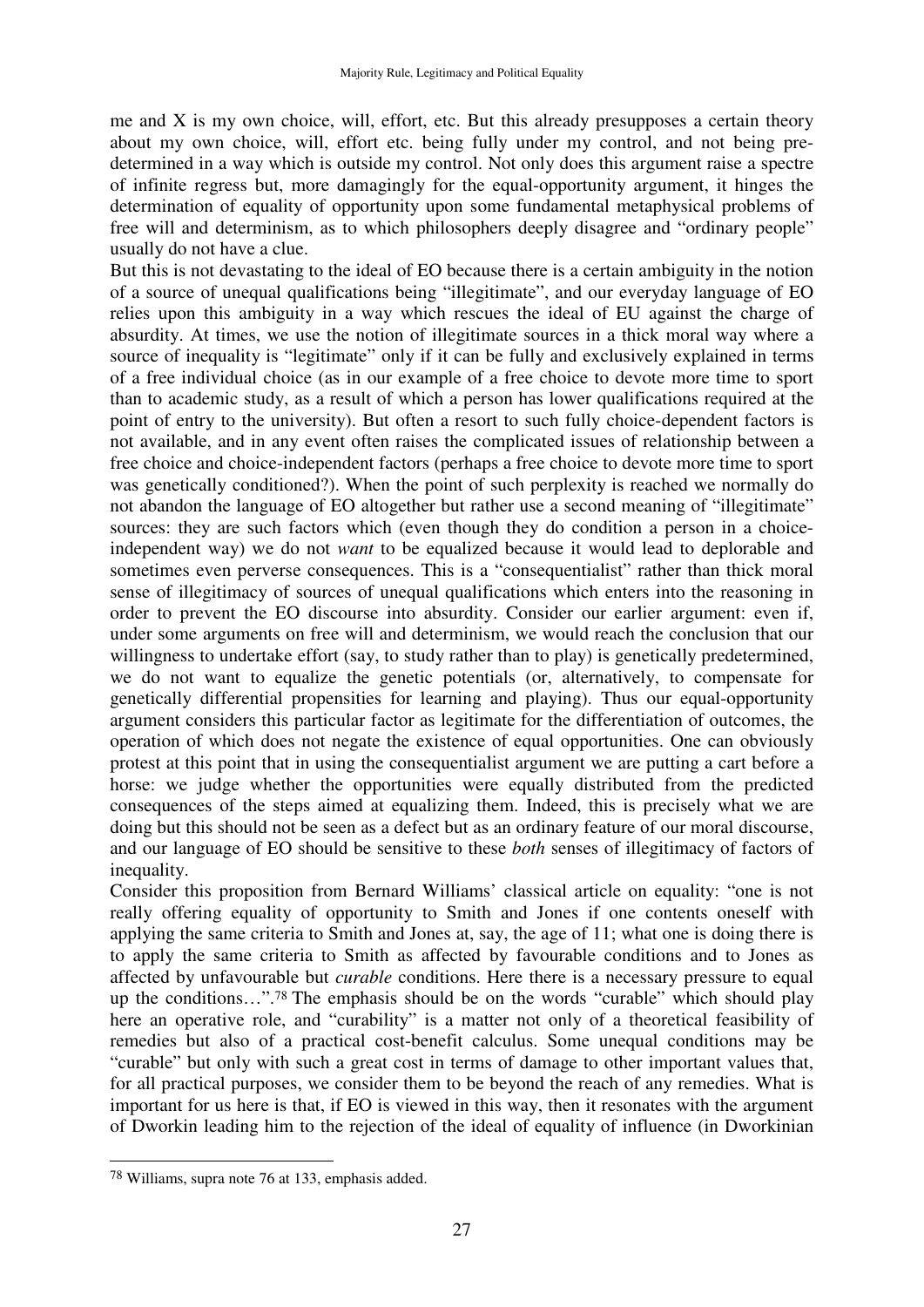strict sense of "influence" contrasted to "impact"); indeed, one of the main reasons for rejecting this ideal was that the imaginable ways of equalizing the political influence would lead to highly unattractive results, and the way Dworkin depicts the ways in which these results would be unattractive evokes the perversity of some ways of equalizing the factors of qualifications, under the EO analysis. For instance, one way of making influence more equally distributed would be by limiting the resources that people can freely spend on the means of politically influencing others; in a less inegalitarian society than our societies are, this would be contrary to the value of equality, Dworkin says, because it would "prevent some people from tailoring their resources to fit the lives they wanted though leaving others, who had less interest in politics, free to do so".<sup>79</sup> To translate this scenario into the language of EO, such a result would offend against EO in a plain and obvious way because it would equalize the outcomes conditioned by inequalities which can be traced fully to choice-sensitive factors. Another strategy of equalizing "influence", Dworkin claims, would be by "educat[ing] people not to attempt to influence others, with respect to political decisions, *except in ways that do not rely on special advantages they might have, in experience or commitment or reputation*, and also to attempt to resist being influenced by other people whose arguments might have special force traceable to such advantages".<sup>80</sup> To translate this into the language of EO, it would be perverse in a different way: we would be restoring political equality but in a way which would bring about some obviously appalling consequences. It would be perverse to try to bring about equality of opportunity by making it impossible for the better arguments to influence the public opinion more strongly than the worse ones, even if the strength of the argument may be traceable to the individual factors which cannot be themselves "deserved" in a morally meaningful way. For consequentialist reasons, we therefore consider the differences in political persuasiveness as "legitimate" factors of different opportunities, even if these factors cannot be traced back to purely choice-sensitive causes.

These two main hypothetical strategies of equalizing influence under Dworkin's conceptual framework, <sup>81</sup> which play the role of the "parade of horribles" and thus lead him to the rejection of the ideal of "equality of influence", can therefore be accommodated into the language of EO, and the perverse implications of adopting the ideal of equality of influence can be well handled by the discourse of equality of political opportunity. This would mean that, if we can speak meaningfully of equality of political opportunity (and if this talk allows us to come to grips with the problems that the parallel ideal, that of equality of political influence, would generate) then perhaps we need not collapse the language of political equality into that of undifferentiated equality or social justice, as the "dependent conception" of Dworkin's analysis would demand. The ideal of equal political opportunity would seem therefore to preserve those aspects which Dworkin found missing from the ideal of equal political influence (such as its insensitivity towards the distinction between legitimate and illegitimate sources of unequal influence) and at the same time preserve the specificity of political equality, which was the aspiration articulated earlier in this article.

How is the principle of equal political opportunity related to MR? The relationship is only indirect. Equal political opportunity applies quite obviously to the deliberation stage of the political process. It is with respect to *this* stage that the concept of equal *influence* was generated (and indeed, it was defined in terms which have relevance to the deliberation stage

<sup>79</sup> Dworkin, supra note 2 at 197, footnote omitted.

<sup>80</sup> Id. at 197, emphasis added.

 $81$  There is also a third strategy in Dworkin's reasoning, namely that of reducing the role of influence of politics overall, see id. at 197, but Dworkin quickly disposes of it as so self-evidently unacceptable that it cannot be seriously entertained in a democratic society. He is of course right, and its short appearance in Dworkin's argument does not affect the discussion here in any way.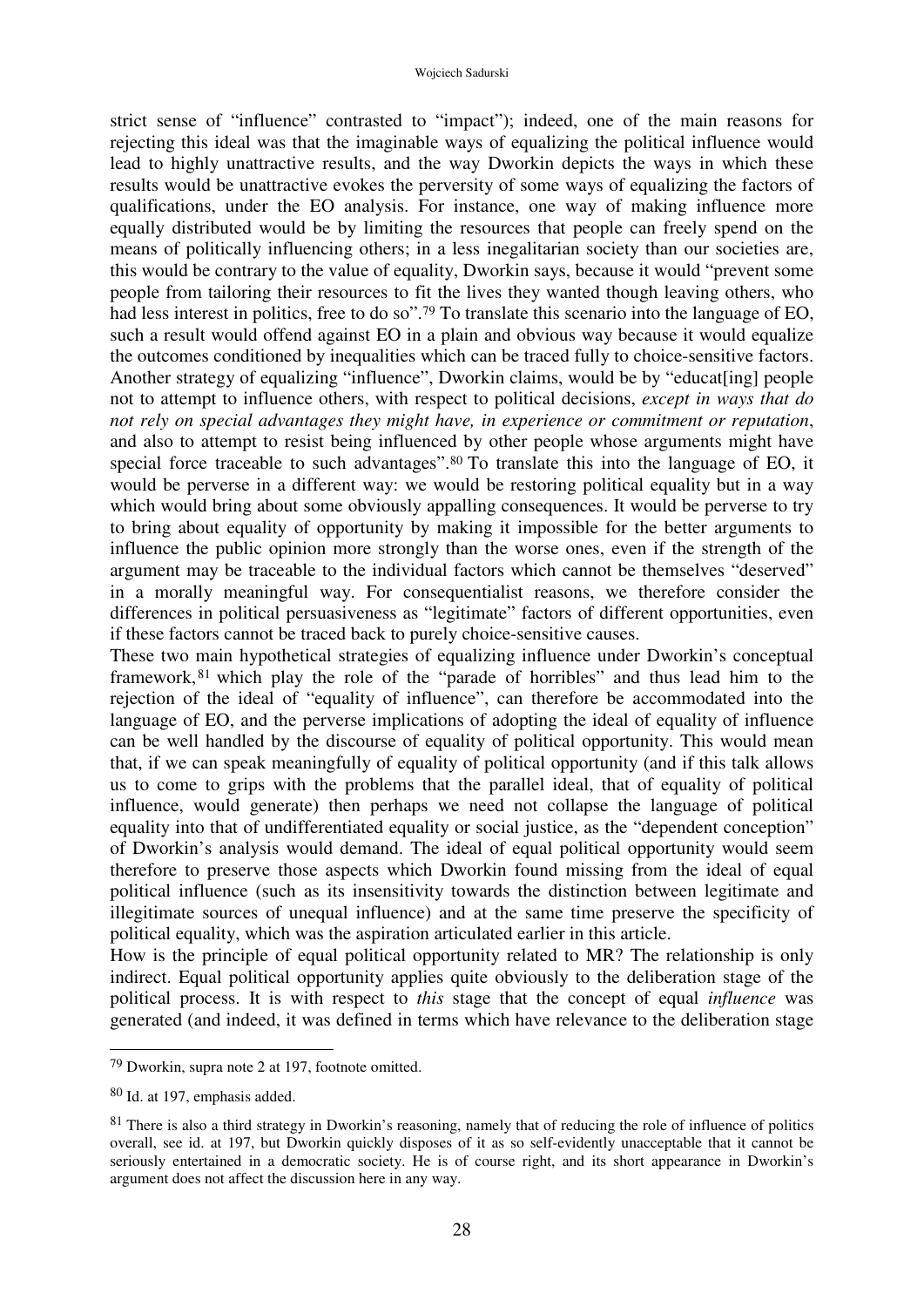only), and the ideal of equal political opportunity enters the stage as a remedy to the defects that the ideal of equal influence had. But it is worth considering an opportunity *to what* should be equalized, under the principle of EO? From an individual point of view, the purpose of deliberation, it would seem, is double: first, it is to acquire the best ideas and information for oneself; second, to affect the views of other people. Equal political opportunity is, obviously, mainly concerned with the second function of deliberation because it is the second function which is relevant to political *influence*. What can equal opportunities, with regard to this function, be the opportunities *to*? I suggest that the object of the opportunities (that is, the benefit which the opportunities are targeted on) is located somewhere half-way on the spectrum between being able to communicate one's views and being able to actually convince the audience to one's views. The former good is too weak: a mere ability to communicate is too thin a good for people wanting to attain it, without more. Any Hyde Park speaker has already attained this good, and the thinnest regime of freedom of speech (understood merely as absence of censorship) easily satisfies this ideal. The latter good, an ability to convince one's audience to one's own views, is too strong to lend itself for equalization. The likelihood of convincing the audience is largely dependent upon the audience's *prior* views which belong to the category of factors outside of the speaker's control, and which are not the subject of "equalization" in the equal-opportunity discourse. This is due to various causes of disagreement between people which can be explained neither by a lesser rationality of some people than others, nor by the fact that those different views are merely rationalisations of people's narrow interests, which themselves are different. John Rawls labelled these reasons "the burdens of judgment".82 In Rawls's view, those causes include the fact that the evidence bearing on a case is often conflicting and complex; there may be disagreement about the weight of different kinds of considerations that are relevant; concepts are often vague, indeterminate and subject to hard cases; our experiences are different and these differences affect the way we assess evidence, etc. Even assuming that listeners are fully receptive to the speakers' arguments, a number of decisive factors of the effectiveness of persuasion are, and should remain, outside the powers of speakers.

So if the ability to communicate one's views is too weak, and an ability to convince one's audience is too strong as the objects of a political opportunity, what is a plausible good inbetween these two extremes? It can probably be characterized as the ability to effectively get one's own political message across to the audience one wants to reach. Anything less is an insignificant good; anything more is implausible because it engages the factors which are, and should remain, outside the control of a person making this communication. But it is quite plausible to claim that equal political opportunity in the deliberation stage of collective decision-making should mean an equality of opportunity to reach one's desired audience, to get one's message across, to be heard. This is more than an opportunity to speak, and less than an opportunity to convince; it is an opportunity to convey one's message to the audience which the speaker wants to reach. Because deliberation is largely carried on through speech, the ideal of equal opportunity with respect to speech can be applied here. Elsewhere, I have argued at some length about the attractiveness of an ideal of an "equal opportunity to be heard" as a plausible and meaningful interpretation of equalizing expressive opportunities.<sup>83</sup> I will not be summarizing my conclusions here, beyond stating that the ideal of equality of opportunity seems to capture well the various policies aimed at equalizing access to media of political communication because "(1) being heard by one's audience is an important social good which many people seek, and (2) we may legitimately and meaningfully aim to reduce

<sup>82</sup> John Rawls, *Political Liberalism* (New York: Columbia University Press, 1993) at 54-58.

<sup>83</sup> Wojciech Sadurski, *Freedom of Speech and Its Limits* (Kluwer: Dordrecht 1999) at 73-98.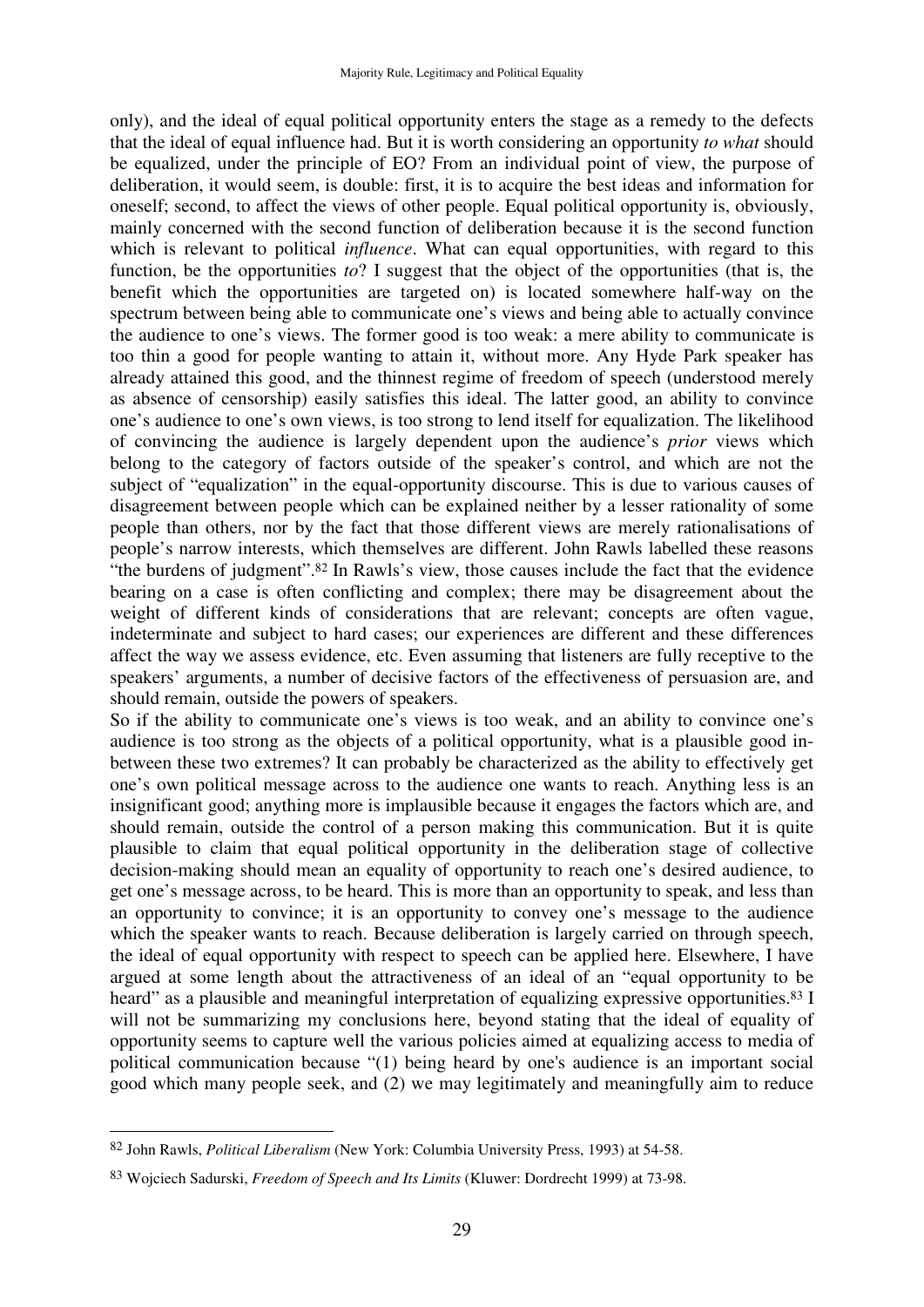the impact of those factors which are outside the speaker's control and affect his or her access to the means of effective speech".<sup>84</sup>

So much for equal political opportunity at the stage of political deliberation. When it comes to the stage of the actual making of a decision, we obviously do not need to find an interpretation of the good in political *influence*: by voting (either in the elections or in the referendum or in the parliament) we do not try to *influence* anyone but we actually take the decision. It is too late to talk about the influence here, and thus also about political opportunities to affect the decisions. MR is therefore an institutional embodiment of what Dworkin called "equal impact": a weight that a person's vote has (taken on its own) in the collective decision-making. But there is an indirect connection between equal impact and equal political opportunity which parallels the connection between voting and deliberation. If there was no vote at the end of the road (for instance, if the decision was to be taken by a mild dictator who would tolerate all sorts of deliberations but did not care about it one bit when taking the decisions, or if the decisions were taken by lottery) deliberation would be meaningless. It could, and perhaps would, still go on, but the motivations that people would have to participate in the first-order deliberation (about the decisions to take), as opposed to the second-order deliberation (about how to change the decision-making process) would be nil. It would therefore not matter whether the deliberation stage respected the condition of equal political opportunity, or of equal influence, or of equal whatever. But when the decision-making procedure respects the principle of equal impact, then an equal opportunity to affect the views of those who will be taking the decision acquires an urgent value. Equality at the output of the system radiates upon the importance of equality at the input, so to speak. For if our adoption of the system of MR is motivated by strong egalitarian reasons (as has been the main theme of this article) and gives an expression to the principle of equal impact, then we do not want to upset this political equality by the lack of equality at an earlier stage, which in turn significantly informs the final stage. There should be a degree of continuity in the egalitarian credentials of all stages of the process, if equality is our true reason for settling upon MR. It is important to be clear about this connection. It is not the case that if we violate the principle of equality of political opportunity at the deliberation stage then the equality of impact at the stage of decision-taking (in the institutional form of MR) is in some way contaminated by inequality or damaged. It is rather that the adoption of MR at the final stage reveals our intention to give effect to the principle of equality in the political process, and therefore the integrity of this intention demands that we try to respect it at the earlier stages of the process as well, especially since these earlier, deliberative stages, inform the substance of the decision itself.

#### **Conclusion**

Political equality which underlies and supports the majority rule is an important though limited ideal. It can coexist with, and is not necessarily discredited by, unequal political outcomes which result from the employment of majoritarian procedures. Equality of political opportunity and of political impact have a powerful legitimating power for democratic decisions, and need to be assessed in a way which is at least partly detached from controversies about what constitutes equality in the outcomes of these processes. We adopt a democratic rule for the reasons that are egalitarian through and through, but it is at this point that our egalitarian consensus ends. It is not that political equality is more or less egalitarian than a substantive principle of equal concern, but rather that, in a pluralistic community, we would not agree on the common criteria as to which outcomes are substantively equal (that is,

<sup>1</sup> <sup>84</sup> Id at 85.